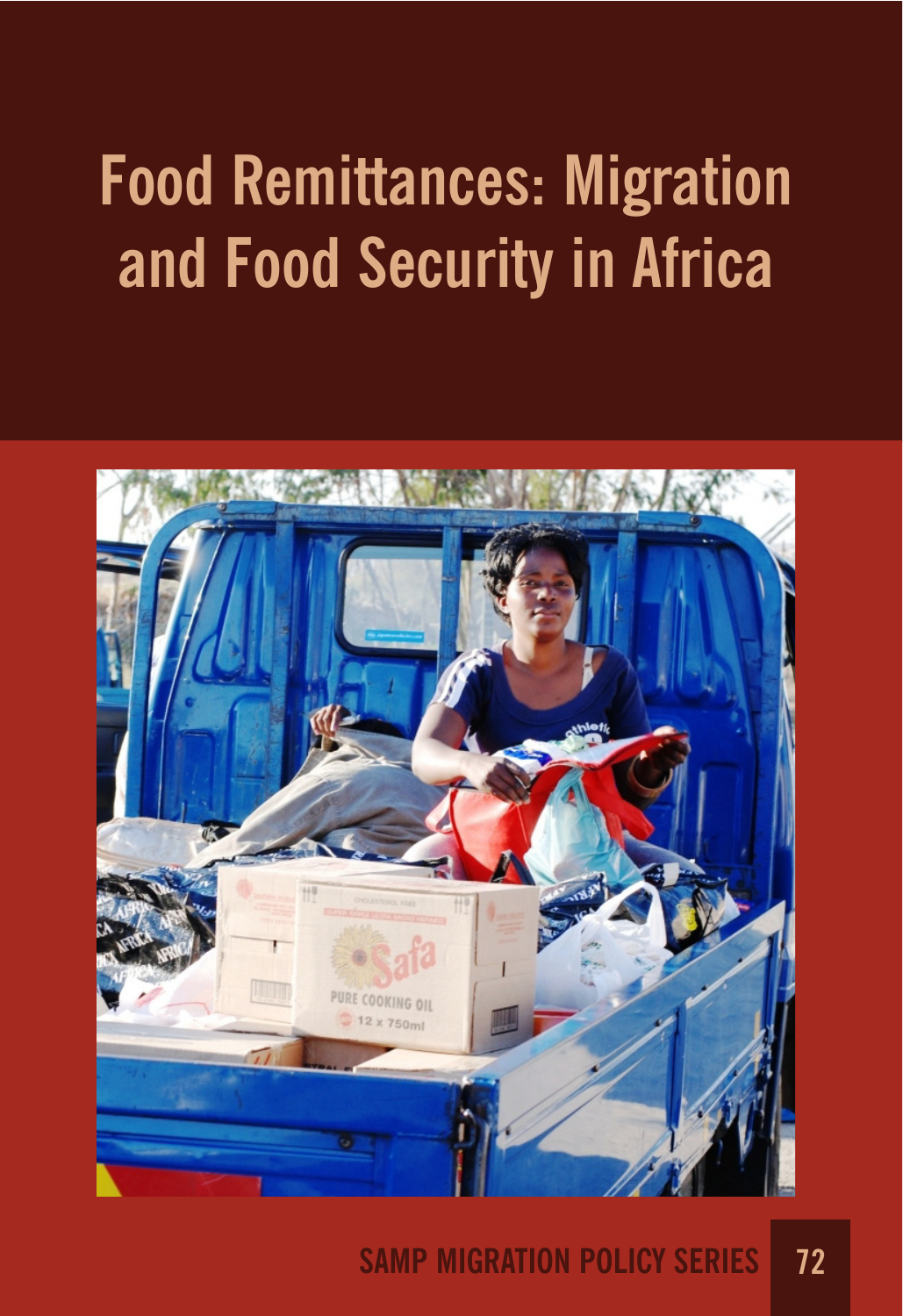# **Food Remittances: Migration and Food Security in Africa**

**SAMP MIGRATION POLICY SERIES NO. 72**

**Jonathan Crush and Mary Caesar**

**Series Editor: Prof. Jonathan Crush**

**Southern African Migration Programme (SAMP) 2016**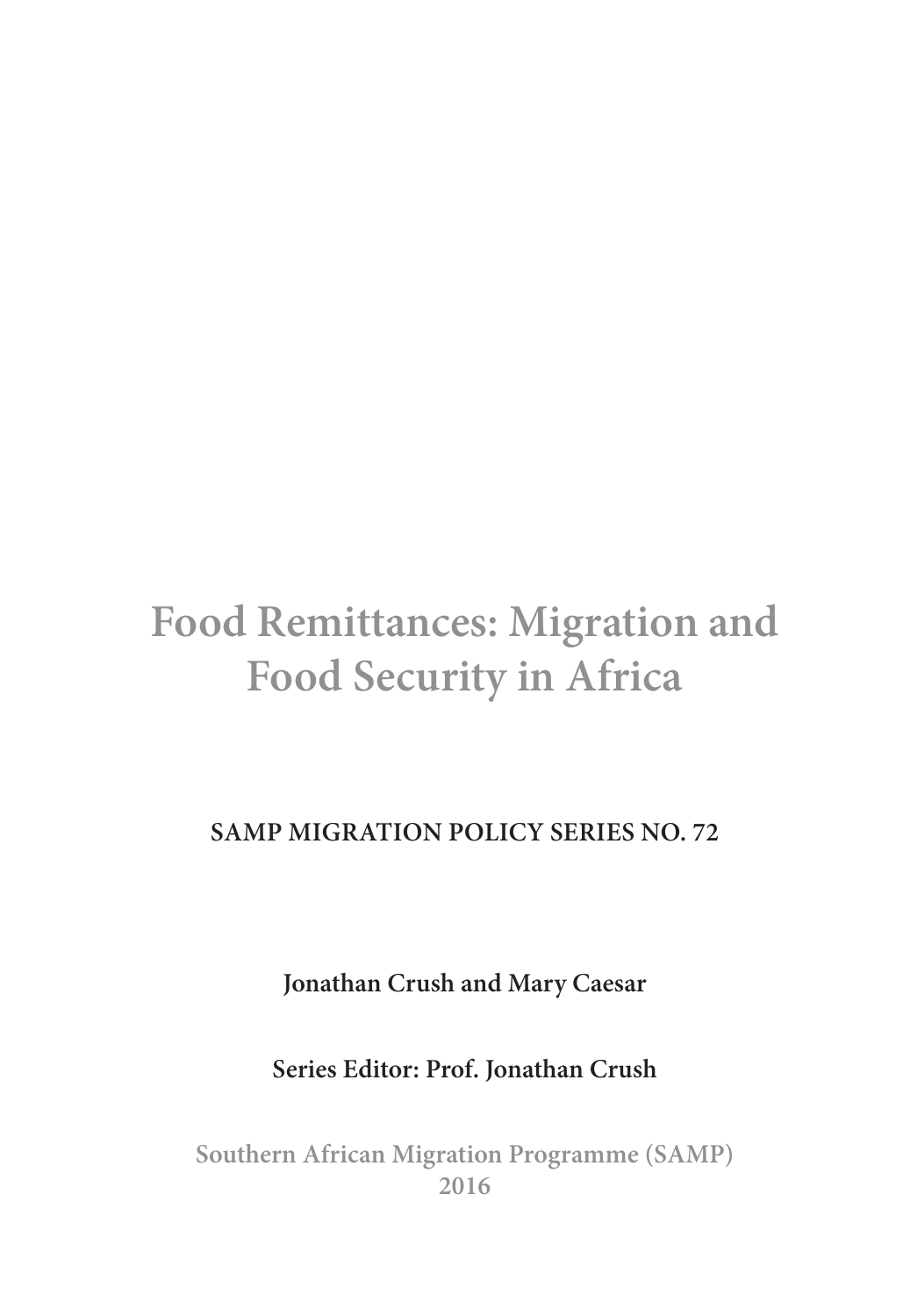#### **AUTHORS**

Jonathan Crush is the CIGI Chair in Global Migration and Development at the Balsillie School of International Affairs, Waterloo, Canada.

Mary Caesar is a Post-Doctoral Fellow at the Balsillie School of International Affairs, Waterloo, Canada.

#### **ACKNOWLEDGEMENTS**

SAMP wishes to thank the International Fund for Agricultural Development (IFAD) and the International Institute for Environment and Development (IIED) for their funding of this project. This report was also published in the IIED working paper series and is published here with permission from IIED and IFAD. Our thanks to Cecilia Tacoli and Bronwen Dachs for their assistance in preparing this report.

Published by the Southern African Migration Programme, International Migration Research Centre, Balsillie School of International A!airs, Waterloo, Ontario, Canada First published 2016 ISBN 978-1-920596-19-4 Cover photo by Elles van Gelder/IRIN Production by Bronwen Dachs Muller, Cape Town Printed by Megadigital, Cape Town All rights reserved. No part of this publication may be reproduced or transmitted, in any form or by any means, without prior permission from the publishers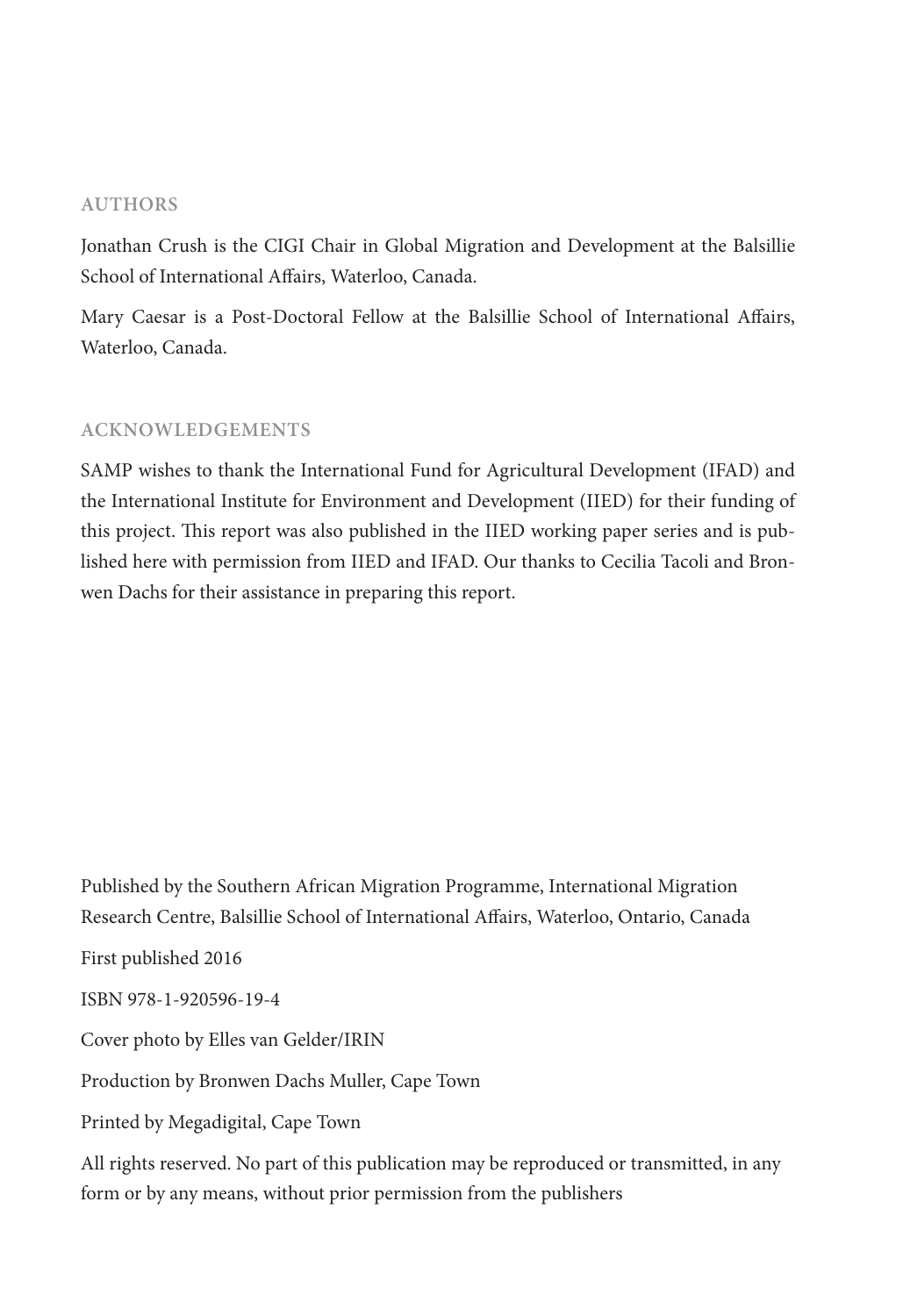# **CONTENTS PAGE**

| <b>Executive Summary</b>                                      | 1  |
|---------------------------------------------------------------|----|
| Introduction                                                  | 5  |
| Cross-Border Migration and Food Remittances                   | 8  |
| International Migration and Food Remittances                  | 12 |
| Comparing Rural-Urban and Urban-Urban Food Remittances        | 14 |
| Frequency and Types of Food Remitting                         | 14 |
| Food Remitters in Rural Areas                                 | 18 |
| Case Study One: Food Remitting in a State of Crisis: Zimbabwe | 21 |
| Case Study Two: Reciprocal Urban-Rural Remitting: Namibia     | 27 |
| Conclusions                                                   | 33 |
| Endnotes                                                      | 36 |
| References                                                    | 40 |
| <b>Migration Policy Series</b>                                | 48 |
|                                                               |    |

# **LIST OF TABLES**

|          | Table 1: Top Destinations of International African Migrants                     | 9  |
|----------|---------------------------------------------------------------------------------|----|
| Table 2: | Cash, Goods and Food Remittances in Southern Africa                             | 11 |
| Table 3: | International and Internal Remittances in Southern Africa, 2008                 | 12 |
| Table 4: | Food Remittances to Poor Urban Households                                       | 13 |
| Table 5: | Frequency of Cereals Remitting                                                  | 16 |
|          | Table 6: Types of Food Remitted                                                 | 17 |
| Table 7: | Maize Remittance Destinations                                                   | 18 |
| Table 8: | Maize Remittances and Rural Household Income                                    | 19 |
|          | Table 9: Prevalence of Food Insecurity in Harare Low-Income Suburbs, 2008       | 22 |
|          | Table 10: Changes in Food Insecurity Prevalence, 2008 and 2012                  | 25 |
|          | Table 11: Changes in Types of Rural-Urban Food Remittances to Harare, 2008-2012 | 27 |
|          | Table 12: Types of Rural-Urban Food Remittance to Windhoek, 2008                | 29 |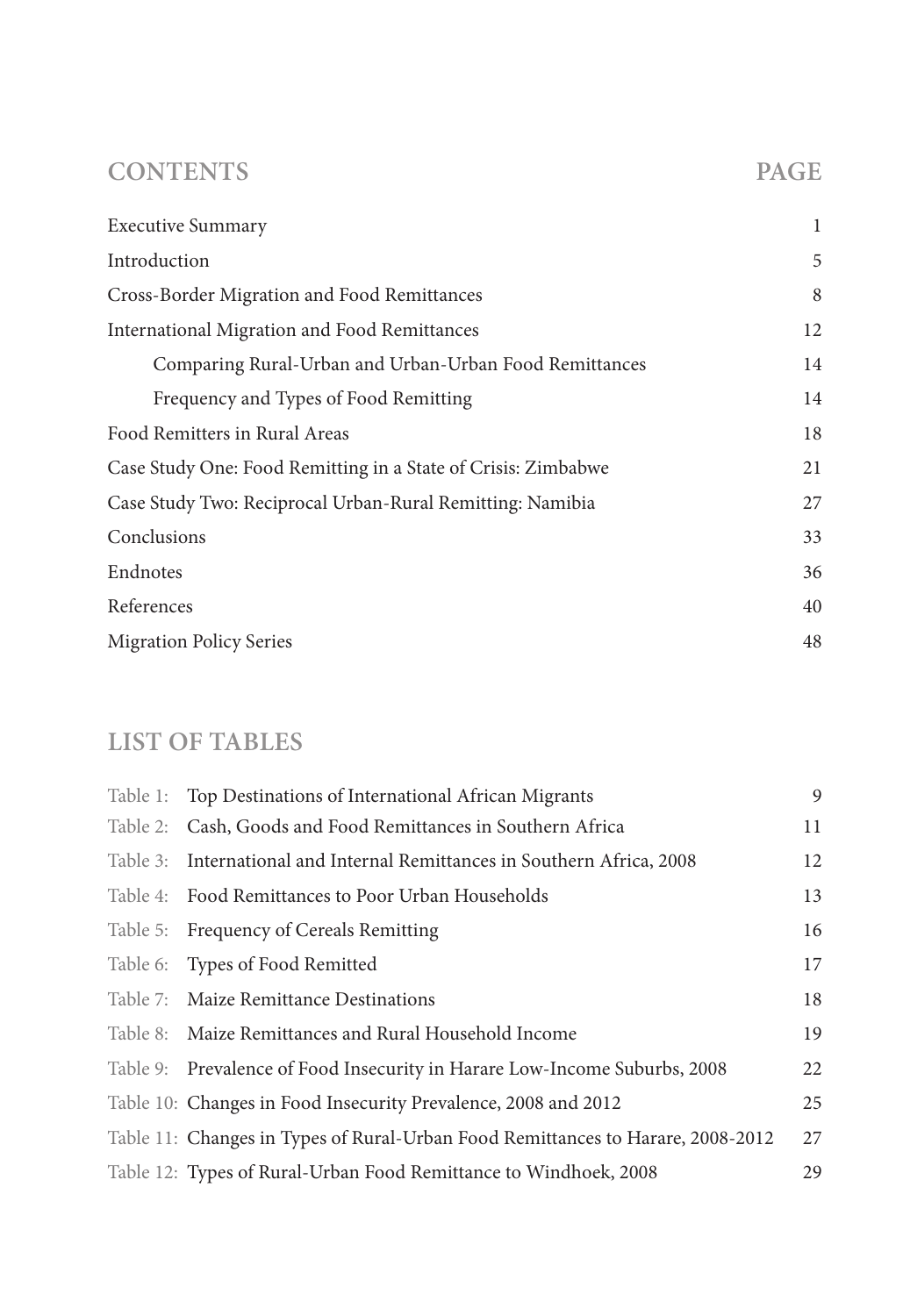| Table 13: Frequency of Rural-Urban Food Remitting to Windhoek, 2008 |  |
|---------------------------------------------------------------------|--|
| Table 14: Levels of Food Insecurity, Windhoek                       |  |

# **LIST OF FIGURES**

| Figure 1: Global Cash Remittance Flows, 1990-2014                               | 6  |
|---------------------------------------------------------------------------------|----|
| Figure 2: Frequency of Food Remittances                                         | 16 |
| Figure 3: Type and Frequency of Rural-Urban Food Remittances to Epworth, Harare | 23 |
| Figure 4: Types of Food Remittances to Mabvuku, Tafara and Dzivarasekwa, Harare | 24 |
| Figure 5: Self-Assessment of Importance of Food Remittances in Harare           | 26 |
| Figure 6: Self-Assessment of Importance of Food Remittances in Windhoek         | 30 |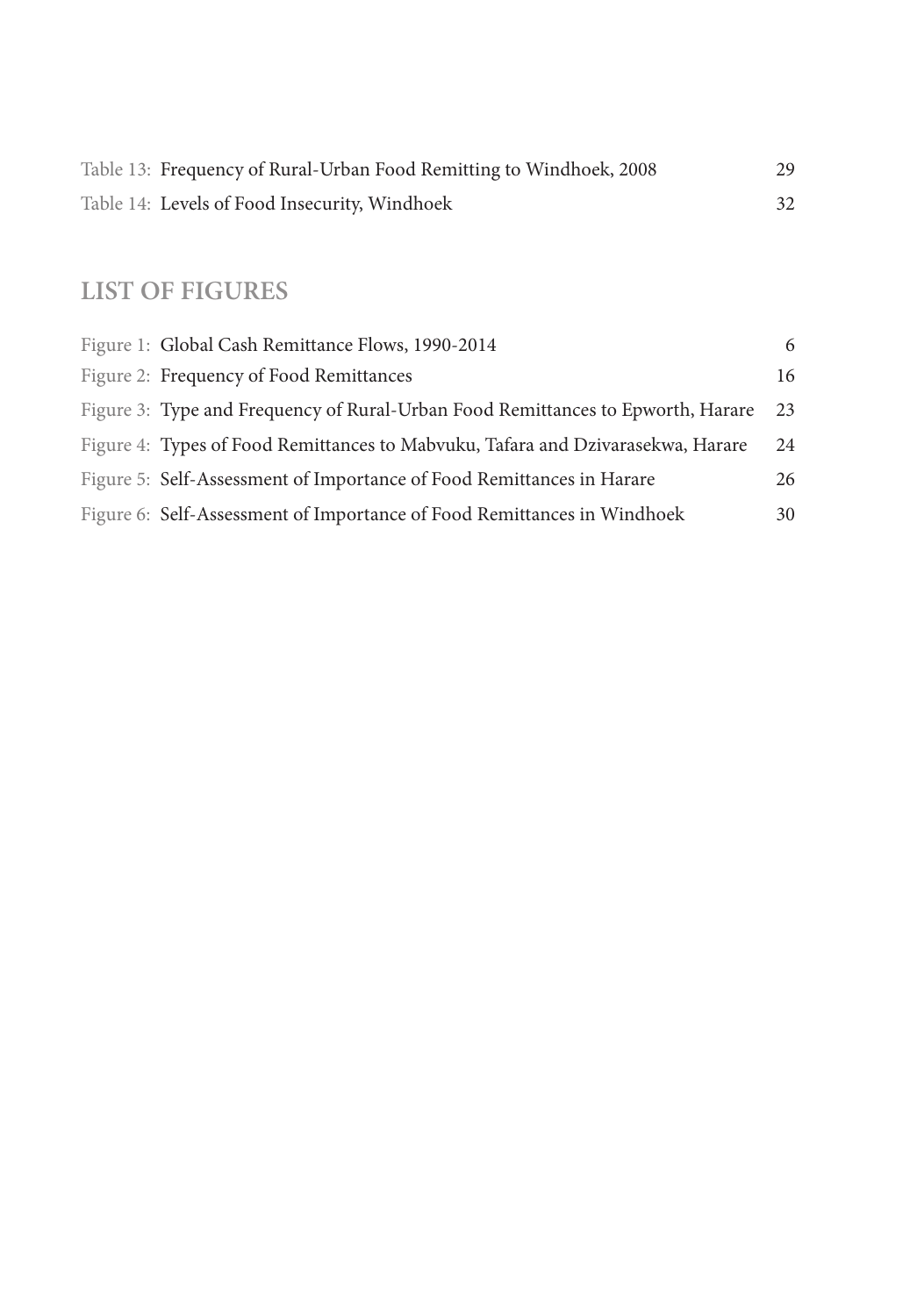# **EXECUTIVE SUMMARY**

Cash remittances have grown rapidly over the past two decades and are now at an all-time high. The World Bank estimates that international remittances reached USD436 billion in 2014, and predicts that they will increase to USD601 billion in 2016. Studies of remitting practices and impacts often define remittances to include both cash and in-kind (goods) flows. But they invariably ignore the volume, value and impacts of international goods (including food) remitting. When it comes to internal migration, the growing literature on urban-rural linkages might be expected to focus on both cash and goods remitting by migrants. However, once again far more attention has been paid to cash than food remitting. There is considerable evidence from across the African continent that a significant proportion of cash remittances to rural areas is spent on food. However, bidirectional food remitting – its drivers, dimensions and impacts – is an underdeveloped research and policy area. This report therefore reviews the current state of knowledge about food remittances in Africa and aims to make a number of contributions to the study of the relationship between migration and food security.

The first section of this report focuses on cross-border food remitting in Africa. Across the continent, there is considerable evidence of a massive informal trade in food, including staples, fresh and processed products. Though informal in nature, most cross-border trade in foodstuffs is a result of commercial transactions by small-scale traders who buy in one country and sell in another. However, not all of the foodstuffs that cross borders informally is destined for markets and purchase by urban and rural consumers. An unknown proportion is actually food remittances on their way from migrants to kin in their country of origin. A SAMP survey of 4,765 migrant-sending households in five SADC countries found that goods remitting was a significant component of overall remittance flows within the region. In total, two-thirds of the households had received cash in the previous year, and just over one-third had also received goods, including foodstuffs. In total, 28% of migrantsending households across the five countries had received food remittances, with a high of 60% in Mozambique and a low of 8% in Lesotho.

Within countries there is now considerable evidence that urban migrant households rely to varying degrees on an informal, non-marketed supply of food from their rural counterparts to survive in precarious urban environments. Rural-urban links that are fostered and maintained by the migration process are fundamental to the ability of poor urban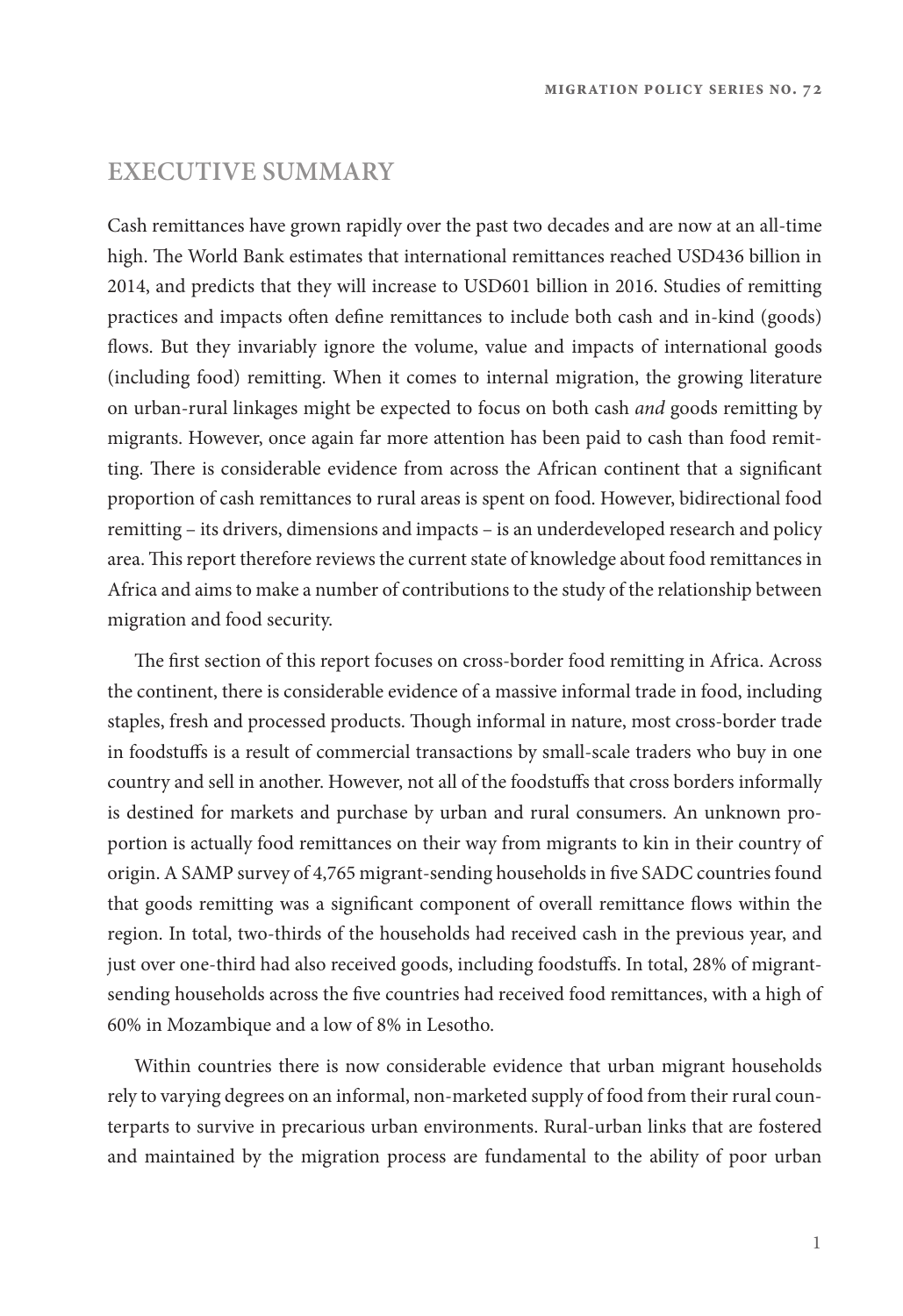households to survive. Around one in three of the 6,000 poor urban households in 11 Southern African cities surveyed by the African Food Security Urban Network (AFSUN) in 2008-2009 had received food remittances from relatives or friends outside the city in the year prior to the study. The prevalence of food remitting varied considerably from city to city: Windhoek was highest (at 47% of all households), followed by Lusaka (44%), Harare (42%), Maseru (37%), Blantyre (36%) and Manzini (35%). By contrast, the proportion of urban households receiving food remittances was significantly lower in the three South African cities surveyed.

Though rural-urban food remitting has been shown to be significant in various case studies, urban-urban food remittances have been virtually ignored. In the AFSUN study, while 41% of all households received rural-urban transfers, even more remitting (48%) occurred between urban areas. The reasons why so many urban households receive food remittances either from rural or from urban areas, but not both, requires additional research. Is it a function of how long a migrant has lived in the city, with more recent migrants likely to retain stronger links with the countryside? Or is it related to the fact that migrants receiving food remittances from other urban areas do so primarily from urban centres in other countries? And what is the relationship, if any, between the size of an urban centre and the incidence of food remitting? Certainly the phenomenon of urban-urban food remitting suggests a need to go beyond the standard idea that rural-urban linkages are the only important influence on the food security of urban populations.

There has been only one cross-national comparative study that looks at the rural drivers of foods remittances. The study interviewed 3,388 rural farm households in nine East and Southern African countries and found that 84% were maize producers and 35% were maize remitters. The most common type of food remitting was rural-rural (to neighbouring villages and other rural areas). In addition, rural-urban food remittances tend to vary with the proximity and size of the destination. Remitting behaviour varied with household income. As household income increased, so did the propensity to remit. At the same time, all households tended to remit a similar proportion of their maize production irrespective of how well off they were. The negative effects of food remitting seem to be much more severe on poorer households.

The two case studies presented in this report are designed to highlight different facets of food remitting with potentially broader applicability. The first case study, of Harare in Zimbabwe, looks at food remittances under conditions of extreme economic and political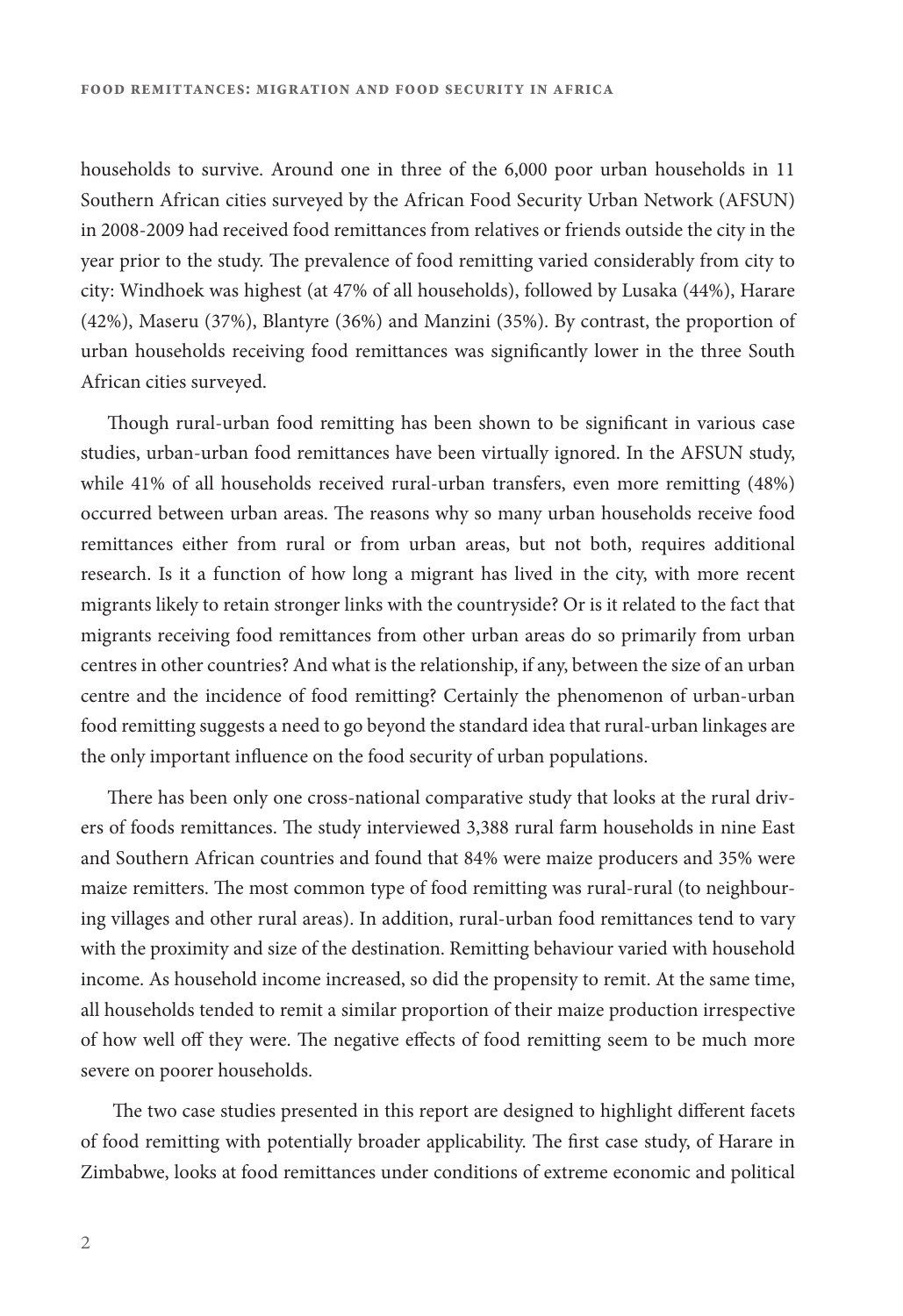duress. Zimbabwe's economic meltdown after 2000 is unprecedented but many African countries are no strangers to economic crisis, civil strife and, in some cases, state failure. The significance of food remitting to the urban poor in a state in crisis is amply demonstrated by the Harare case. In addition, the case study allows an assessment of the impact on food remitting of macro-economic and political stabilization. Clearly, without significant improvement in employment levels, incomes and the cost of food, the amelioration of a crisis, in itself, will have only a marginal impact on food remitting.

The Windhoek case study provides an important example of cash and food remittances for food remittances reciprocity. At the same time, it raises a set of hypotheses about food remittances that need further elaboration and testing. These include the relationship between urban poverty and the level of food remitting; whether food remittances substantially reduce levels of urban food insecurity; if the volume and frequency of food remitting is related to the strength of the other links that urban residents maintain with the rural end; the reasons for inter-household variation in levels of food security and food receipts within the same geographical area of the city; the apparent greater vulnerability of femalecentred households despite the lack of evidence for gender discrimination in food remitting; and whether reciprocal remitting patterns change over time with increased migration and urbanization.

Based on its survey of existing knowledge, this report draws a number of conclusions about the importance of food remittances and the need for further research on this important topic:

- The literature and policy discussions on the impact of migrant remittances on global, regional and national scales – focus almost exclusively on cash remitting. Connections between remittances and food tend to be confined to discussions of the impact of cash remittances on rural agricultural production and the widespread use of cash remittances by recipients to purchase food.
- The remitting of goods, and especially foodstuffs, across international boundaries and within countries has received little attention primarily because these flows occur outside market channels. The result is that there is not much solid information on the volume, value and impacts of food remitting.
- The growing literature on urban-rural linkages has highlighted the complexity and dynamism of these connections in the context of rapid urbanization and greatly increased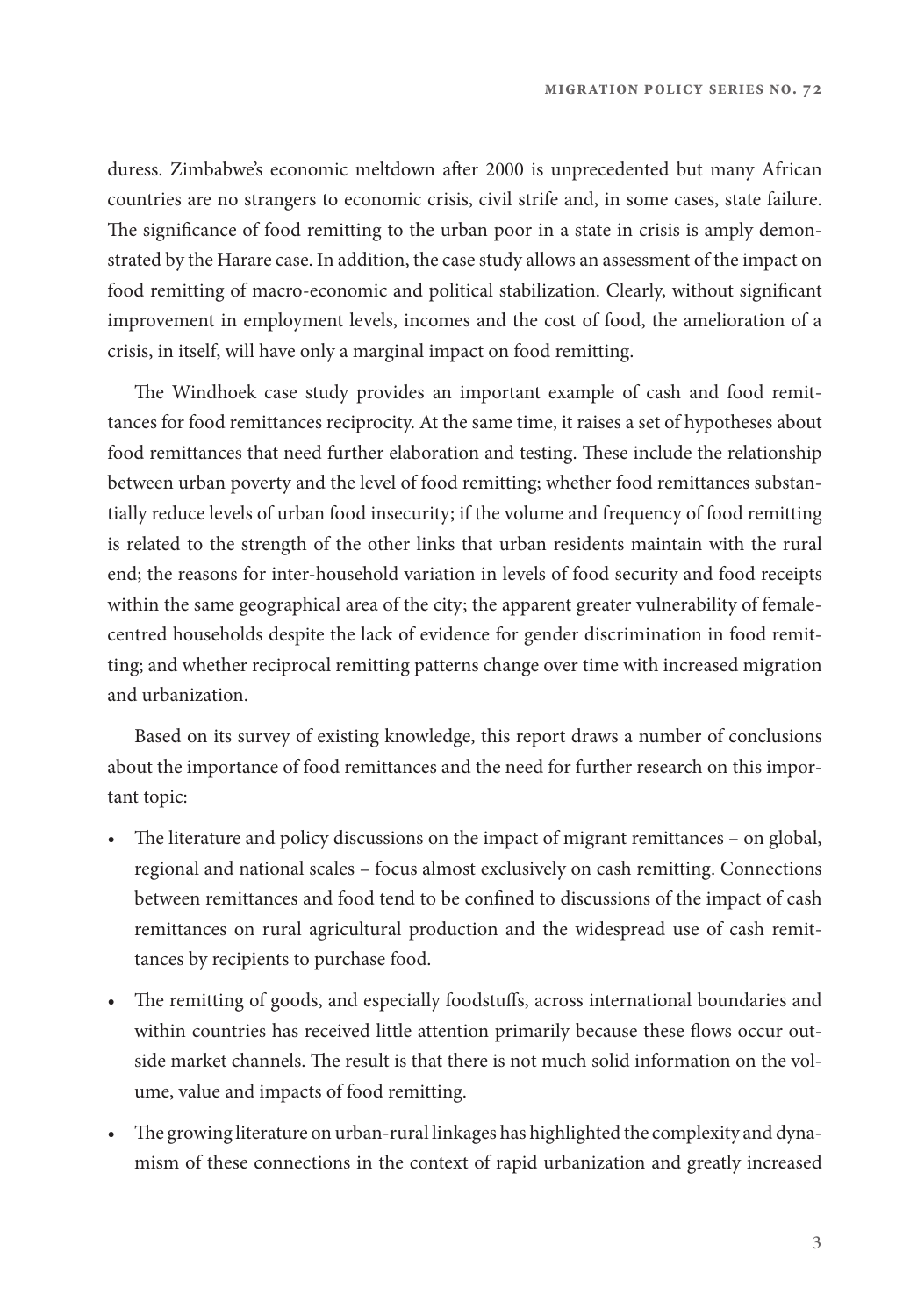rural-urban migration in Africa. However, informal food remittances as a form of linkage have been neglected in favour of discussions of formal, market-based interactions and other types of flows.

- Urban-rural links involving remittances tend to be bidirectional in nature. Cash remittances tend to be unidirectional (from urban to rural), but food remittances are often bidirectional, with fresh produce flowing one way and processed foods the other. Alternatively, there is an element of reciprocity, with cash remittances flowing one way and food remittances the other.
- There is considerable variability in the volumes, frequency and types of foodstuffs that flow to the towns and cities for reasons that are not yet clear, given that many towns and cities have equally poor and food insecure populations. For example, it is clear why rural-urban food remitting is unimportant in South Africa where nearly 70% of the population is urbanized and the rural smallholder population is extremely impoverished. But why would there be such a large difference between Windhoek and Maputo, for example, when both cities have strong connections to the countryside?
- Rural-urban food remittances tend to focus more on poor urban households and are important to bolstering their food security. While we know a little about the importance of food remitting to urban food security, we know much less about what it means for rural food security in terms both of food sent and received. Finally, while it is important to focus on the rural-urban dimensions of food remitting, we should not ignore the fact that there are also other significant dimensions of food remitting that are relatively unexplored, including rural-rural and urban-urban remitting.
- Policy prescriptions for maximizing the flow and impacts of cash remittances on development are now commonplace. No equivalent knowledge base or policy dialogue exists with regard to food remittances. Much additional research on this important, yet neglected, aspect of urban-rural linkages and informal cross-border transactions is therefore urgently required. By drawing attention to the importance of food remittances for urban and rural food security and identifying the current knowledge gaps, this report creates a platform for the design of a new research and policy agenda.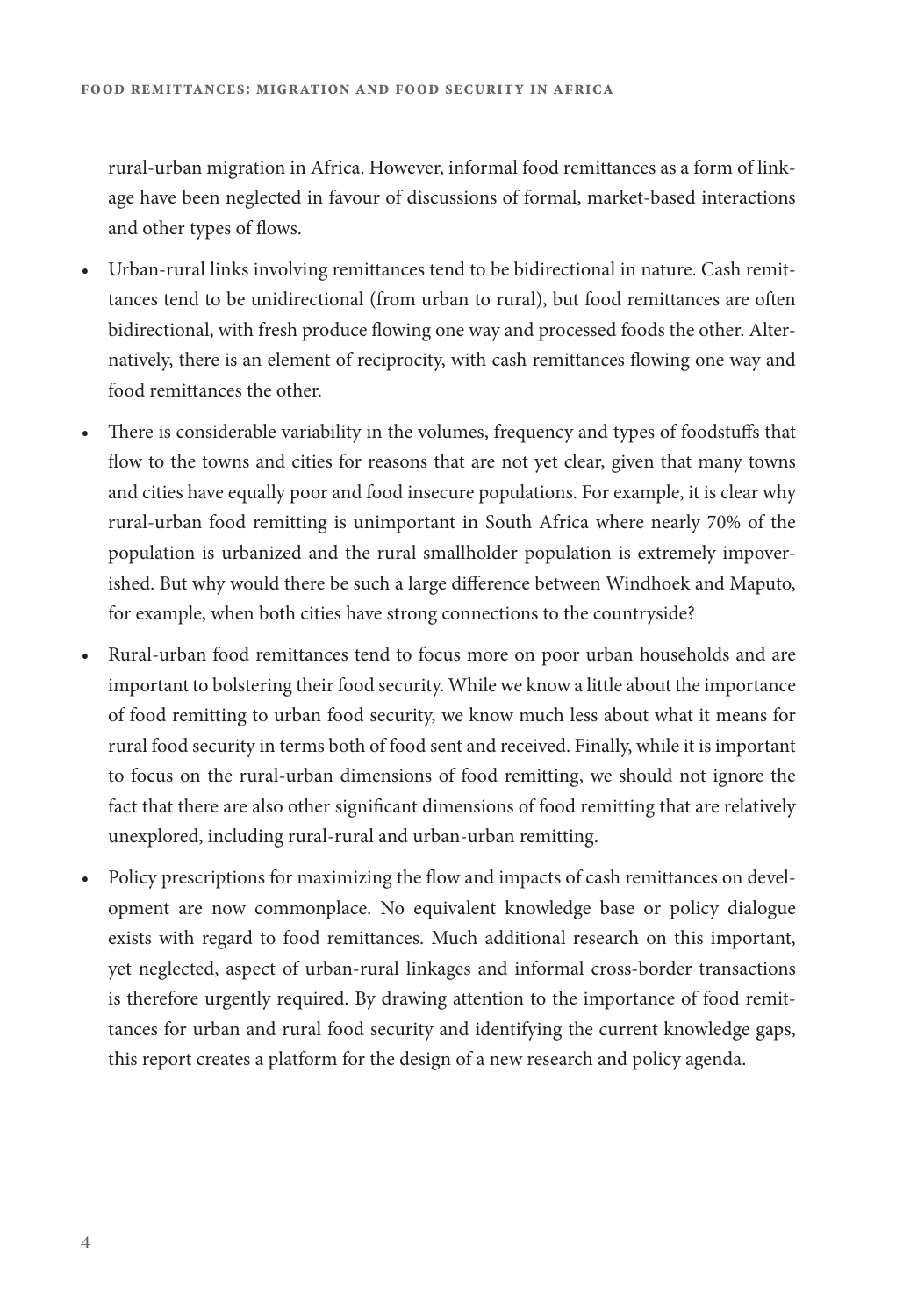# **INTRODUCTION**

Globally, the transfer of funds by migrants to their home countries or areas (cash remittances) has grown rapidly over the past two decades. The World Bank estimates that international remittances reached USD436 billion in 2014, and predicts that they will increase to USD601 billion in 2016 (Figure 1).<sup>1</sup> These figures, which exclude transfers through informal channels, far exceed global flows of Official Development Assistance. Comparable data for internal remittance flows is "non-existent" but may significantly exceed international cash remittances.<sup>2</sup> There is much debate about what kinds of impacts these remittances have on the regions where migrants come from and the households that send the cash.<sup>3</sup> Some see remittances as a "new development mantra" and a major driver of macro- and micro-economic development and poverty reduction in countries and areas of migrant origin.<sup>4</sup> Others regard cash remittances as a "curse" with negative effects because they increase dependency, weaken institutional capacity and rarely contribute to overall economic growth.<sup>5</sup>

A recent review of the state of research on the links between migration and development argues that we have now moved "far beyond remittances."6 But there are still aspects of remitting that have received scant attention – for example, the relationship between migration, remittances and food security.<sup>7</sup> The literature on rural food security in Africa and Asia has recently begun to acknowledge the importance of migration and remitting to mitigating food shortages among rural households.<sup>8</sup> But most of the research in this field focuses on the impact of cash remittances on rural agricultural systems and food production.<sup>9</sup> It is now generally acknowledged that many rural recipients of cash remittances spend a significant proportion of this income on food rather than farming. This undermines the spurious idea that rural areas are agriculturally self-sufficient or have the inherent potential to reach this state with the right dose of "rural development."<sup>10</sup> There is also case study evidence from countries including Ghana and Nigeria that shows that off-farm income (primarily in the form of cash remittances) improves levels of food security among rural households.<sup>11</sup> However, one study argues that at the national level there is no evidence that increased migration leads to better rural food security outcomes in Ghana.12

Recent global overviews of remitting practices and impacts do define remittances to include both cash and in-kind (goods) flows.<sup>13</sup> But they then proceed to ignore the latter in the rest of their analyses, a response that is typical in much of the literature on this topic. The economistic bias of the International Monetary Fund (IMF), the World Bank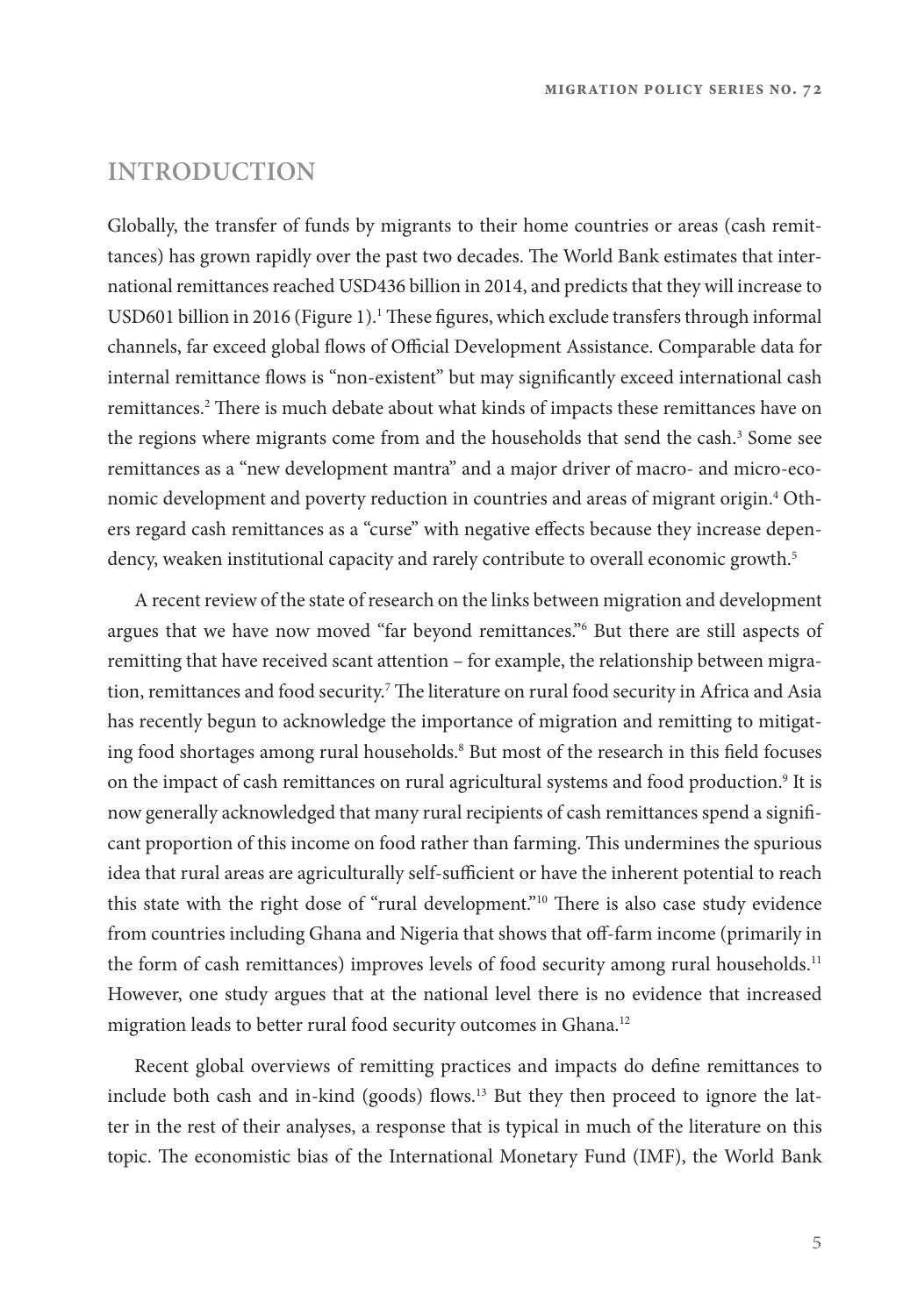and national governments also fails to consider the volume and impacts of goods remitting, both domestic and international. As a result, researchers and policymakers tend to ignore goods (including food) remitting when discussion turns to the impacts of remittances on development. A World Bank study of the Canada-Caribbean remittance corridor, for example, devoted two brief paragraphs to goods and food remitting in a 163-page report.14 Even practices such as the sending of barrels containing food and other consumer goods from Canada and the United States to family members in the Caribbean have attracted little serious analysis.<sup>15</sup> One study provides a classic example of the problem, confining its analysis of remittances between Canada and the Caribbean entirely to financial remittances.<sup>16</sup> It is left to one of their informants to note, in passing, that "we have been shipping down barrels, many, many barrels. We sent new stuff, used stuff, perishable items." The invisibility of food remittances is largely because they "run within the family and outside market channels."<sup>17</sup>



Source: World Bank (2015: 4)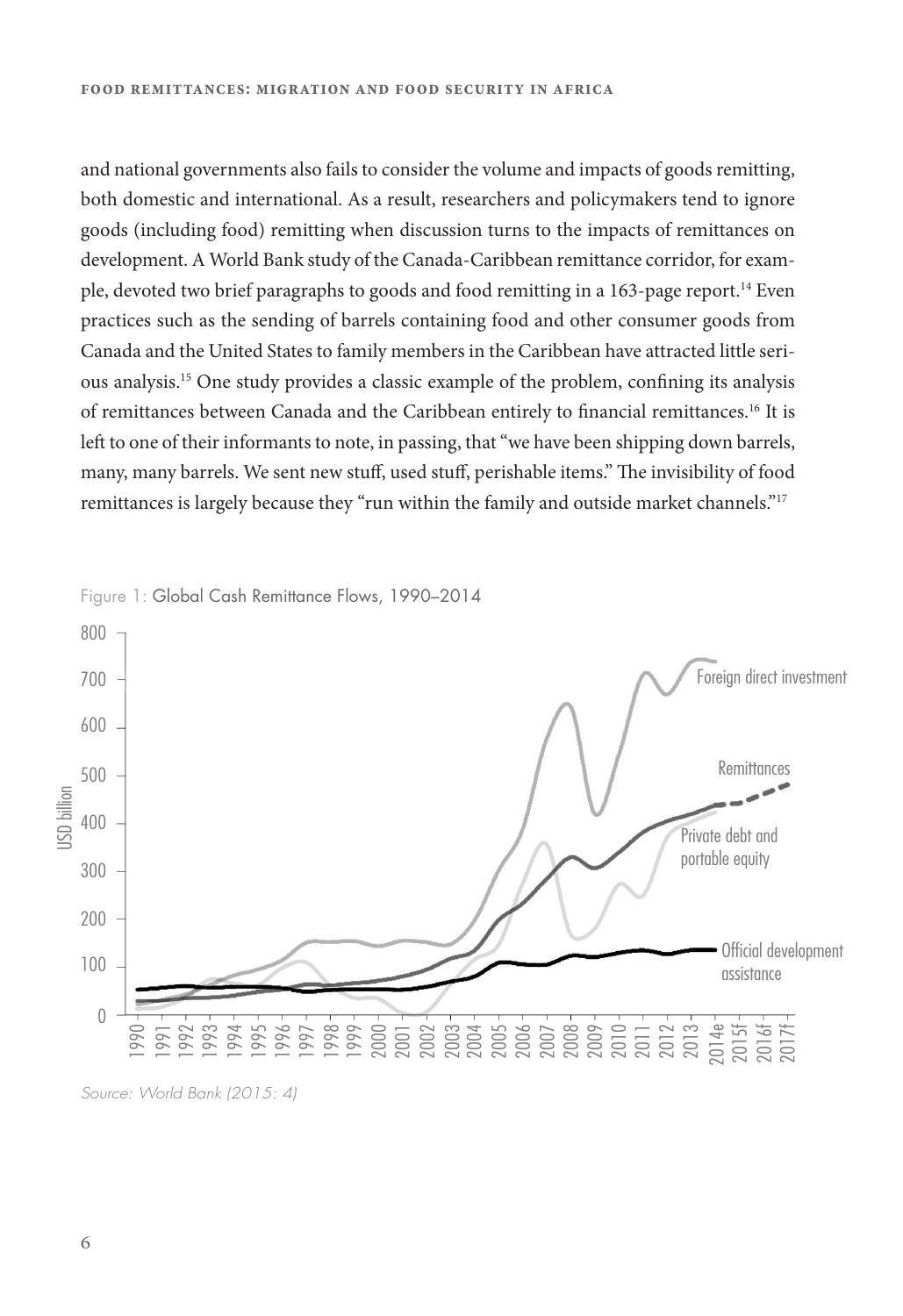The growing inter-disciplinary literature on urban-rural linkages might be expected to focus on the remitting of both cash and goods by migrants. After all, urban-rural linkages involve the "reciprocal flows of people, goods, services, money and environmental services between rural and urban locations."18 Certainly, the importance of cash remittances to rural food purchase is acknowledged. A growing number of rural people buy more food than they sell and "these net food buyers are typically from low-income groups who rely on access to affordable food and the cash to purchase it."<sup>19</sup> But much less attention has been paid to the practice of food remitting. A seminal 1998 study of rural-urban linkages, for example, outlined a variety of bidirectional flows but did not specifically discuss food remitting and its relationship to the food security of urban and rural households.<sup>20</sup> Subsequent studies have tended to follow suit, mostly overlooking the potential importance of food remitting as a key link between rural and urban areas that affects food security in both.<sup>21</sup>

The search for a "wider lens" on the nature of urban and rural linkages therefore needs to move beyond cash-based, market transactions and consider bidirectional flows of goods, including foodstuffs, and their impact on the food security of urban and rural populations. These linkages, and the way they are being reconfigured by the rapid urbanization of the South, require much more attention from researchers and policymakers interested in the transformation of rural-urban linkages and the implications for food security of rural and urban residents. Research on rural-urban linkages has increasingly abandoned the dualistic idea that the urban and the rural are discrete and bounded spatial entities: "the notion of a 'rural-urban divide' is increasingly misleading, and oversimplifies a reality, which is more akin to a complex web of relations and connections incorporating rural and urban dimensions and all that is in between – often termed the peri-urban interface."<sup>22</sup> Bidirectional food remittances are an essential but under-explored component of this "complex web" that characterizes economic and social life across the global South.

Despite the general context of Africa's rapid urban transition, it is important not to view rural-urban migration as a one-time relocation of all members of a household. Circular migration – of varying periodicity and spatiality – is still very much the norm in many parts of the continent.<sup>23</sup> The key conceptual question is what kinds of social unit do migrants circulate between? Rather than viewing this in binary terms – as movement between separate and discrete rural and urban households – it can be more productive to see the household as dispersed or "stretched" over space, across the rural-urban divide and very often between countries. Concepts of the divided or stretched household and multi-local household livelihoods are an important starting point for any analysis of the dynamics of food remitting.<sup>24</sup>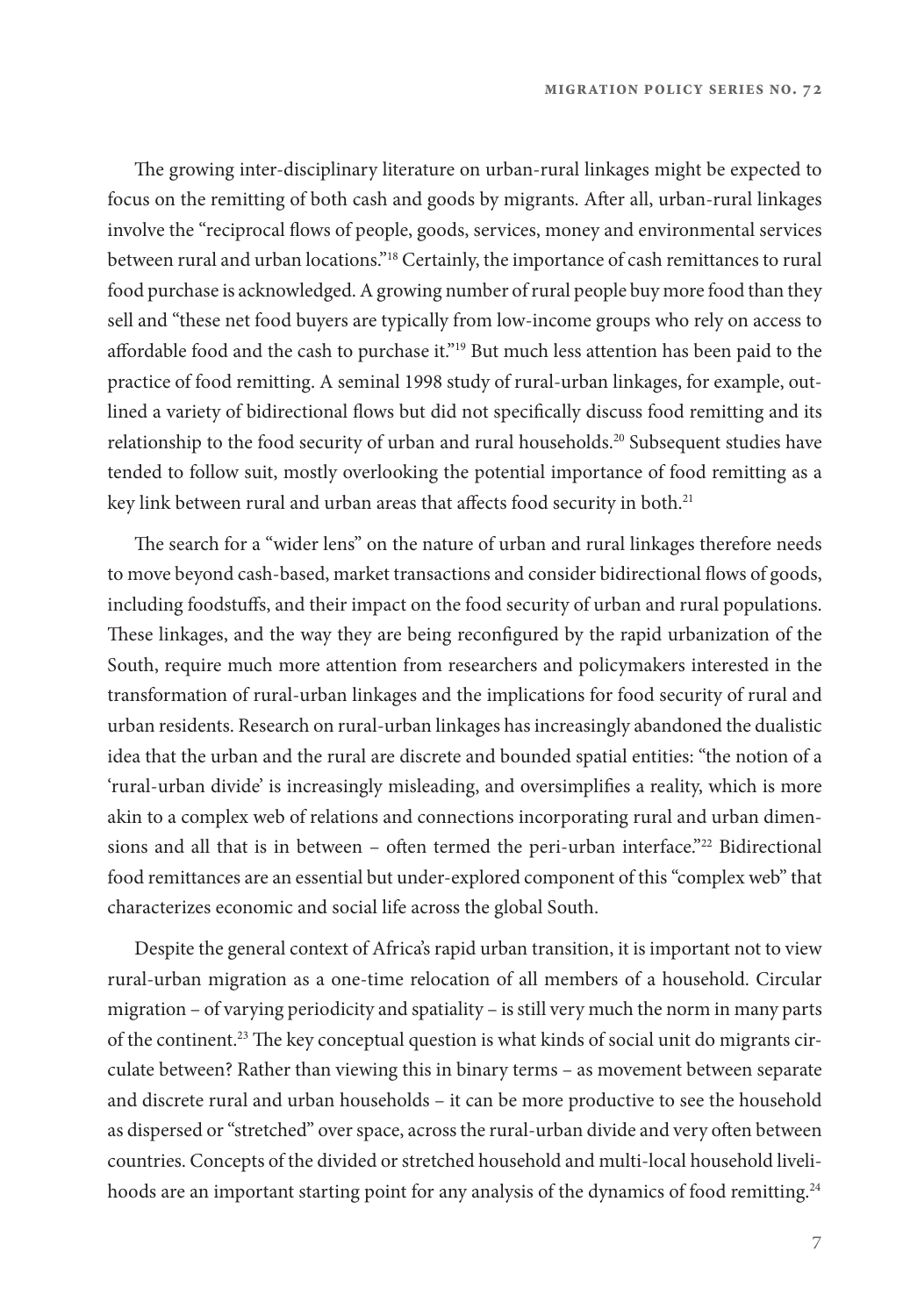A household's multi-local strategies involve "spreading assets and activities in both rural and urban areas, sometimes in the form of circular migration, at other times re-organizing their households as multi-local units with members living and working in different locations but sharing common assets [and that] crossing rural-urban boundaries is an important strategy to reduce vulnerability for both rural and urban poor."25 Bidirectional and multidirectional food remitting can also be seen as a form of intra-household transfer rather than a set of transfers between different households.<sup>26</sup> But it is important to stress that not all remittances, and not all food remitting, occur within multi-local or "stretched" households. While remittances tend to flow to immediate family, there is also evidence of remitting to households of relatives. A migrant, and especially those who have lived in urban areas for a long time, may well have their own discrete, nuclear or extended household in the urban area and remit to other households (such as that of an elderly parent).

Because food remitting is an underdeveloped research area, there is limited evidence on which to construct a clear picture of its drivers, dimensions and impacts. "is report therefore reviews the current state of knowledge about food remittances in Africa. It aims to contribute to the study of changing urban-rural linkages by expanding the geographic and thematic scope of research, demonstrating the value of examining the links between informal food transfers and urban-based household food security, and arguing for a new research and policy agenda focused on food remitting. The first section of the report focuses on international migration within the African continent and associated flows of cash and food remittances.

## **INTERNATIONAL MIGRATION AND FOOD REMITTANCES**

Much of the literature on rural-urban linkages assumes that they are bounded by the borders of the country concerned. Yet many countries in Africa send migrants to, and receive remittances from, other countries in the North and the South.<sup>27</sup> Of Africa's 25 million international migrants, as many as 13 million (53%) are estimated to live in other countries on the continent. Eleven of the top 15 destinations for African migrants are within Africa (Table 1). In 2005, Africa received an estimated USD19 billion in cash remittances, of which USD2.1 billion were from other African countries.<sup>28</sup> The volume of goods and food remitting is undocumented and unknown.

Most migrants who remit across borders within Africa earn income in the urban areas of the countries to which they have moved and then remit to relatives in both rural and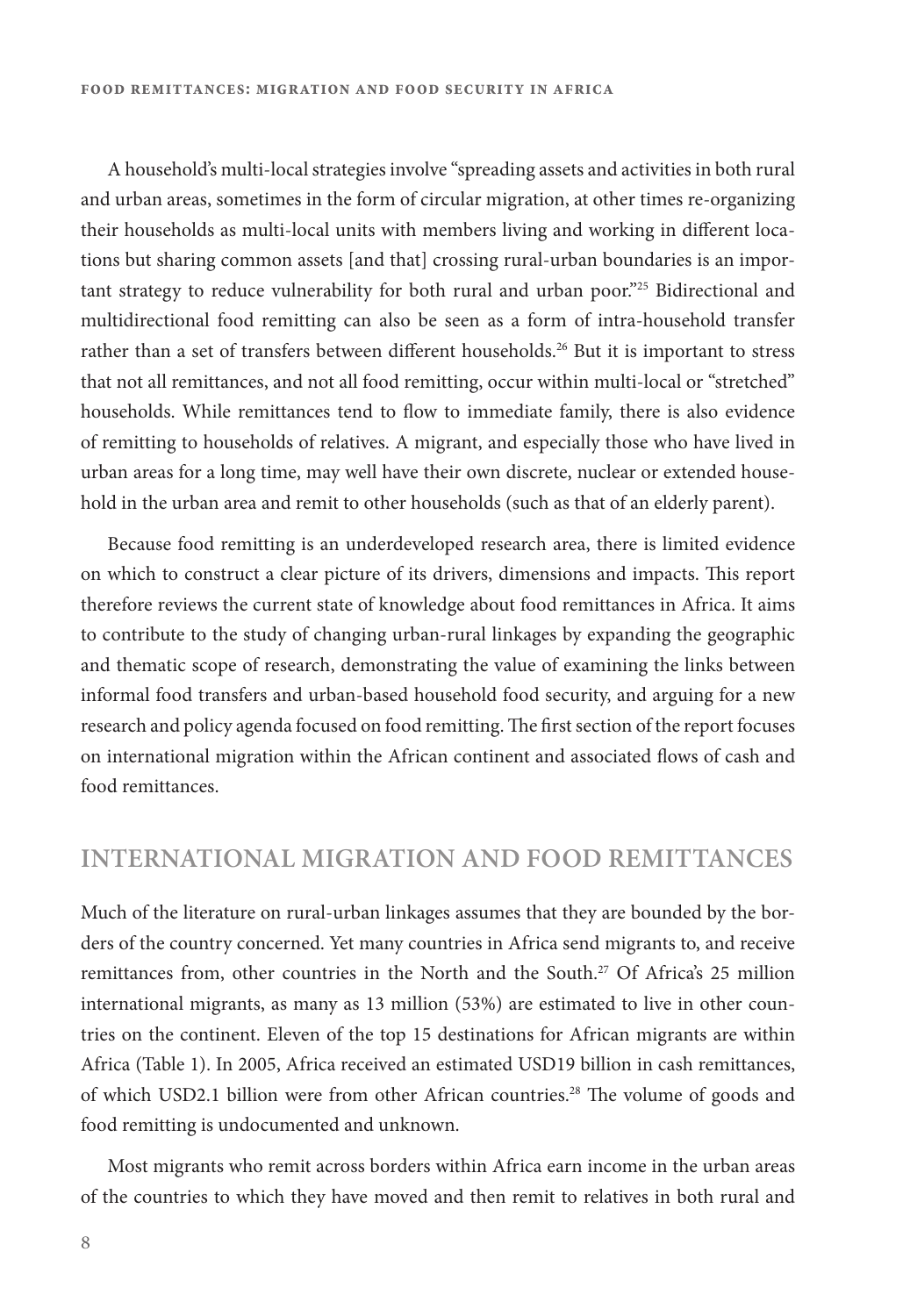urban areas "back home". The potential significance of international cash remitting for food security is suggested by cross-national comparative surveys conducted by the Southern African Migration Programme (SAMP) and the World Bank. SAMP's Migration and Remittances Survey (MARS) in five Southern African countries (Botswana, Lesotho, Mozambique, Swaziland and Zimbabwe) in 2005-2006 found, for example, that 82% of migrant-sending households had purchased food with cash remittances in the previous year and that 81% of household purchases of food by value were paid with remittances.<sup>29</sup> The World Bank's Africa Migration Project surveyed households in Burkina Faso, Kenya, Nigeria, Senegal and Uganda in 2010 and found that a significant proportion of remittances was spent on human and physical capital investments, including food.<sup>30</sup> In each country, a greater proportion of internal rather than international cash remittances was spent on food. In Kenya, for example, the proportion of cash remittances spent on food was 30% for internal remittances, 14% for South-South remittances and 13% for North-South remittances. The equivalent figures in Senegal were 82%, 72% and 63%.

| Country                               | African-Born Migrants |
|---------------------------------------|-----------------------|
| France                                | 3,048,721             |
| *Cote d'Ivoire                        | 2,261,097             |
| Saudi Arabia                          | 1,341,232             |
| Germany                               | 1,086,997             |
| *Burkino Faso                         | 1,033,450             |
| <b>United States</b>                  | 931,241               |
| United Kingdom                        | 842,246               |
| *Tanzania                             | 828,234               |
| *Sudan                                | 774,350               |
| *South Africa                         | 729,498               |
| *Guinea                               | 669,052               |
| *Nigeria                              | 643,234               |
| *Ethiopia                             | 635,176               |
| *Uganda                               | 511,907               |
| $*$ Ghana                             | 502,496               |
| $*$ = African destination country     |                       |
| Source: Chikanda and Crush (2014: 71) |                       |

Table 1: Top Destinations of International African Migrants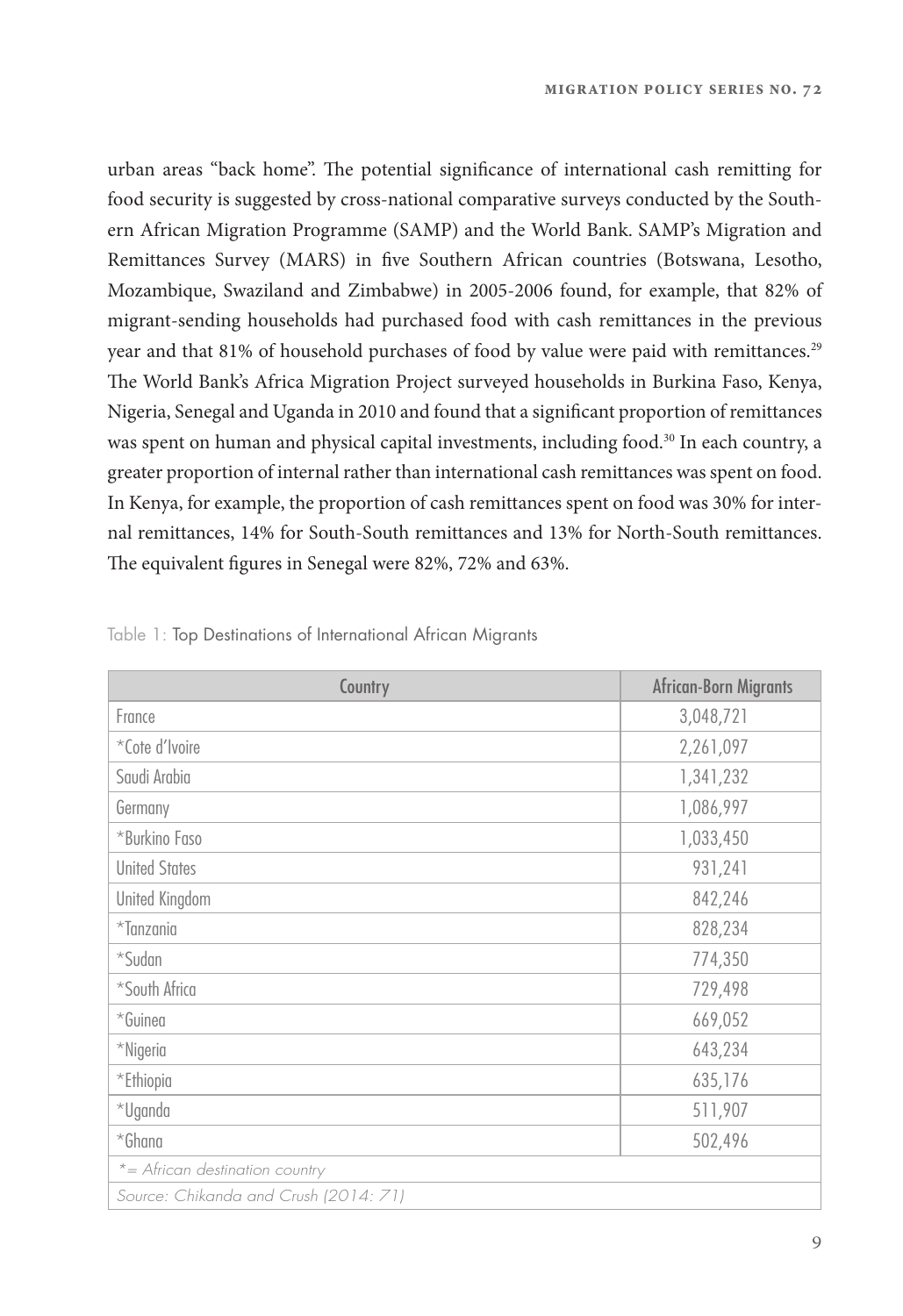To focus exclusively on the use of cash remittances for food purchase is to miss another crucial dimension of the relationship between migration and food security: food remittances across international boundaries. This is clearly a problematic assumption in Africa where there is so much cross-border movement of foodstuffs. Across the continent, there is considerable evidence of a massive informal trade in food, including staples, fresh and processed products.<sup>31</sup> Informal sector cross-border trade (ICBT) is dominated by women, though there are signs of greater male participation in food trading and associated gender struggles over control of the food trade.<sup>32</sup> Though informal in nature, ICBT is animated by commercial transactions by small-scale entrepreneurs at point of purchase in one country and sale in another. One of the complications of monitoring ICBT at borders is that not all of the foodstuffs that cross informally are destined for markets and purchase by urban and rural consumers in the countries of destination. An unknown proportion of the informal trade in foodstuffs is actually food remittances on their way from migrants to kin in their country of origin.

Evidence on the magnitude of cross-border cash and food remitting in Southern Africa comes from a survey of 4,765 cross-border migrant-sending households in five countries. The survey found that goods remitting was a significant component of overall remittance flows within the Southern African Development Community (SADC) region.<sup>33</sup> In total, two-thirds of the households had received cash in the previous year, and inter-country variation in cash remitting was relatively minor (Table 2). The proportion of cash remittances spent on food was 37%, with considerable inter-country variation from a high of 67% in Mozambique to a low of 28% in Lesotho. Just over one-third of the households had also received goods in the previous year. Here again there was considerable variation from country to country. Goods remittances were most important to households in Zimbabwe (68%) and Mozambique (65%) and least important to households in Lesotho (20%) and Swaziland (17%). The average annual value of cash remittances was about three times higher than goods remittances, though in Mozambique they were virtually identical and in Zimbabwe only twice as high. These figures suggest that cash remitting is important to more households but that goods remitting is still significant.

For the purposes of this report, it is more important to know the proportion of households that received food remittances as part of the goods package. The survey showed that a wide variety of goods were remitted, of which clothing and food were by far the most important. In total, 28% of migrant-sending households across the five countries had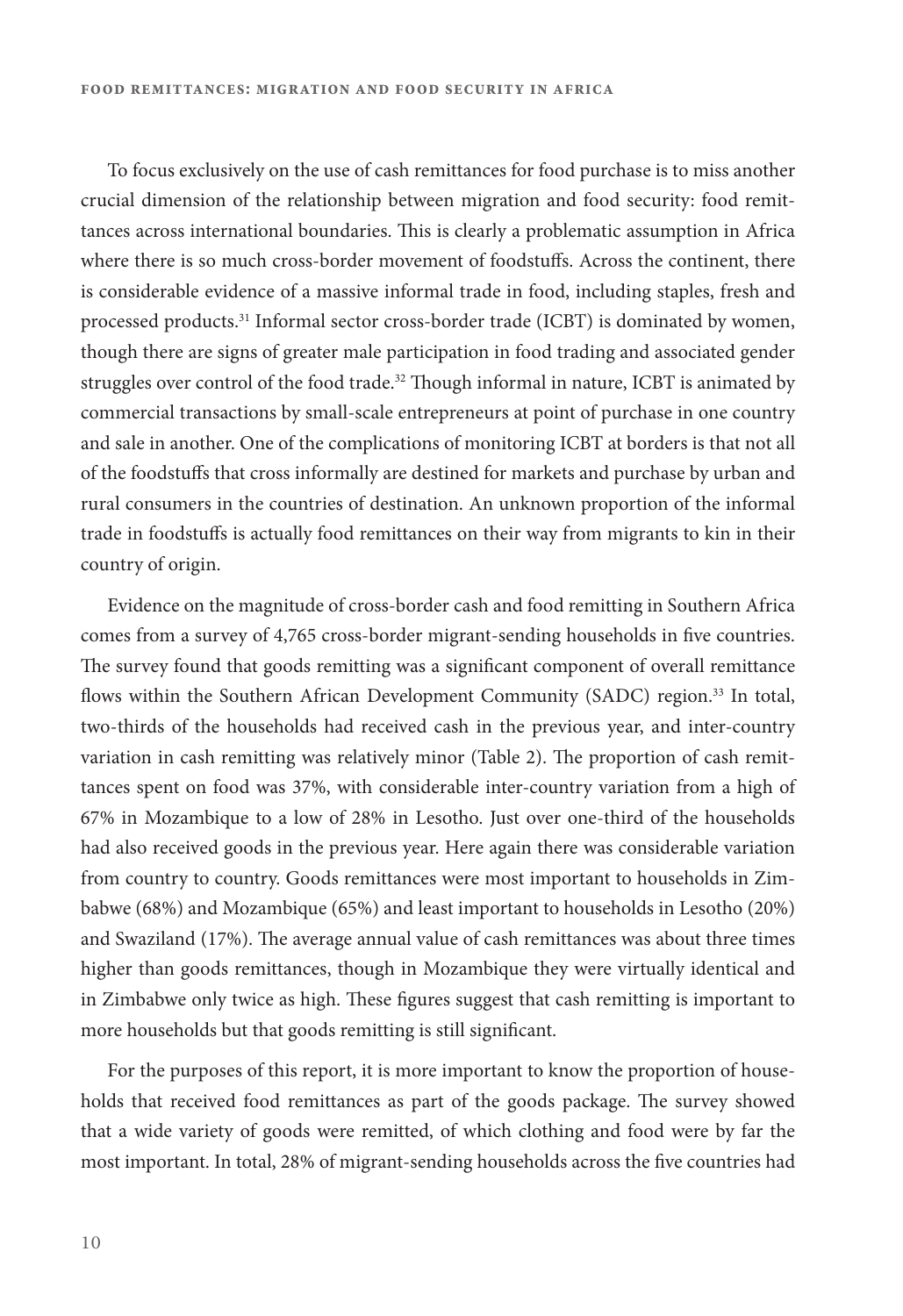received food remittances, with a high of 60% in Mozambique and a low of 8% in Lesotho. The low figure for Lesotho may seem surprising given the impoverished state of agriculture in that country, but Lesotho also had the highest proportion of cash remittances spent on food of all the countries surveyed.<sup>34</sup> This suggests that the country's proximity to and integration into the South African economy means that food is readily available, provided that a household has the cash to purchase it.

|                                                      | <b>Botswana</b> | Lesotho | Mozambique       | Swaziland | <b>Zimbabwe</b> | Total |
|------------------------------------------------------|-----------------|---------|------------------|-----------|-----------------|-------|
|                                                      |                 |         | Cash remittances |           |                 |       |
| Cash remittances<br>(% of households)                | 76.3            | 95.3    | 76.8             | 64.4      | 83.5            | 66.3  |
| Average annual cash<br>remittances (ZAR)             | 10,413          | 9,094   | 2,607            | 6,279     | 2,760           | 6,407 |
| % of cash remittances<br>spent on food               | 31.5            | 28.3    | 66.7             | 59.5      | 34.2            | 37.0  |
| % of food expenditures<br>paid with cash remittances | 82.9            | 90.3    | 78.1             | 72.3      | 79.7            | 80.8  |
| <b>Goods remittances</b>                             |                 |         |                  |           |                 |       |
| Goods remittances<br>(% of households)               | 53.2            | 20.0    | 64.8             | 16.6      | 68.1            | 33.6  |
| Average annual value of<br>goods remittances         | 4,853           | 2,488   | 2,272            | 1,838     | 1,307           | 2,274 |
| <b>Food remittances</b>                              |                 |         |                  |           |                 |       |
| Food remittances<br>(% of households)                | 19.8            | 7.6     | 60.4             | 22.0      | 44.5            | 28.5  |
| Source: SAMP                                         |                 |         |                  |           |                 |       |

Table 2: Cash, Goods and Food Remittances in Southern Africa

Other research, such as SAMP's Migration and Poverty Survey, has compared domestic and cross-border remitting patterns in the Southern African region by examining internal as well as international migration.<sup>35</sup> This survey canvassed 9,032 households through national surveys in Botswana, Lesotho, Malawi, Mozambique, Namibia, Swaziland and Zimbabwe. Of these, 49% were migrant-sending households. A total of 1,900 households had international migrants (42% of migrant-sending households), 2,134 (or 48%) had internal migrants and 436 (10%) had both. The vast majority of households (between 90%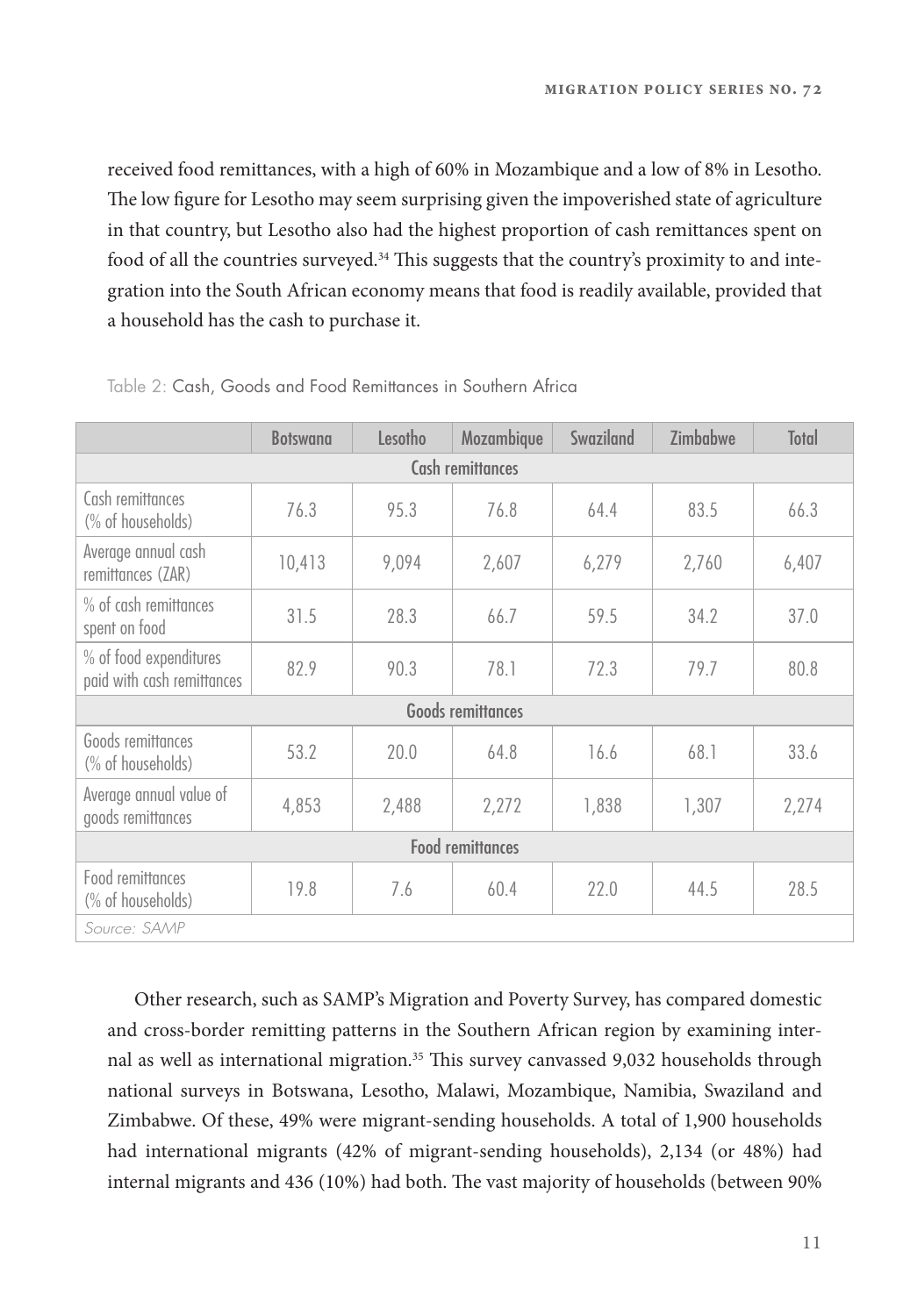and 95% in both cases) regarded remittances as important or very important for household survival. Though information was collected on goods remitting, the types of goods were not disaggregated. The regional data set showed that households with international migrants were more likely to receive both cash and goods remittances than internal migrants: 68% of international and 44% of internal migrant-sending households received cash remittances, and 36% of international and 19% of internal migrant-sending households received goods remittances (Table 3). Based on the earlier MARS survey, it is likely that a significant proportion of the goods comprised foodstuffs.

|                                       | International | Internal |
|---------------------------------------|---------------|----------|
| No. of migrant households             | 1,900         | 2,134    |
| % receiving cash remittances          | 68            | 44       |
| % receiving goods remittances         | 36            | 19       |
| Mean cash remittances (ZAR)           | 4,821         | 5,434    |
| Mean value of goods remittances (ZAR) | 1,702         | 2,004    |
| Importance to survival $(\%)$         | 88            | 85       |
| Source: SAMP                          |               |          |

Table 3: International and Internal Remittances in Southern Africa, 2008

Other studies of international migrants in South Africa corroborate the importance of food remitting as a livelihood strategy. One study of 487 households compared the remitting behaviour of internal and international migrants in Johannesburg.<sup>36</sup> Three-quarters of the internal migrants were living in an informal settlement (compared with only 11% of the international migrants). Most of the international migrants (86%) lived in the inner city, often in multi-household flats. Just over half of all the households in the total sample remitted money and another 21% sent food. However, international migrants were more likely to remit both cash (60%) and food (30%) than internal migrants (38% cash and 6% food).

# **INTERNAL MIGRATION AND FOOD REMITTANCES**

There is now considerable evidence that urban migrant households rely to varying degrees on an informal, non-marketed supply of food from their rural counterparts to survive in precarious urban environments. Rural-urban links that are fostered and maintained by the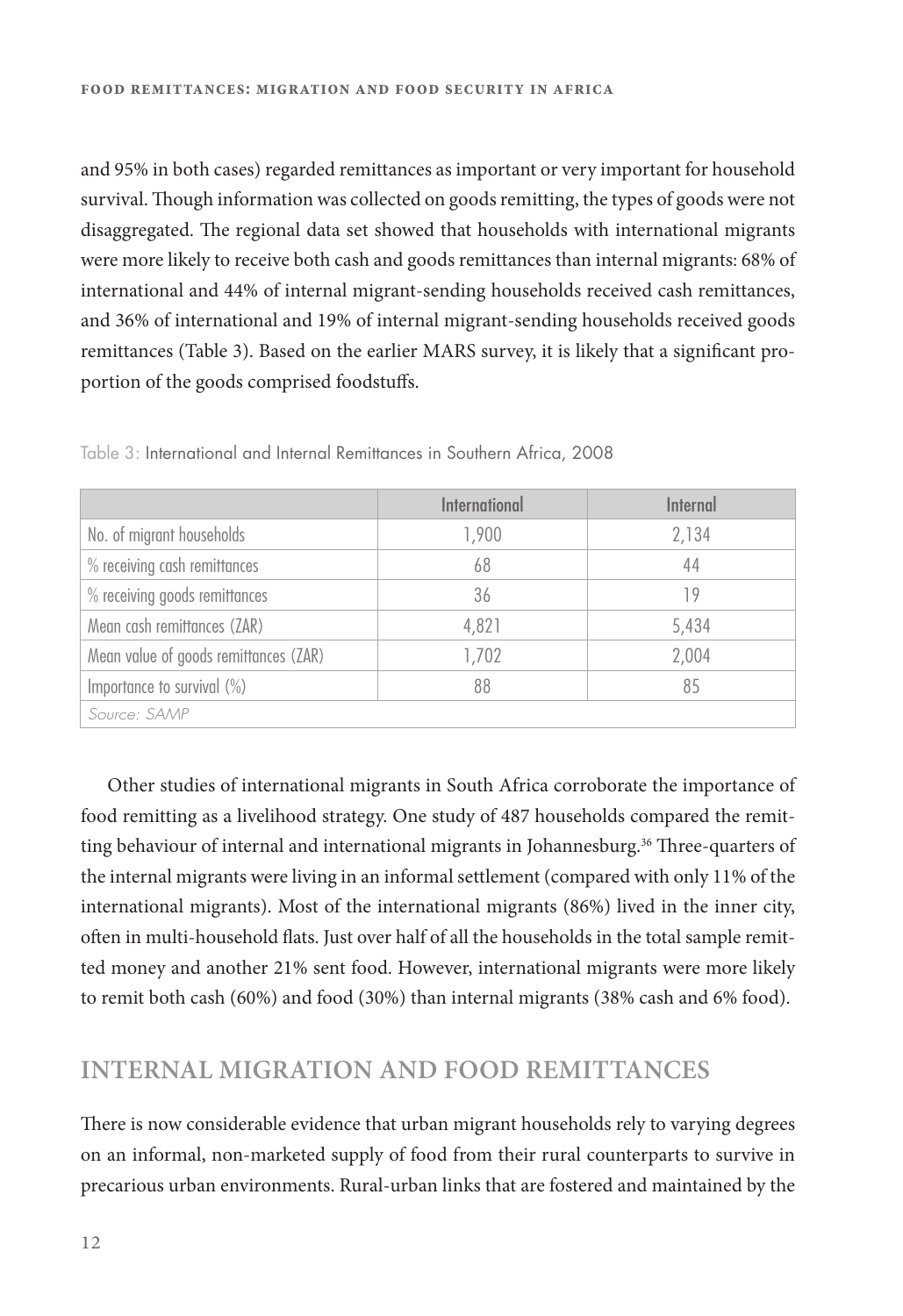migration process "are fundamental to the ability of poor urban households to survive."<sup>37</sup> In Kenya, for example, there is evidence of extensive remitting of cash, clothing, building materials, agricultural equipment and items for funerals from town to countryside and reciprocal remitting of foodstuffs – such as green maize, local vegetables, sweet potatoes, cassava, maize and millet flour, groundnuts, fruits and chicken - from countryside to town.38

Around one in three of the 6,000 poor urban households in 11 Southern African cities surveyed by the African Food Security Urban Network (AFSUN) in 2008-2009 had received food remittances from relatives or friends outside the city in the year prior to the study.<sup>39</sup> The prevalence of food remitting varied considerably from city to city, for reasons that are not altogether clear.40 Receipts of food remittances were highest in Windhoek (at 47% of all households), followed by Lusaka (44%), Harare (42%), Maseru (37%), Blantyre (36%) and Manzini (35%) (Table 4). By contrast, the proportion of urban households receiving food remittances was significantly lower in the three South African cities surveyed.

|                            | $%$ of all<br>households<br>receiving food<br>remittances | % of recipient<br>households<br>receiving<br>remittances from<br>rural areas | % of recipient<br>households<br>receiving<br>remittances from<br>urban areas only | % of recipient<br>households<br>receiving<br>remittances from<br>both rural and<br>urban areas |
|----------------------------|-----------------------------------------------------------|------------------------------------------------------------------------------|-----------------------------------------------------------------------------------|------------------------------------------------------------------------------------------------|
| Windhoek, Namibia          | 47                                                        | 72                                                                           | 12                                                                                | 16                                                                                             |
| Lusaka, Zambia             | 44                                                        | 39                                                                           | 44                                                                                | 17                                                                                             |
| Harare, Zimbabwe           | 42                                                        | 37                                                                           | 43                                                                                | 20                                                                                             |
| Maseru, Lesotho            | 37                                                        | 49                                                                           | 44                                                                                | 7                                                                                              |
| Blantyre, Malawi           | 36                                                        | 38                                                                           | 51                                                                                | 11                                                                                             |
| Manzini, Swaziland         | 35                                                        | 53                                                                           | 40                                                                                | 7                                                                                              |
| Msunduzi, South Africa     | 24                                                        | 15                                                                           | 82                                                                                | 3                                                                                              |
| Maputo, Mozambique         | 23                                                        | 23                                                                           | 62                                                                                | 15                                                                                             |
| Gaborone, Botswana         | 22                                                        | 70                                                                           | 16                                                                                | 14                                                                                             |
| Johannesburg, South Africa | 14                                                        | 24                                                                           | 67                                                                                | 9                                                                                              |
| Cape Town, South Africa    | 18                                                        | 14                                                                           | 83                                                                                | 3                                                                                              |
| Source: AFSUN              |                                                           |                                                                              |                                                                                   |                                                                                                |

#### Table 4: Food Remittances to Poor Urban Households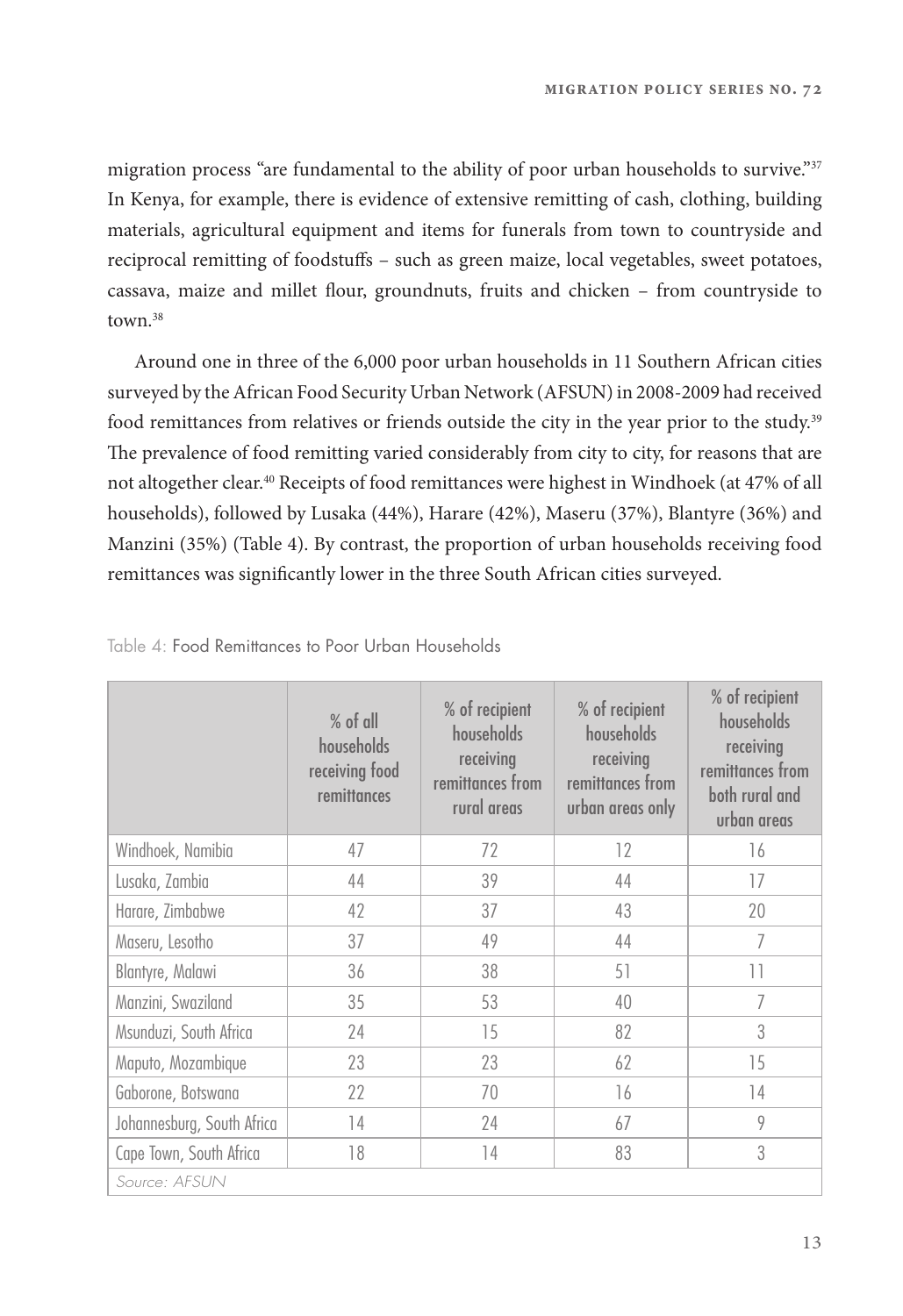The survey showed that food transfers were particularly important for food-insecure urban households. Of the 1,809 households receiving food transfers from outside the city, 84% were food insecure and 16% were food secure.<sup>41</sup> Around 80% of households receiving food transfers said that they were important or very important to the household, while 9% said they were critical to household survival. Seventy-seven percent said that the food was sent to help the urban household's food needs, while 20% said the food was sent as a gift. The importance of food transfers to urban food consumption was illustrated by the fact that only 3% of households receiving food sold it, while the rest consumed the food themselves.

#### **COMPARING RURAL-URBAN AND URBAN-URBAN FOOD REMITTANCES**

The importance of food remittances for urban food-insecure households was not especially contingent on whether the food was received from rural areas or other urban areas; both were important for recipient households. Though rural-urban food remitting was significant (at 41% of all households receiving transfers), even more remitting (48%) occurred between urban areas. Only a small number (around 11%) received food remittances from both areas. In Gaborone, for example, households were more likely to be food-secure if they received food from rural sources (33%), compared with either urban only (7%) or combined urban and rural sources (8%). But in Maputo just one percent of food-secure households received food from rural areas only compared with 17% of food-secure households getting food from urban areas only (mostly from migrants in South African cities) and the rest from both sources.

In three of the cities, more than half of the recipient households received food remittances from rural areas only: Windhoek (72%), Gaborone (70%) and Manzini (53%). Around half of the Maseru recipients received food from rural areas. Since these four cities are among the smaller centres surveyed by AFSUN, this suggests that rural-urban food remitting might be stronger in countries with lower rates of urbanization, in so-called "secondary cities" with populations of less than 500,000 and possibly in countries with more viable rural smallholder agricultural production. In stark contrast, the proportion of recipient households receiving food remittances from the countryside in all three South African cities was very much lower: at 24% in Johannesburg, 15% in Msunduzi and 14% in Cape Town. The relative unimportance of rural-urban food remitting in South Africa may be because the country is the most urbanized of the nine countries in the study, that these three are larger urban conurbations, and that the rural areas are so impoverished that they do not produce excess food that can be sent to support migrants in the city.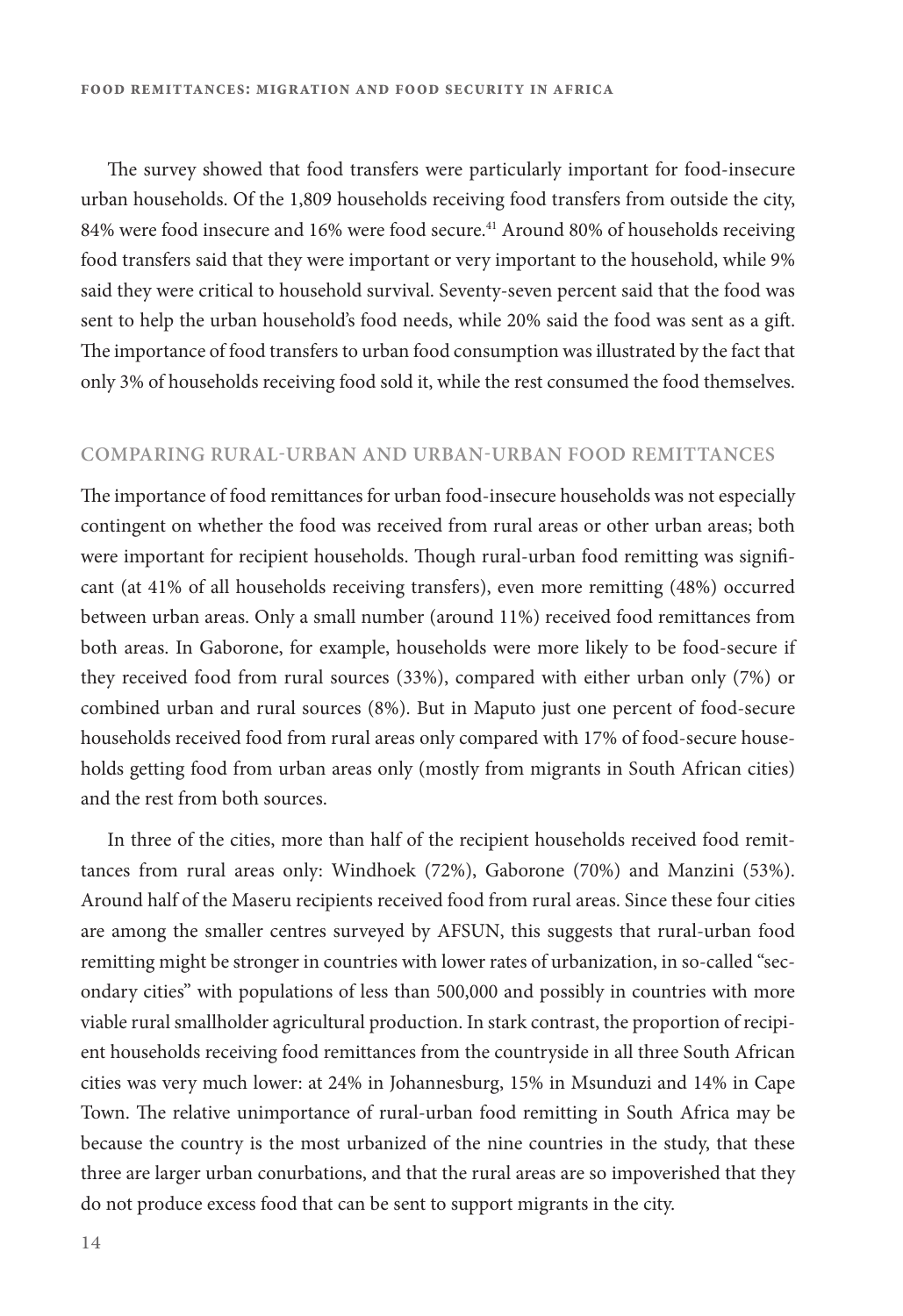There was also considerable inter-city variation in the relative importance of urbanurban food remitting (Table 4). While recipients of rural-urban food remittances in Windhoek made up 72% of total transfers, urban-urban remittance recipients made up only 12%. In Cape Town, on the other hand, the figures were 14% for rural-urban and 83% for urbanurban remittances. More than 80% of recipients in the other two South African cities also received food from other urban areas. However, it is not only in South Africa that urbanurban food remittances predominate over rural-urban flows. In Maputo, for example, 62% of food remittances received were urban-urban. High rates of urban-urban remitting were also found in Blantyre (51%), Maseru (44%), Lusaka (44%) and Harare (43%). In each case, it was likely that a proportion of transfers came in the form of food remittances from migrants working in one city to their relatives living in another.

The reasons why so many urban households receive food remittances either from rural or from urban areas, but not both, requires additional analysis and explanation. Is it a function of how long a migrant has lived in the city, with more recent migrants likely to retain stronger links with the countryside? Or is it related to the fact that migrants receiving food remittances from other urban areas do so primarily from urban centres in other countries? And what is the relationship, if any, between the size of an urban centre and the incidence of food remitting? Certainly the phenomenon of urban-urban food remitting suggests that we need a more nuanced notion of linkages and flows, which goes beyond the standard idea that rural-urban linkages are the only important influence on the food security of urban populations.

#### **FREQUENCY AND TYPES OF FOOD REMITTING**

In the AFSUN study, the geography of remitting, whether rural-urban or urban-urban, was related to the frequency with which urban households received food remittances. Households receiving food from another urban area did so far more often. Around a quarter of households that received food remittances from other urban areas did so at least once a week (compared with only 5% of households that received food from the rural areas). Some 76% of households received urban-urban remittances at least once every two months, compared with only 40% of households receiving rural-urban remittances (Figure 2). This might suggest that urban-urban networks support mechanisms are stronger than ruralurban ties. Alternatively, transportation is undoubtedly easier between urban areas and urban-urban transfers are also much less likely to be affected by the seasonal agricultural cycle.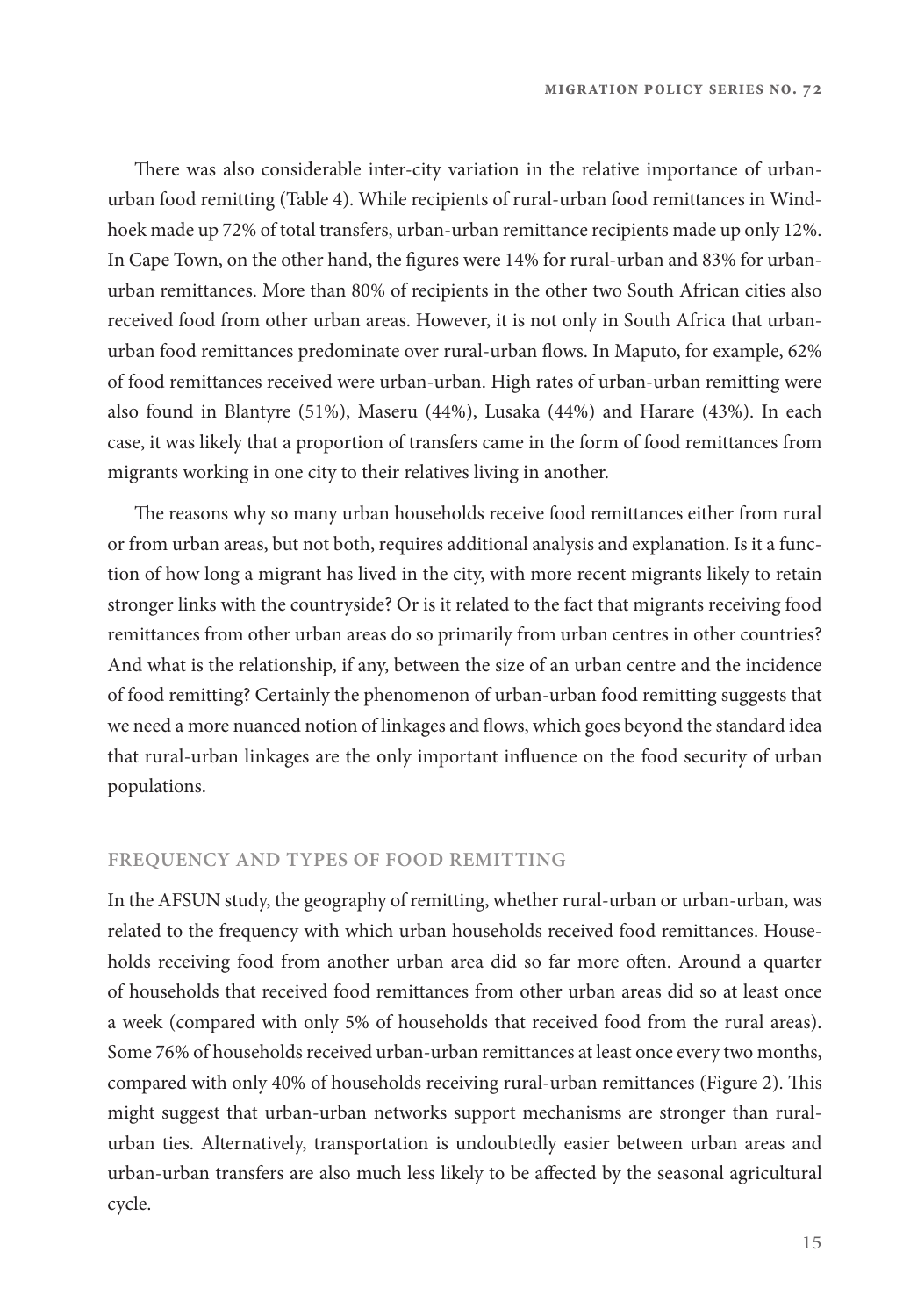

Figure 2: Frequency of Food Remittances

Food remittances from both rural and urban areas are dominated by cereals, primarily maize. All of the recipient urban households in the cities in the AFSUN study received cereals during the year, irrespective of the source. But there was a marked difference in the frequency of transfers, with a quarter of urban-sourced cereals arriving at least once a week and 80% arriving at least once every couple of months or more frequently (Table 5). In contrast, cereals from rural areas came far less frequently, because of the rural agricultural cycle. (Those receiving cereals from other urban areas are not dependent on the cycle since the cereals can be purchased and sent at any time of the year.) In general, the primary difference between rural-urban and urban-urban food remitting is that the former foodstuffs are home produced while the latter are purchased. What impact this has on the food security of producers and purchasers requires additional research.

| Food type     | Frequency                    | Urban-Urban (%) | Rural-Urban (%) |
|---------------|------------------------------|-----------------|-----------------|
|               | At least once a week         |                 |                 |
|               | At least once every 2 months | 52              | 25              |
| Cereals       | 3-6 times a year             | 12              | 36              |
|               | At least once a year         |                 | 37              |
| Total         |                              | 100             | 100             |
| Source: AFSUN |                              |                 |                 |

Table 5: Frequency of Cereals Remitting

Source: AFSUN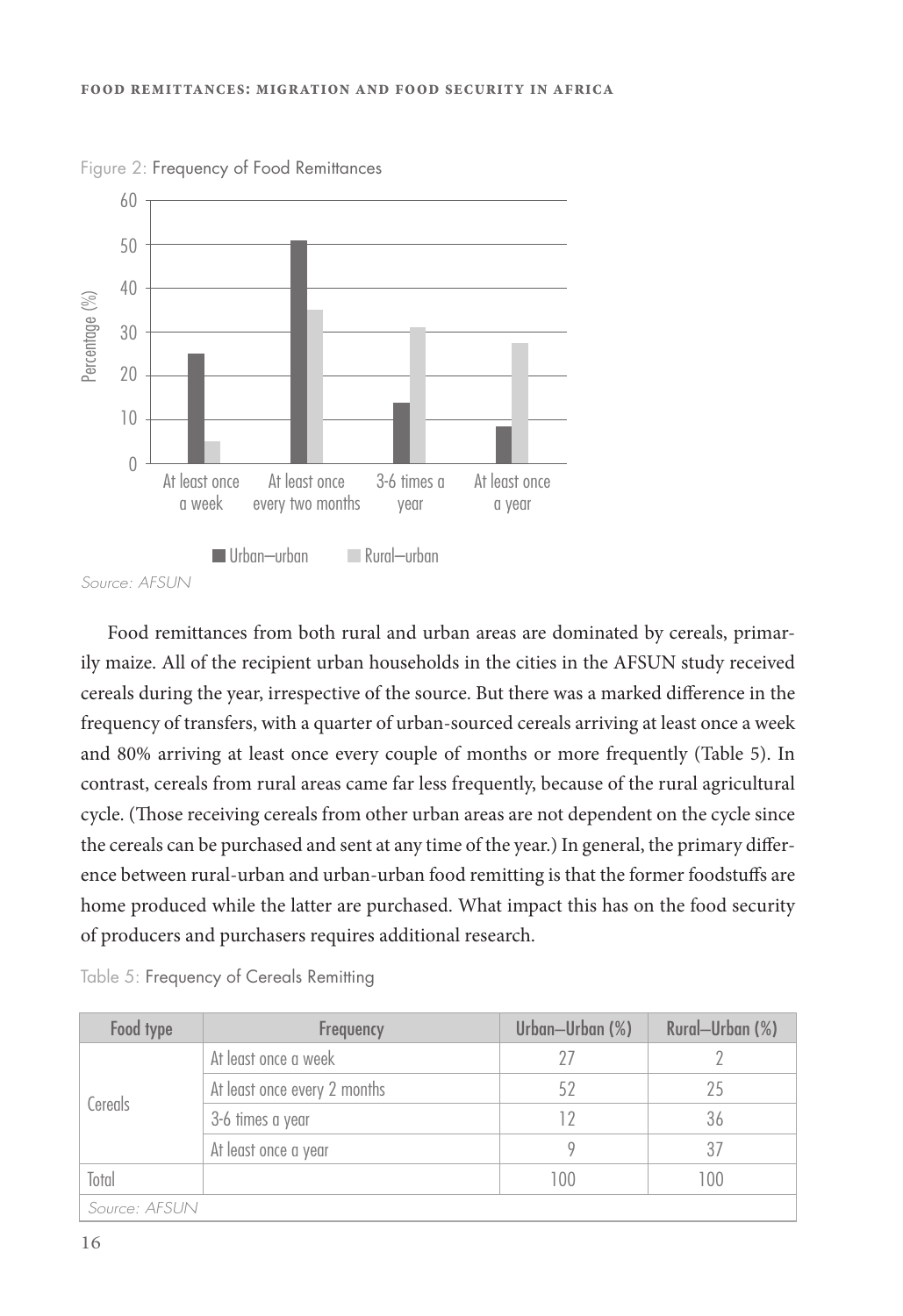The types of foodstuffs remitted from rural to urban areas are clearly dependent on the main crops produced by small rural farmers. All of the recipient households received cereals, primarily maize and millet, which are staples in the region. Other agricultural products sent to town included beans/peas/lentils/nuts (40% of recipients), vegetables (37%), roots/ tubers (21%) and fruit (9%) (Table 6). Around a quarter of households also received their meat and poultry in the form of food remittances. Urban households receiving food from other urban areas received fewer legumes than those receiving rural-urban transfers. But households receiving urban-urban remittances were more likely to receive all other types of foodstuffs. For example, 51% of households receiving urban-urban transfers received vegetables compared with 37% of those receiving rural-urban transfers. And 39% of urbanurban transfer households received meat or poultry compared with only 23% of ruralurban transfer households. The differences were particularly marked for processed foods such as sugar/honey (40% versus 5%) and foods made with oil, fat or butter (33% versus 6%). There was only minor evidence of rural-urban processed food remitting. This shows that urban-urban remitting is characterized by a greater variety of foodstuffs and is more likely to enhance dietary diversity than rural-urban remitting.

|                                      | Rural-Urban<br>% of recipient households | Urban-Urban<br>% of recipient households |
|--------------------------------------|------------------------------------------|------------------------------------------|
| Cereals/grain                        | 100                                      | 100                                      |
| Food from beans, peas, lentils, nuts | 40                                       | 30                                       |
| Vegetables                           | 37                                       | 51                                       |
| Meat/poultry                         | 23                                       | 39                                       |
| Roots/tubers                         | 21                                       | 35                                       |
| Cheese/milk products                 | 10                                       | 18                                       |
| Fruit                                | 9                                        | 19                                       |
| Foods made with oil, fat, butter     | 6                                        | 33                                       |
| Sugar/honey                          | 5                                        | 40                                       |
| Eggs                                 | 4                                        | 14                                       |
| N                                    | 753                                      | 890                                      |
| Source: AFSUN                        |                                          |                                          |

Table 6: Types of Food Remitted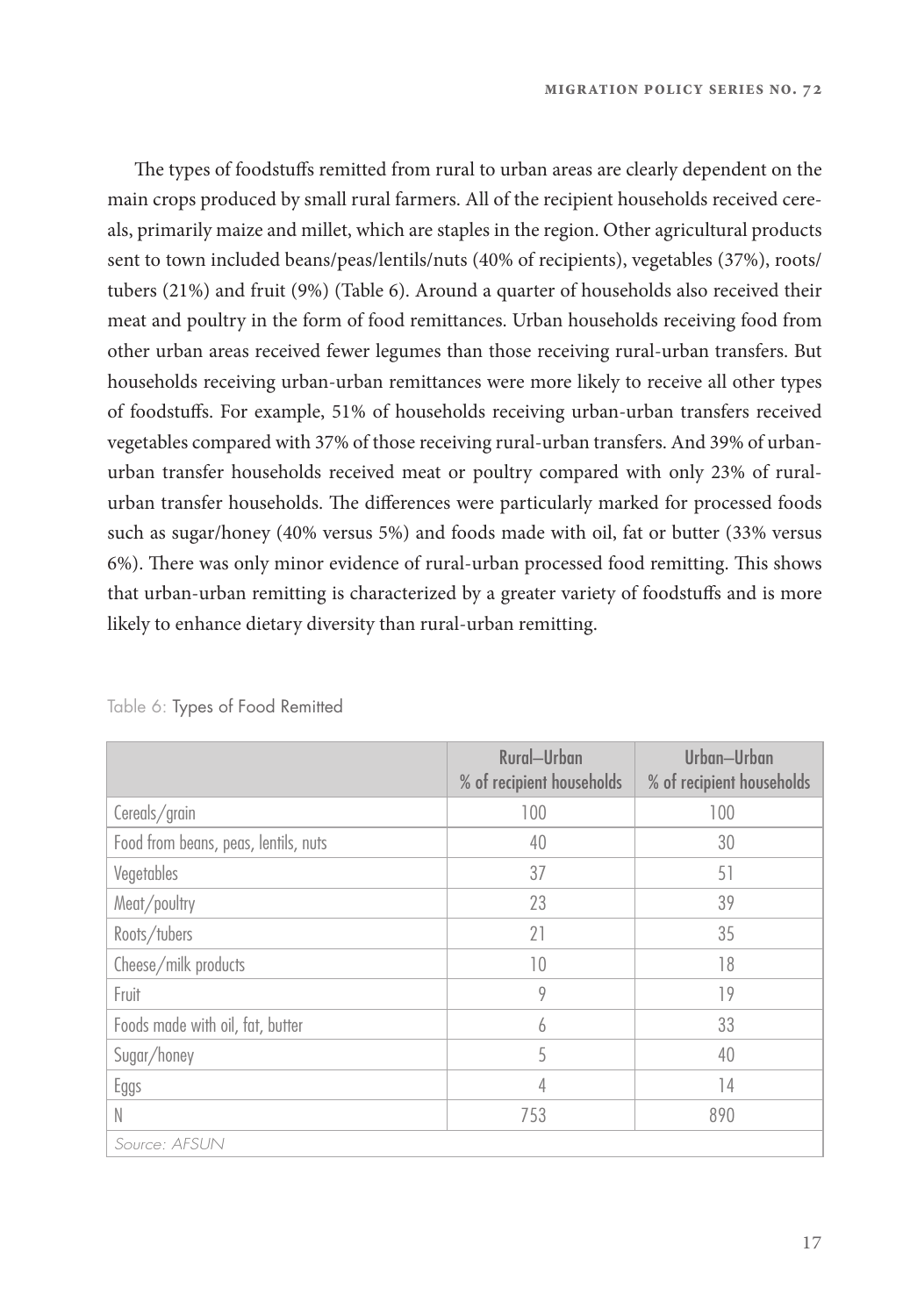# **FOOD REMITTERS IN RURAL AREAS**

There are few large-scale regional studies undertaken about food remitters in rural areas. The best general picture comes from a study by Sweden's Lund University. In 2008, researchers interviewed 3,388 rural farm households in nine African countries: Ethiopia, Ghana, Kenya, Malawi, Mozambique, Nigeria, Tanzania, Uganda and Zambia.<sup>42</sup> They focused on maize remitting and found that 2,857 households (or 84%) were maize producers and that 1,192 (35%) remitted maize to relatives. The proportion of maize-remitting households varied from a high of 69% in Nigeria to a low of 22% in Tanzania.

The Lund study makes three main contributions to the emerging literature on food remittances. First, it shows that the geography of remitting is more complex than suggested by the traditional rural-urban and urban-urban binary (Table 7). They show, for example, that the most frequent type of remitting is rural-rural (to neighbouring villages and other rural areas). In addition, rural-urban food remittances tend to vary with the proximity and size of the destination. About the same proportion of households (just over one-third in each case) send remittances to towns within and outside the district. But much fewer remit to the capital city  $(23%)$  and other major urban centres  $(17%)$ . These figures also suggest that households not only remit to other rural areas but that some remit to more than one destination.

|                                          | % of remitting households |
|------------------------------------------|---------------------------|
| Neighbouring villages                    | 47                        |
| Other rural areas                        | 31                        |
| Towns in same district                   | 35                        |
| Towns outside district                   | 34                        |
| Capital city                             | 23                        |
| Major urban centres                      |                           |
| Source: Andersson Djurfeldt (2015a: 538) |                           |

| Table 7: Maize Remittance Destinations |  |
|----------------------------------------|--|
|----------------------------------------|--|

Second, the Lund study found that food remitting varies with rural household income. As household income increases, so does the propensity to remit. The proportion of households with access to non-farm income (largely cash remittances) varied from 30% for those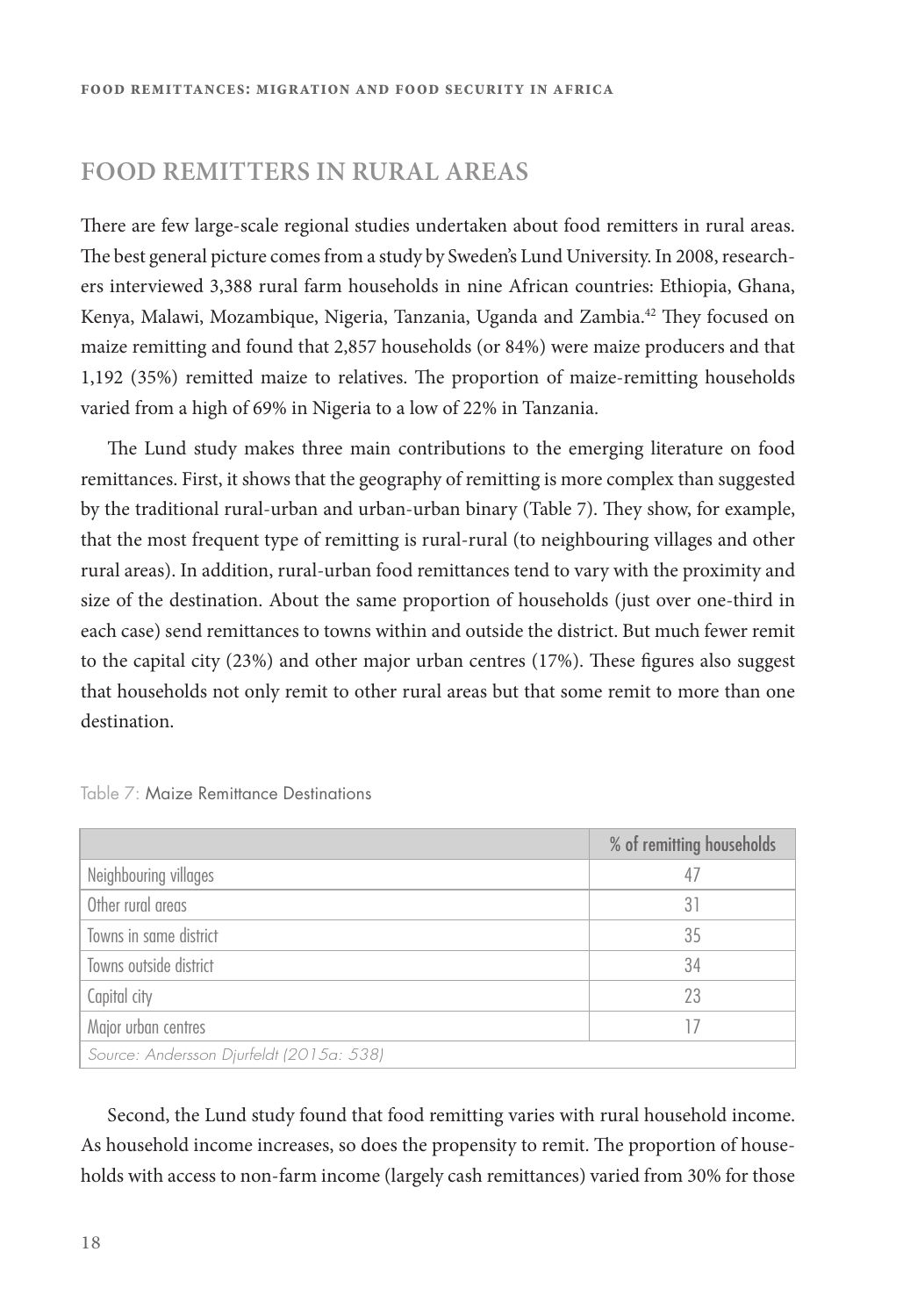in the lowest income quintile to  $76\%$  for those in the highest income quintile (Table 8). The proportion of households that remit maize increased from 27% in the lowest quintile to 55% in the highest quintile. The total amount of maize remitted also increased with household income, from 117kg for those in the lowest quintile to 321kg for those in the upper quintile. As the research concluded: "The notion that transfers are concentrated among the poorest is to some extent refuted."43

|                                     | % with access to<br>non-farm income | Mean maize<br>production (kg) | % of households<br>remitting | % of total<br>production<br>remitted | Mean amount of<br>maize remitted<br>(kg) |  |
|-------------------------------------|-------------------------------------|-------------------------------|------------------------------|--------------------------------------|------------------------------------------|--|
| Quintile 1                          | 30                                  | 649                           | 27                           | 18                                   | 117                                      |  |
| Quintile 2                          | 35                                  | 805                           | 36                           | 15                                   | 121                                      |  |
| Quintile 3                          | 45                                  | 1,277                         | 42                           | 15                                   | 192                                      |  |
| Quintile 4                          | 53                                  | 1,768                         | 49                           | 11                                   | 195                                      |  |
| Quintile 5                          | 76                                  | 3,211                         | 55                           | 10                                   | 321                                      |  |
| Total                               | 51                                  | 1,746                         | 42                           | 13                                   | 227                                      |  |
| Source: Andersson Djurfeldt (2015b) |                                     |                               |                              |                                      |                                          |  |

Table 8: Maize Remittances and Rural Household Income

Third, there is a clear relationship between access to household income and the amount of maize produced. This refutes the common argument that increased off-farm income tends to depress food production. It also shows that despite large differences in average household production across the income quintiles, there is no statistically significant relationship between household income and amount remitted. In other words, all households tend to remit a similar proportion of their maize production irrespective of how well off they are. This suggests that there is a "distributional dualism of food transfers: households in the lower income quintiles are clearly forfeiting their own food security to be able to feed family members and relatives outside the co-resident household and in this sense are not transferring according to their capacity."44

The implications of food remitting for the food security of both senders and recipients are not well researched. But the Lund case studies of particular local areas do suggest hypotheses for further exploration. One is that better-off rural households distribute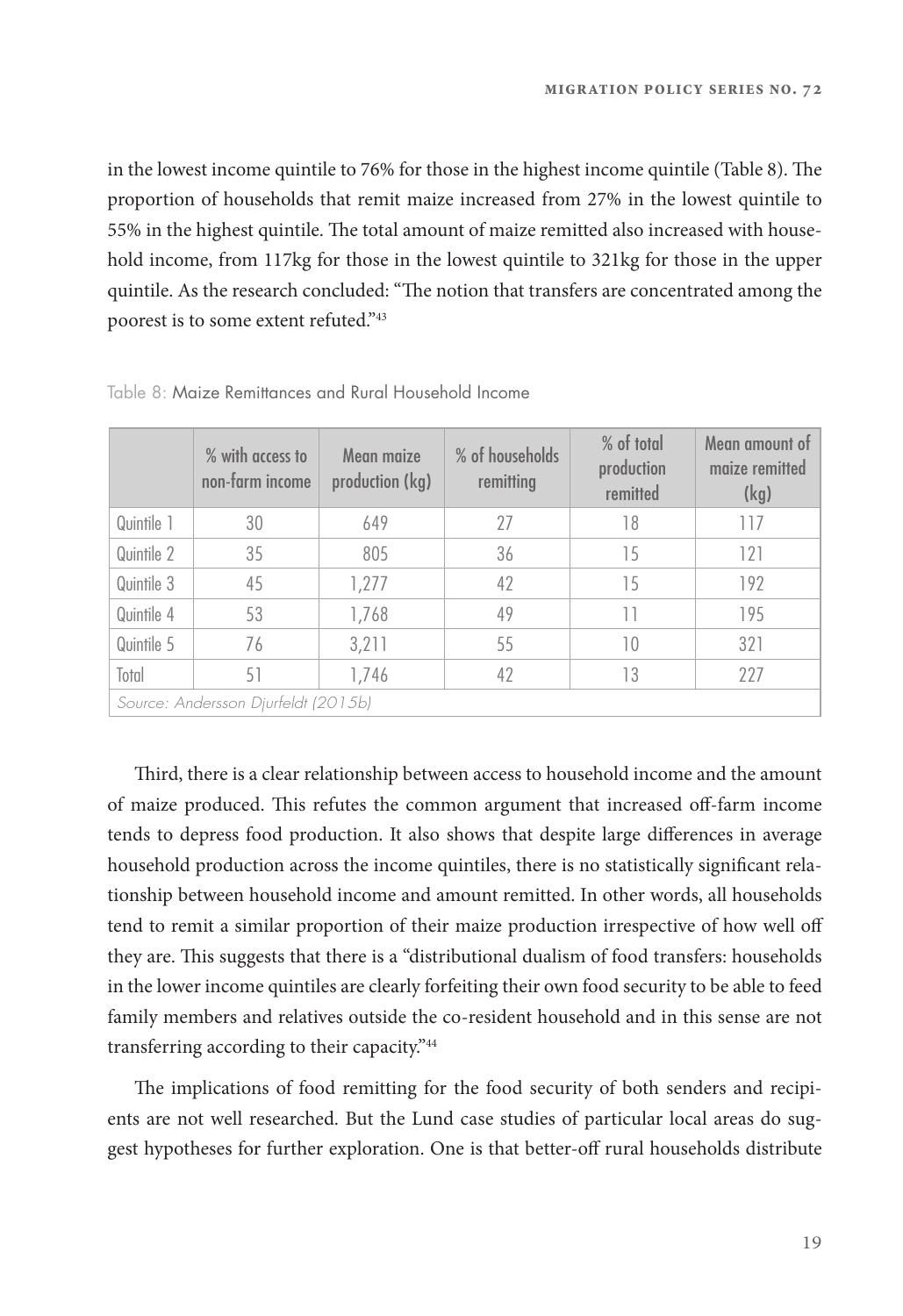surplus production, while the poorest households support vulnerable family members by sacrificing part of their own subsistence needs via small food gifts.<sup>45</sup> The effects of food remitting seem to be much more severe on poorer households. A paper on remitting from six rural villages in the Nyeri and Kakamega districts of Kenya found that between a third and a half of the sampled households remitted maize: "Transfers may represent a mechanism for counteracting food shortages, price shocks and volatility for receiving households under a system in which markets cannot be trusted to deliver, or do so at seasonally inflated prices" and that they "appeared to act as a parallel informal system of social security in the absence of formal systems guaranteeing a certain measure of food security for vulnerable households."46

Another study of eight villages in Malawi found that between 30% and 64% of maize producers were also maize remitters.<sup>47</sup> The study found that maize sellers were more likely to remit than non-sellers, and both selling and remitting were positively correlated with total household production. Among poorer households "remittances take out a relatively large proportion of total production for already food-insecure households, pushing them below their non-remitting counterparts." Echoing the Kenya findings, there were two very different scenarios at work among maize remitters:

The sending of remittances appears to point in two different directions on the part of the senders: on the one hand the most affluent and food secure households engage in remittances as a widening of family consumption over space, without compromising the resident household's ability to feed itself. On the other hand, the more vulnerable households undermine the food security of the co-resident household unit to support family members outside the village.<sup>48</sup>

Another issue is rural-rural food remitting to migrants who have migrated to other rural areas to work or farm. In the Upper West Region of Ghana, for example, food remitting has a "major influence" on the amount of food consumed and on the frequency and type of food eaten.<sup>49</sup> The importance of this study is also the suggestion that food remitting is not simply about material needs and food security but that it has a significant cultural dimension, with food remittances symbolizing the continuity and strength of kin relationships with relatives who live elsewhere. Wives "left behind" by spouses "gauged their husbands' affection from the regularity and amount of food flows they received."<sup>50</sup> The study noted that food from migrant husbands is shared with in-laws to build stronger bonds and strengthen marital ties.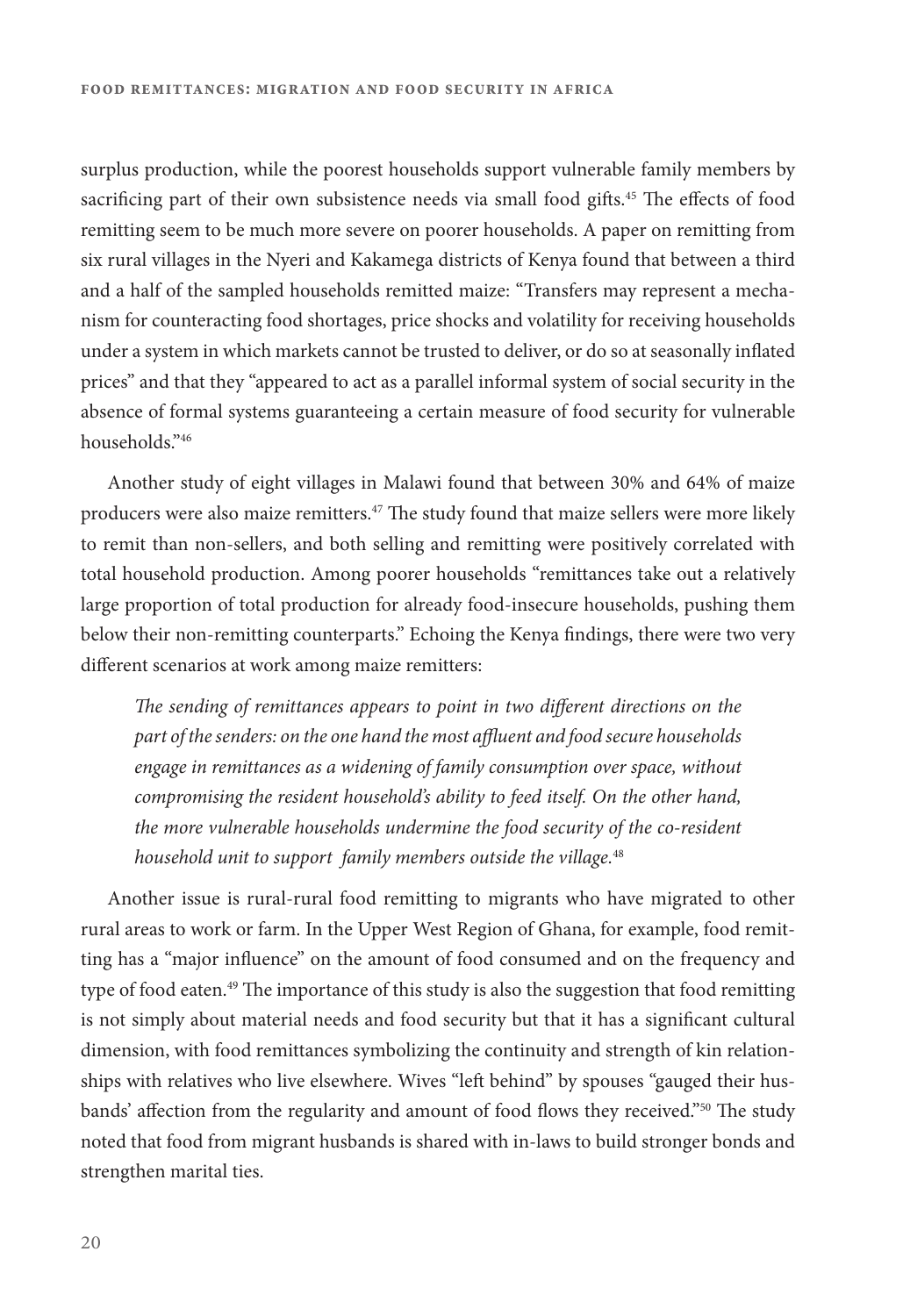# **CASE STUDY ONE FOOD REMITTING IN A STATE OF CRISIS: ZIMBABWE**

The inter-connections between urbanization, migration and rural-urban linkages in the first 20 years of Zimbabwean independence have been well documented.<sup>51</sup> The post-2000 economic and political crisis in Zimbabwe, which plumbed new depths in 2008, is also well documented. $52$  The crisis led to the mass exodus of people to neighbouring countries such as Botswana and South Africa, as well as to Australia, Canada, the United Kingdom and the United States.<sup>53</sup> By 2008, with formal unemployment in the country running at more than 80% and rampant inflation destroying any residual value held by the Zimbabwean dollar, cash remittances from other countries had become essential to household survival and to the Zimbabwean economy as a whole. Internally, the crisis led to a slowing of urbanization, increased circular migration and intensification of rural-urban linkages.<sup>54</sup>

Flows of cash (especially from South Africa) were complemented by flows of foodstuffs, particularly as many formal retail outlets in Zimbabwe had empty shelves. But what impact did the crisis have on patterns of internal cash and food remitting between urban and rural areas? And did a general change in macro-economic circumstances and the resolution, albeit partial, of the crisis impact on household food security, urban-rural linkages and remitting practices? Research in Epworth, Harare, in 2008, combined with the data from the AFSUN household food security surveys in 2008 and 2012 in three other low-income areas of the city, helps answer both questions.<sup>55</sup>

In 2008, Harare's poor were among the most food insecure in the whole SADC region. The Household Food Insecurity Access Scale (HFIAS) score, which shows the prevalence of food insecurity, was an extremely high 14.7 for the 462 households interviewed by AFSUN in the Harare suburbs of Mabvuku, Tafara and Dzivarasekwa.<sup>56</sup> On the HFIAS scale, only 2% of households were food secure and 72% were severely food insecure (Table 9). The situation in nearby Epworth was a little better, at 3% and 59% respectively.57 Dietary diversity was also low with two-thirds of the households in the AFSUN survey scoring 5 or less on a scale from 0 to 12 and 29% scoring 3 or less. Similarly, in Epworth, the mean Household Dietary Diversity Scale (HDDS) score was 4.2. Narrow household diets "reflected a deeper food security problem … than prevalence measures alone are able to indicate."58 All of the households consumed sadza (mealie meal porridge) and a vegetable relish (94%); the other two main components of the diet were foods made with oil and fat (66%) and sugar (58%).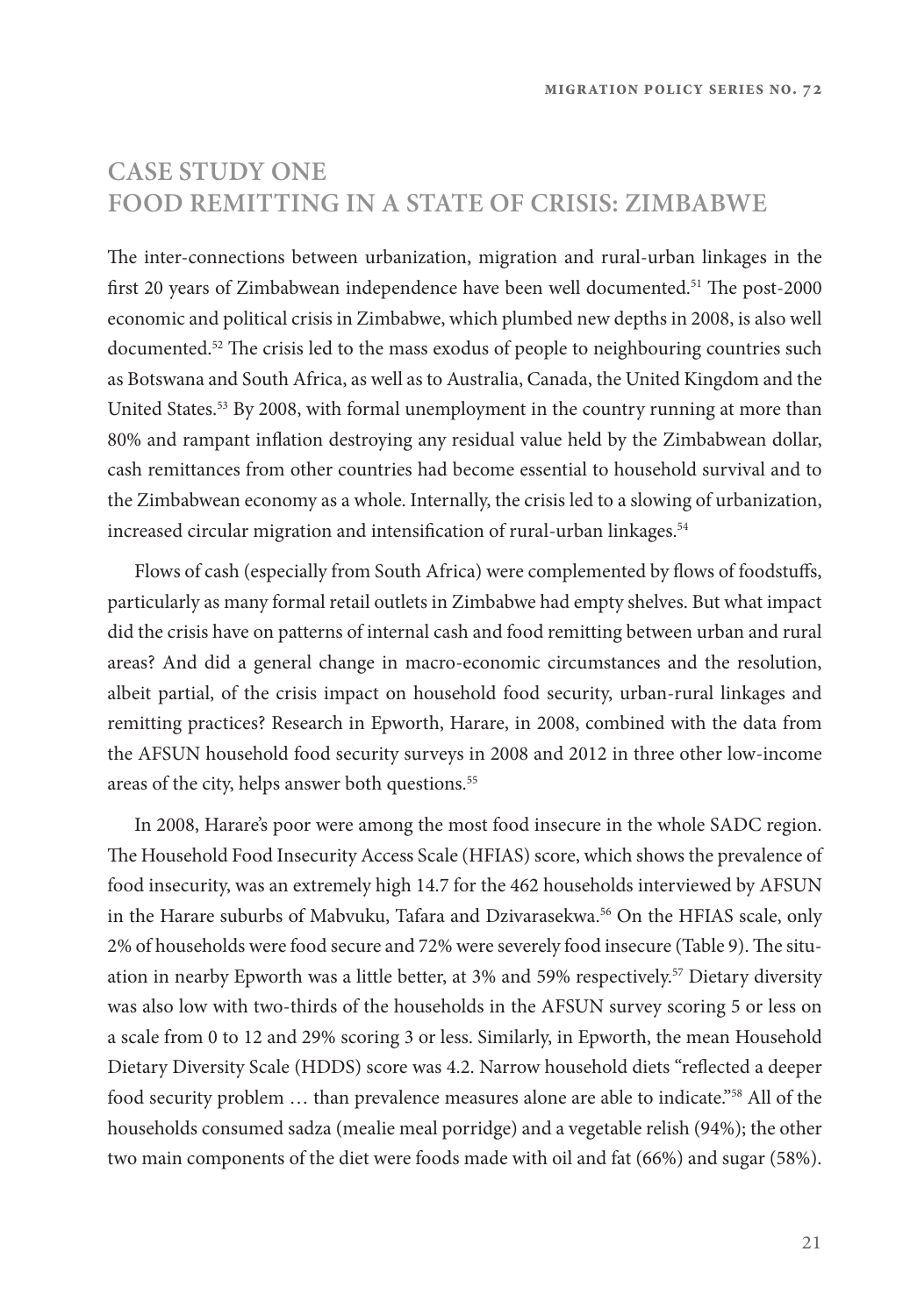|                                                  | Epworth (% of households) | Mabvuku, Tafara, Dzivarasekwa<br>(% of households) |  |  |  |
|--------------------------------------------------|---------------------------|----------------------------------------------------|--|--|--|
| Food secure                                      |                           |                                                    |  |  |  |
| Mildly food insecure                             |                           | 3                                                  |  |  |  |
| Moderately food insecure                         | 32                        | 24                                                 |  |  |  |
| Severely food insecure                           | 59                        | 72                                                 |  |  |  |
|                                                  | 200                       | 462                                                |  |  |  |
| Source: Tawodzera (2010); Tawodzera et al (2012) |                           |                                                    |  |  |  |

Table 9: Prevalence of Food Insecurity in Harare Low-Income Suburbs, 2008

The Harare evidence suggests that it is not the mere existence or persistence of urbanrural linkages but their strength that is important to urban livelihoods and food security.<sup>59</sup> In the past, the established practice was for urban households to send money and supplementary food to rural areas. The economic crisis in the country changed the nature of these relationships and remittances from the urban areas, making it harder for them to continue. Many urban households maintained small plots of land in the village to grow crops or keep animals. This became increasingly important as the food crisis worsened in the cities. By engaging in rural farming, urban household members generated food to eat when they visited the countryside or they could sell it to generate a supplementary income for use in both the rural and urban areas. Just over one-third of the households in Epworth visited the rural areas to engage in farming activity.<sup>60</sup>

The strength of the linkages between Harare and the countryside during the crisis was indicated by the frequency of visits and the resource flows between the two. There was a significant relationship between levels of household poverty and the frequency of visits to rural areas, despite increasing costs of travel and declining urban incomes.<sup>61</sup> As many as 64% said that their reason for visiting the rural areas was to get food and/or money. Money from the rural areas was primarily generated by the sale of farm produce or livestock. Urban households were increasingly getting more from the village than they sent, suggesting that the flow of resources between rural and urban areas had reversed. However, it would be incorrect to conclude that this became a one-way flow to Harare. Though the net flow was towards the urban areas, just over a third also said that they visited the rural areas to take money and/or food.

The net flow of resources, and especially food, towards the city was partly responsible for the ability of poor households to remain there, though it is clear that it did not amelio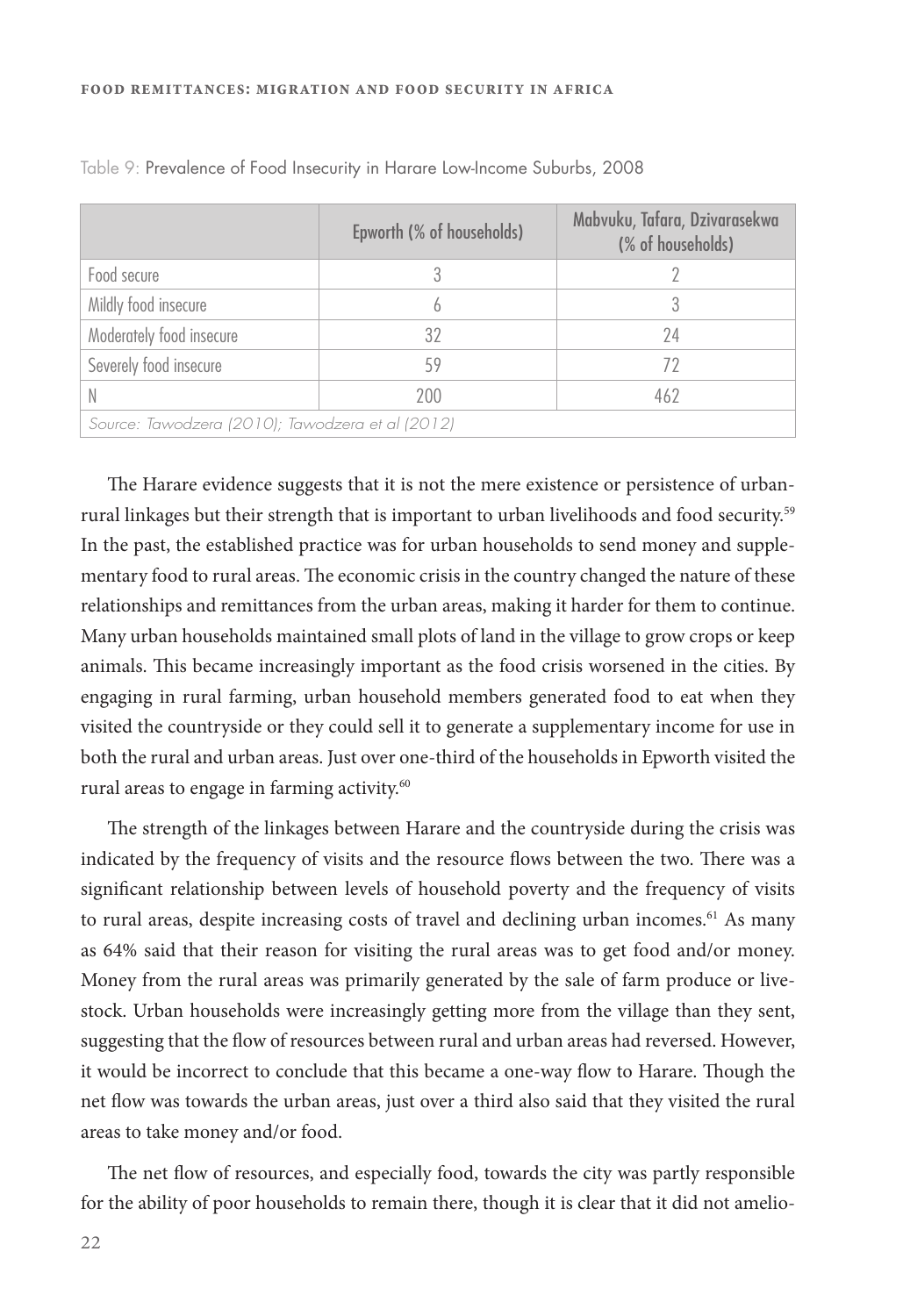rate overall food insecurity. More than half of the households (61%) surveyed in Epworth in 2008 had received food remittances from the rural areas in the previous year. $62$  The most common foods transferred from the rural areas to Epworth included cereals (54% of households), root and tubers (36%), meat and poultry (26%) and food made from beans and nuts  $(16%)$  (Figure 3). The high cost of transport between the rural and the urban areas meant that most food transfers were only taking place three to six times a year.

The AFSUN survey found that 29% of low-income households in Harare had received food remittances from the rural areas in the previous year (Figure 4). Cereals were again predominant (at nearly 50% of recipient households), but overall the foodstuffs received were far less diverse than those arriving in Epworth, with lower proportions of all other types of food and very little roots or tubers, fruit, and meat or poultry. AFSUN also found that more households (42%) had received food remittances from other urban areas outside Harare (probably outside the country) than from the rural areas. Of the recipient households, 37% had received food remittances from rural areas only, 43% from urban areas only and 20% from both. "is clearly implies that while rural-urban food remitting became important to urban households during a time of severe crisis, food remittances from other urban centres were even more important.



Figure 3: Type and Frequency of Rural–Urban Food Remittances to Epworth, Harare

Source: Tawodzera, 2010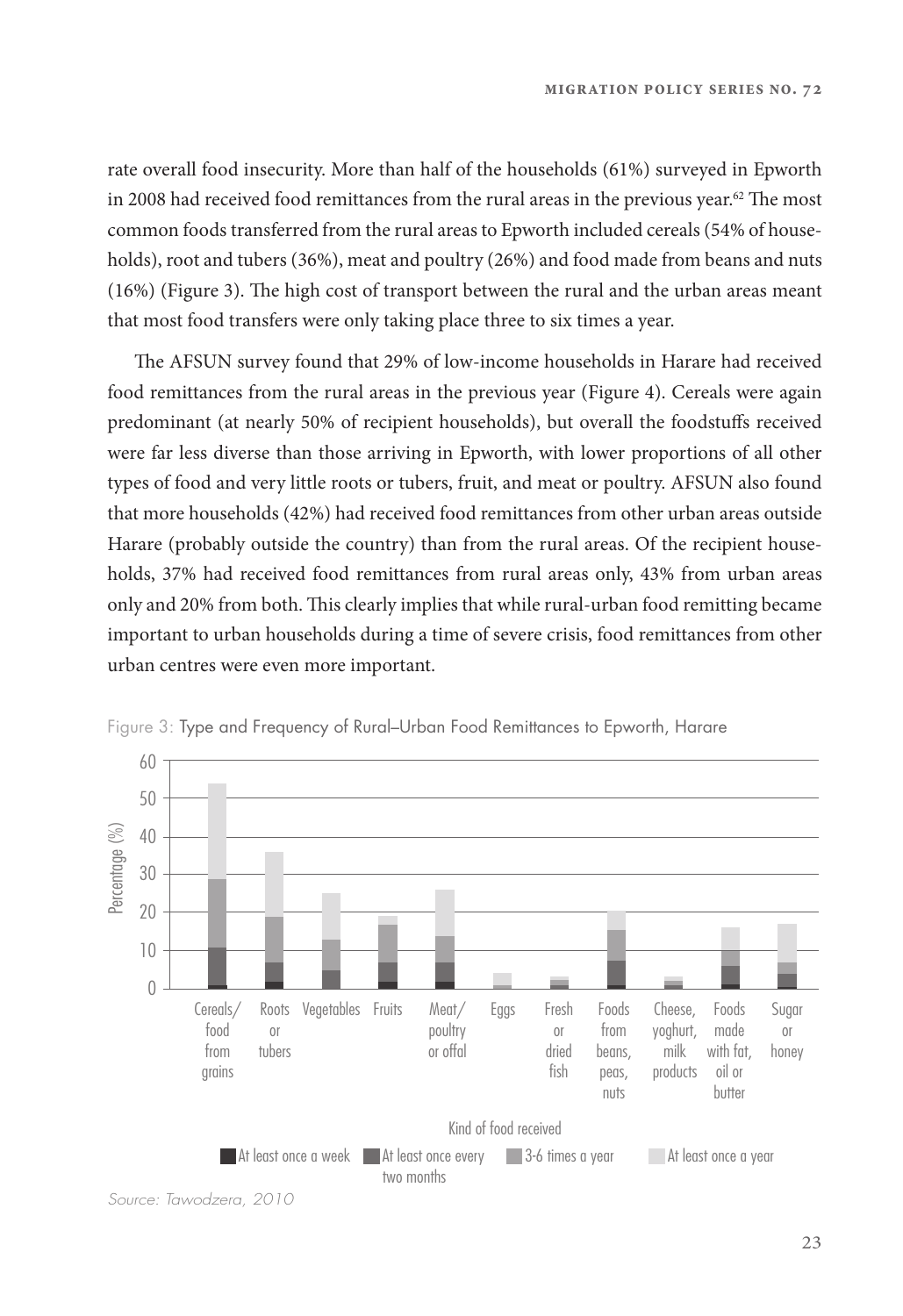

Figure 4: Types of Food Remittances to Mabvuku, Tafara and Dzivarasekwa, Harare

Source: Tawodzera et al (2012)

These studies, conducted at the height of the Zimbabwean crisis, shed light on the nature of reciprocal food and cash remitting during a time of acute economic and social hardship. The Zimbabwean case, therefore, could help in understanding the nature of rural-urban linkages under conditions of state failure and deep crisis in other African contexts. It also raises the question of what happens to these rural-urban linkages and cash and food remittances when a crisis eases or is resolved. To try to answer this question, AFSUN repeated its household survey in the same areas of Harare in 2012 when the worst aspects of the crisis were over. At this time political stability had been restored through a Government of National Unity, the economy was dollarized and inflation had been brought under control. Between 2009 and 2011, Zimbabwe's GDP growth averaged 7.3%, making it one of the world's fastest growing economies, albeit from a very low base. Zimbabwe experienced an economic rebound after 2009 and "with the support of record international price levels, exports of minerals – notably diamonds, platinum, gold, and other products – have injected new life into the economy."<sup>63</sup> Zimbabwean trade flows increased rapidly, with exports (primarily minerals) rising at 39% per year. Imports also rose in response to domestic demand, averaging 34% per year from 2009 to 2011. As the economy stabilized, commercial food production increased and shops restocked with food imported primarily from South Africa.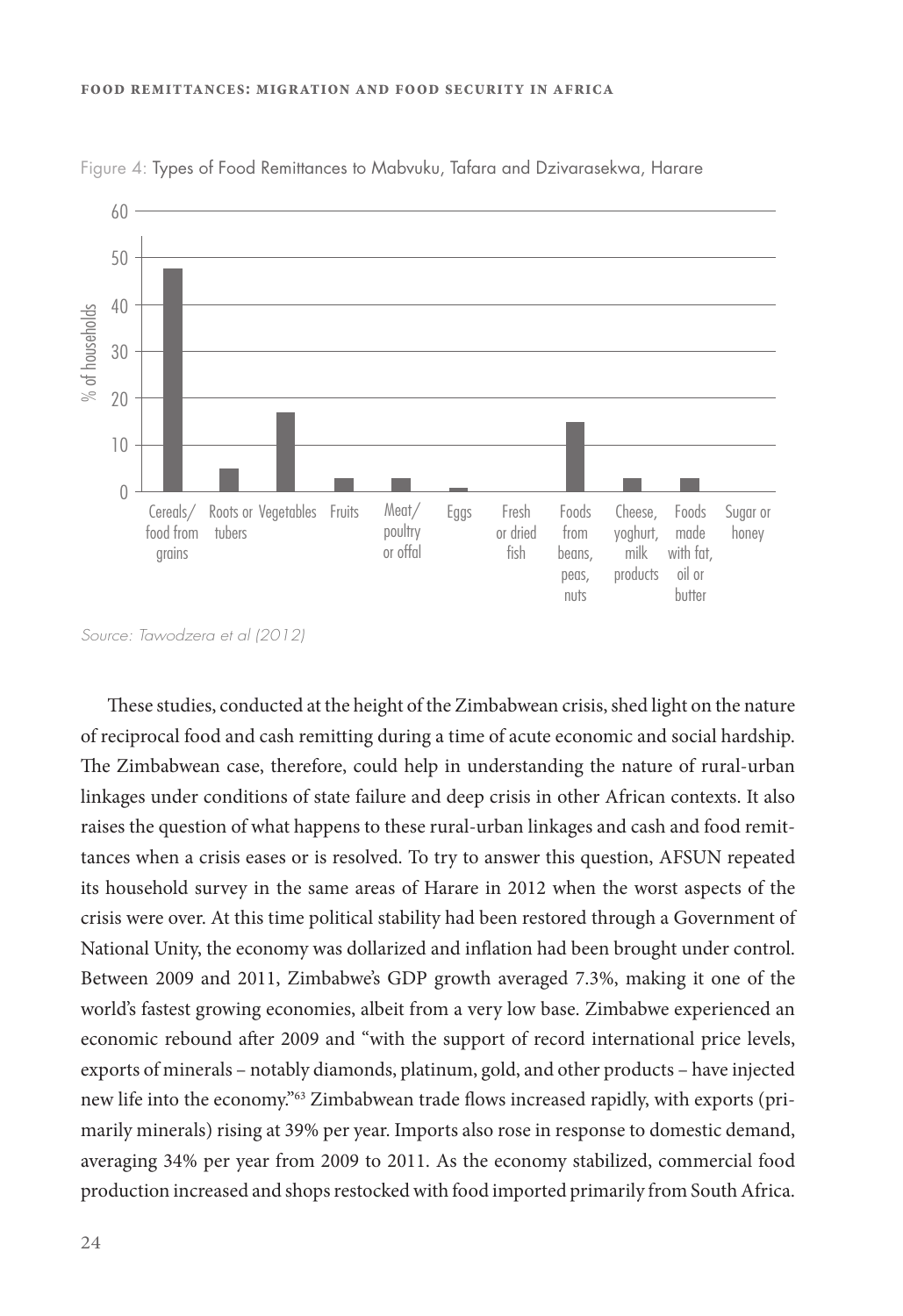A comparison of the 2008 and 2012 employment profile of household members suggests little change in the labour market prospects of poor urban households in Harare. Overall employment was only slightly different in 2012 (59% employed) than it had been in 2008 (58% employed).<sup>64</sup> Unemployment figures were also similar (at  $42\%$  in 2008 and  $40\%$ in 2012). However, among the employed there was a move away from full-time towards part-time employment. The proportion of all working-age adults employed full-time fell from 43% to 35% between 2008 and 2012 and the proportion employed part-time rose from 15% to 24%. Aggregate improvements in household income were reflected in declining levels of food insecurity. For example, the mean household HFIAS fell from 14.7 to 9.6 between 2008 and 2012. This was reflected in the share of food secure and mildly food insecure households increasing from 5% to 17% and the proportion of severely food insecure households falling from 72% to 63% (Table 10). Aggregate household dietary diversity also improved between 2008 and 2012, with the mean HDDS score increasing from 4.8 in 2008 to 6.5 in 2012. But despite the overall improvement in Zimbabwe's macro-economic situation, it is clear that levels of urban household food insecurity remained extremely high in poor neighbourhoods.<sup>65</sup> The question, then, is whether there had been any changes in food remitting practices.

|                          | 2008 (% of households) | 2012 (% of households) |  |
|--------------------------|------------------------|------------------------|--|
| Food secure              |                        |                        |  |
| Mildly food insecure     |                        |                        |  |
| Moderately food insecure | 74                     | 20                     |  |
| Severely food insecure   | 72                     | 63                     |  |
| Total                    | 100<br>100             |                        |  |
| Source: AFSUN            |                        |                        |  |

Table 10: Changes in Food Insecurity Prevalence, 2008 and 2012

A comparative self-assessment of the importance of food remittances in 2008 and 2012 shows a definite easing over the four-year period (Figure 5). In 2008, for example, more than 70% of the households receiving food remittances said they were either very important or critical to survival. This had fallen to 50% by 2012. Similarly, only 2% of households said that they were unimportant or somewhat important in 2008, compared with 22% in 2012. Overall, then, food remittances remained important for most households but were less critical.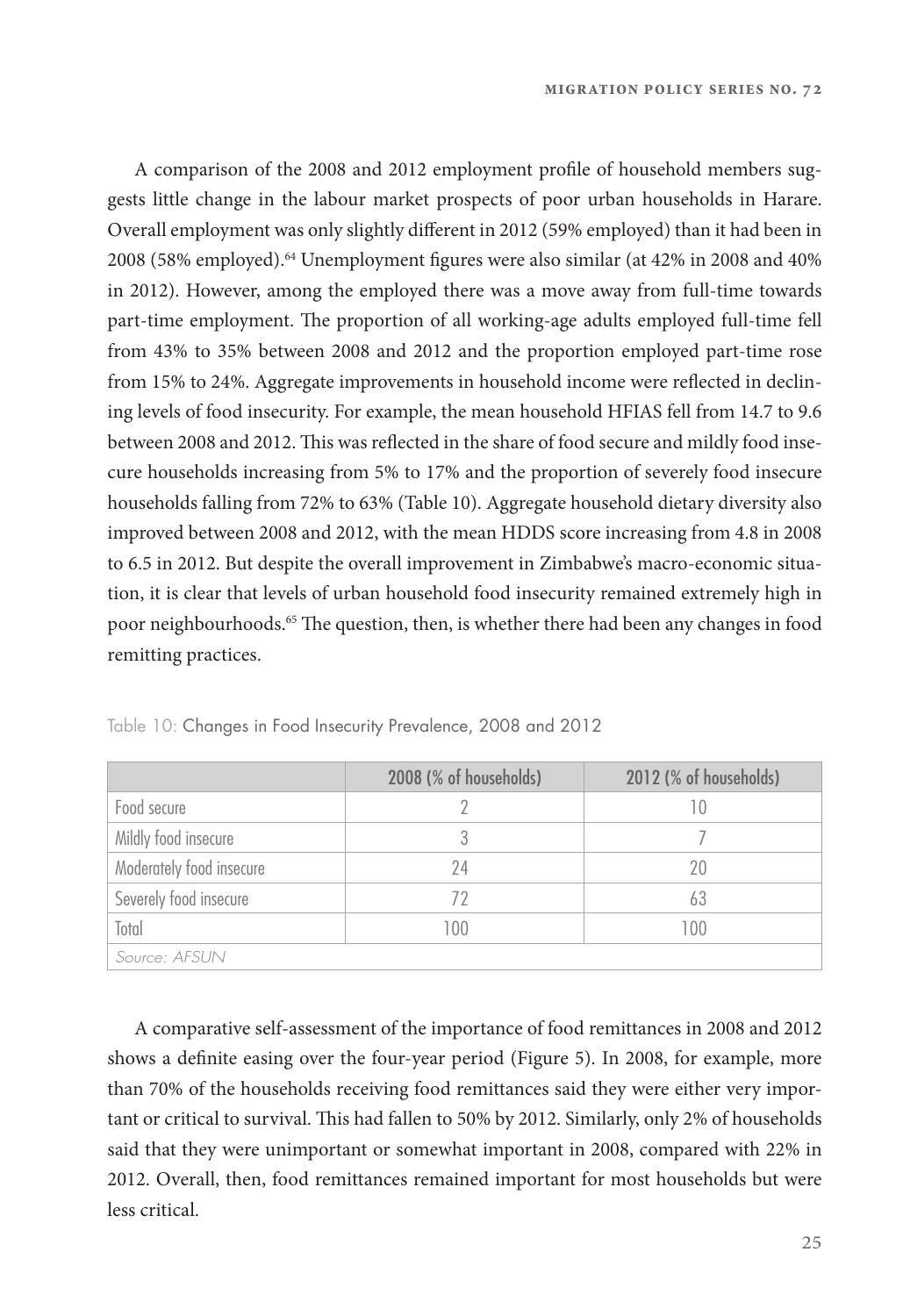

Figure 5: Self-Assessment of Importance of Food Remittances in Harare

Source: AFSUN

Logically, we might expect that as food remittances become less important, they might also decline in volume and frequency. Interestingly, the proportion of households in the surveyed areas receiving food remittances increased from 42% in 2008 to 47% in 2012 and most of the increase came from rural-urban remitting (from 37% to 42%). But there was a slight drop in the proportion of households receiving food remittances from other urban centres (from 43% to 37%). The proportion receiving food from both rural and urban areas remained virtually the same at around 20%. Although the confiscation of land from white farmers (the Fast Track Land Programme) had a major negative impact on large-scale commercial agriculture in the country, there is an emerging consensus that resettled smallholder farmers are producing a great deal more than they used to. Maize production, for example, increased from 525,000MT in 2008 to 1,450,000MT in 2011. This might explain continued and even increased flows of food remittances. The possibility of harvest-related annual fluctuations means that a definitive answer would require tracking over a much longer time frame. Yet the improved macro-economic situation in 2012 does not appear to have affected the demand for food remittances to a significant degree.

The final question is whether there were any changes in the types of food remitted from rural areas to households in urban Harare. Here there were some interesting shifts (Table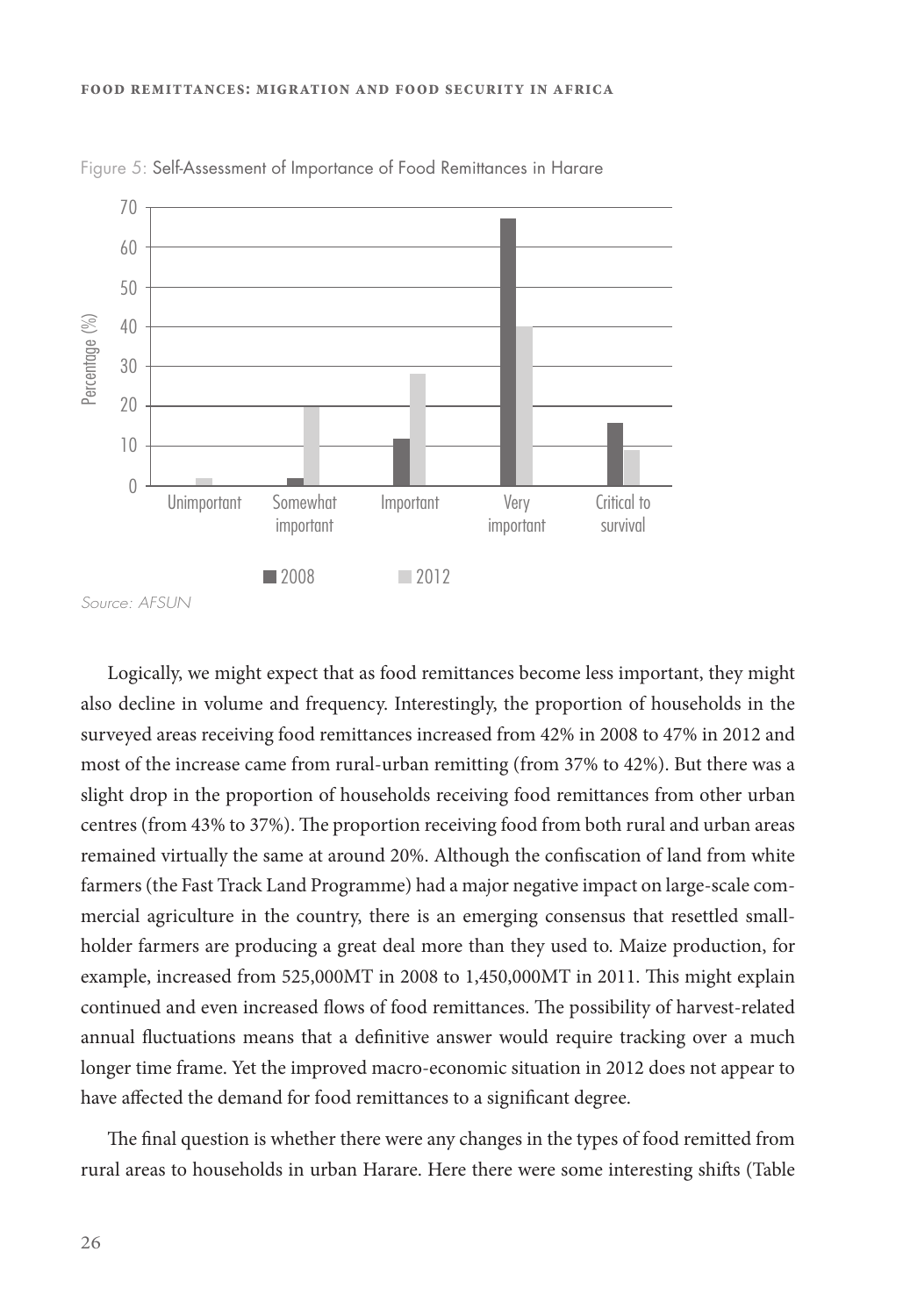11). In 2008, the top three food types remitted (in terms of the proportion of recipient households receiving that type) were cereals (95%), vegetables (35%) and lentils and nuts (30%). In 2012, cereals were still dominant though there was a drop from 95% to 80% (possibly because maize meal was now more available for purchase in the city), a major drop in vegetables from 35% to 18% (possibly for the same reason), and an increase in roots or tubers (9% to 23%) and fruit (from 5% to 24%) (for reasons that are not clear).

|                 | 2008 (% of recipient households) | 2012 (% of recipient households) |  |
|-----------------|----------------------------------|----------------------------------|--|
| Cereals         | 95                               | 80                               |  |
| Vegetables      | 35                               | 18                               |  |
| Roots or tubers |                                  | 23                               |  |
| Fruit           |                                  | 74                               |  |
| Source: AFSUN   |                                  |                                  |  |

Table 11: Changes in Types of Rural–Urban Food Remittances to Harare, 2008–2012

# **CASE STUDY TWO RECIPROCAL URBAN-RURAL REMITTING: NAMIBIA**

Even in "normal times" urban migrant households rely to varying degrees on an informal, non-marketed food remittances to survive in precarious urban environments. One detailed study of 305 households in the poorer areas of Windhoek found that 85% of respondents (household heads) were migrants to Windhoek and that rural-urban migration was creating dynamic socio-economic relationships between the city and the rural north of the country.66 A component of this "reciprocal social economy" linking urban and rural households (or nodes of the same household) in Namibia was urban-rural remitting of goods and especially cash. The practice of cash remitting has a long history in Namibia but is certainly not ubiquitous. In 2001, for example, 37% of urban households had remitted cash in the previous year, the same proportion as in 1991.<sup>67</sup> However, given Windhoek's dramatic growth during the 1990s, this means that the absolute number of rural households receiving cash remittances continued to increase. Half of those remitting cash did so at least once per quarter. Remittances were largely spent on school fees, healthcare and the purchase of foodstuffs in rural areas. In 2008, rates of cash remitting had increased to 52% of households and 90% of cash remittances went to the rural north of the country.<sup>68</sup>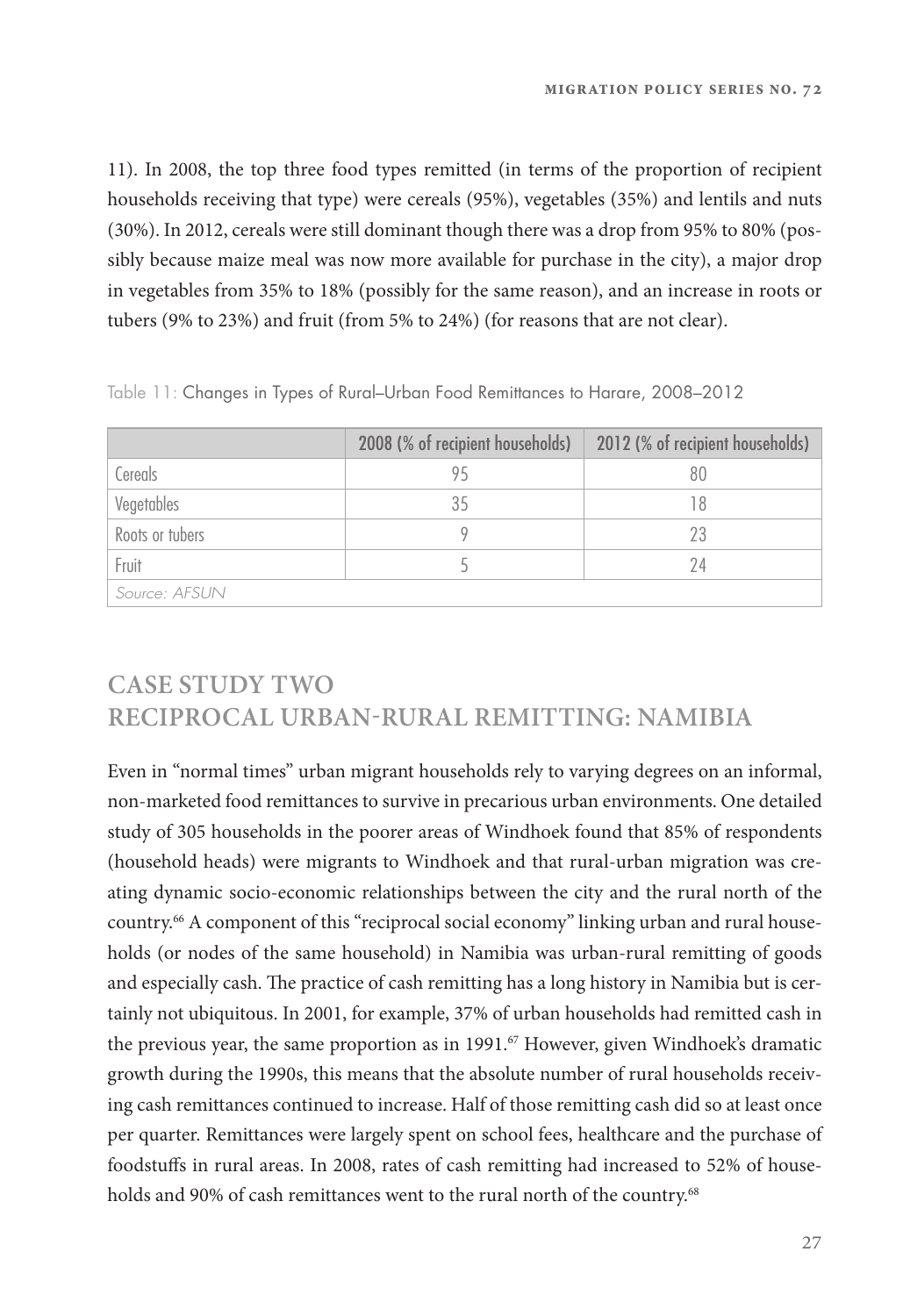Levels of urban food insecurity in Windhoek were lower than expected given pervasive poverty, high unemployment, a relatively small informal economy and scant evidence of urban agriculture.<sup>69</sup> Strong and resilient urban-rural social networks had ameliorated the food insecurity of poor urban households. The resources required to satisfy immediate food needs came predominantly from the rural areas direct to the urban household outside market channels. The most vulnerable households were those with weaker rural connections. Sixty-two percent of the households had received food remittances from rural relatives in the year prior to the survey and 58% received remittances 2 to 6 times per year. Produce received by the urban households included millet (received by 42% of households), wild foods  $(41%)$ , and meat and fish  $(9%)$ . The vast majority of households consumed the food themselves, with only 6% selling any of it. In Windhoek, therefore, urban food security for economically marginal households was dependent to a large degree on food remittances. However, the reciprocal flow of remittances from Windhoek was critical for rural livelihoods:

The flow of goods between the urban and rural areas is truly reciprocal. With about two-thirds of urban households both sending money to the rural areas and receiving food from rural households, the rural-urban symbiosis is well established. Unless there is rapid economic growth with jobs for unskilled and semi-skilled workers in Windhoek, the flow of food into the urban areas is likely to continue as urban households continue to diversify their sources of food and income.<sup>70</sup>

Some have suggested that in reciprocal remitting the amount of money sent does not depend on the amount of food received.<sup>71</sup> In that sense, the system is not based on true reciprocity but on other variables such as available income and rural needs, in the case of cash remitting, and the absence of cash to buy food and the nature of the harvest, in the case of food remitting.

The practice of reciprocal remitting was confirmed in AFSUN's 2008 survey of 513 households in formal and informal settlements in Windhoek.<sup>72</sup> Again, there was a strong migration connection with 49% of households consisting exclusively of migrants, 40% comprising a mix of migrants and non-migrants (mainly children born in the city) and only 11% in which all members were non-migrants. A total of 41% of surveyed households had received food remittances from relatives in rural areas in the previous year. Of these, nearly 80% received cereals (primarily millet), 27% meat and poultry and 19% milk and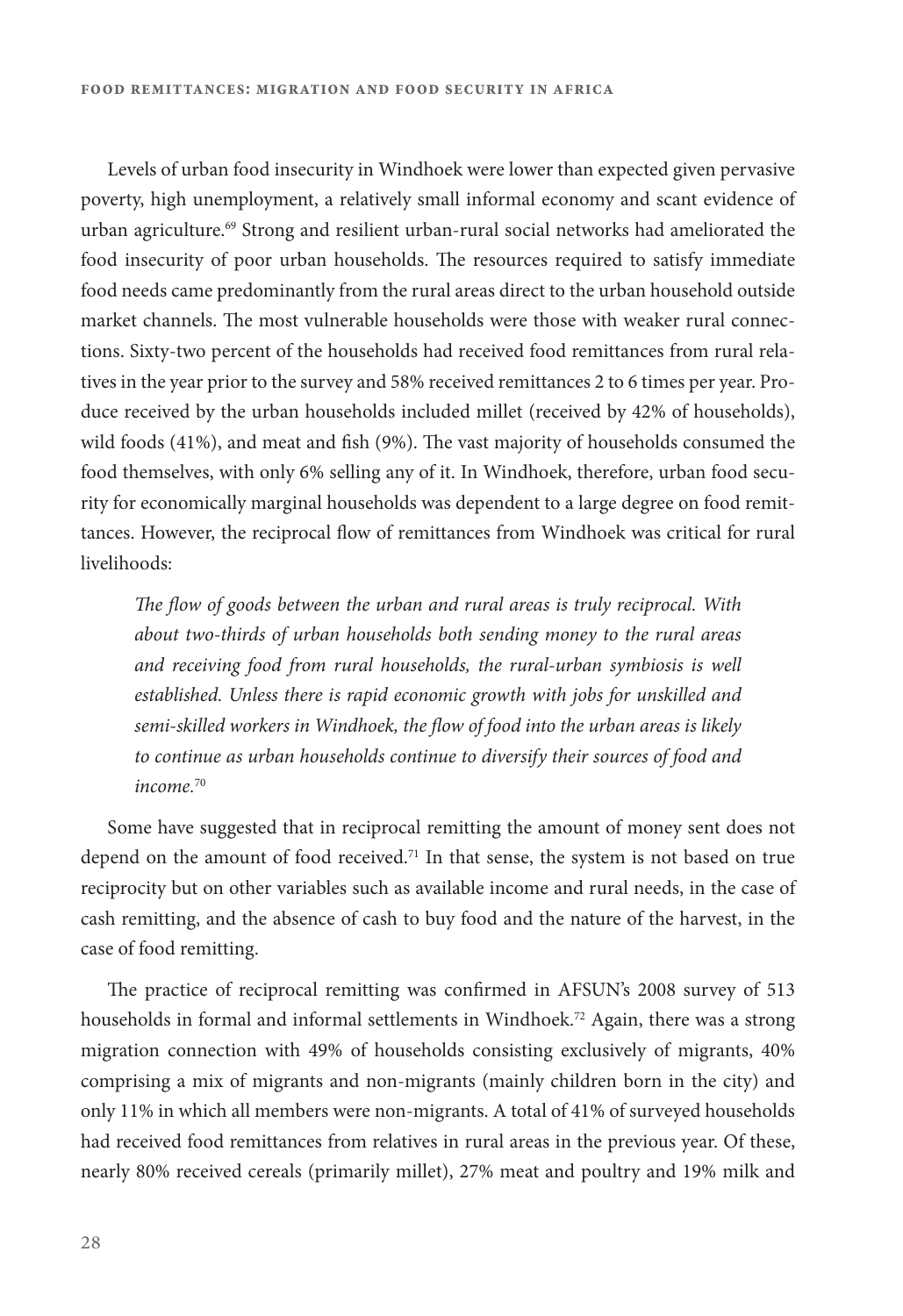milk products (Table 12). Rates of receipt of vegetables and fruit were much lower. The frequency of remitting varied with the type of food involved. For example, more than half of the households received cereals 3 to 6 times per year (Table 13). This suggests that remitting does not only occur after the harvest but also at other times, presumably from household stores. Products less tied to the agricultural calendar, such as meat and poultry and milk and milk products, still tend to be remitted more frequently. Fish and vegetables are remitted much less frequently.

|                        | % of recipient households |
|------------------------|---------------------------|
| Cereals                | 79                        |
| Meat and poultry       | 27                        |
| Milk and milk products | 19                        |
| Legumes                | 13                        |
| Vegetables             | 12                        |
| Oils, fats, butter     | 4                         |
| Fruits                 | 3                         |
| Eggs                   |                           |
| Roots or tubers        | 0.5                       |
| Source: AFSUN          |                           |

#### Table 12: Types of Rural–Urban Food Remittance to Windhoek, 2008

#### Table 13: Frequency of Rural–Urban Food Remitting to Windhoek, 2008

|                           | Cereals (%<br>of recipient<br>households) | Meat/poultry<br>(% of recipient<br>households) | Milk products<br>(% of recipient<br>households) | Fish (% of<br>recipient<br>households) | Vegetables (%<br>of recipient<br>households) |  |
|---------------------------|-------------------------------------------|------------------------------------------------|-------------------------------------------------|----------------------------------------|----------------------------------------------|--|
| At least once per week    |                                           |                                                |                                                 |                                        |                                              |  |
| At least every two months | 24                                        | 56                                             | 42                                              | 17                                     | 17                                           |  |
| 3-6 times per year        | 56                                        | 29                                             | 30                                              | 38                                     | 26                                           |  |
| At least once per year    | 19                                        | 13                                             | 12                                              | 45                                     | 57                                           |  |
| Source: AFSUN             |                                           |                                                |                                                 |                                        |                                              |  |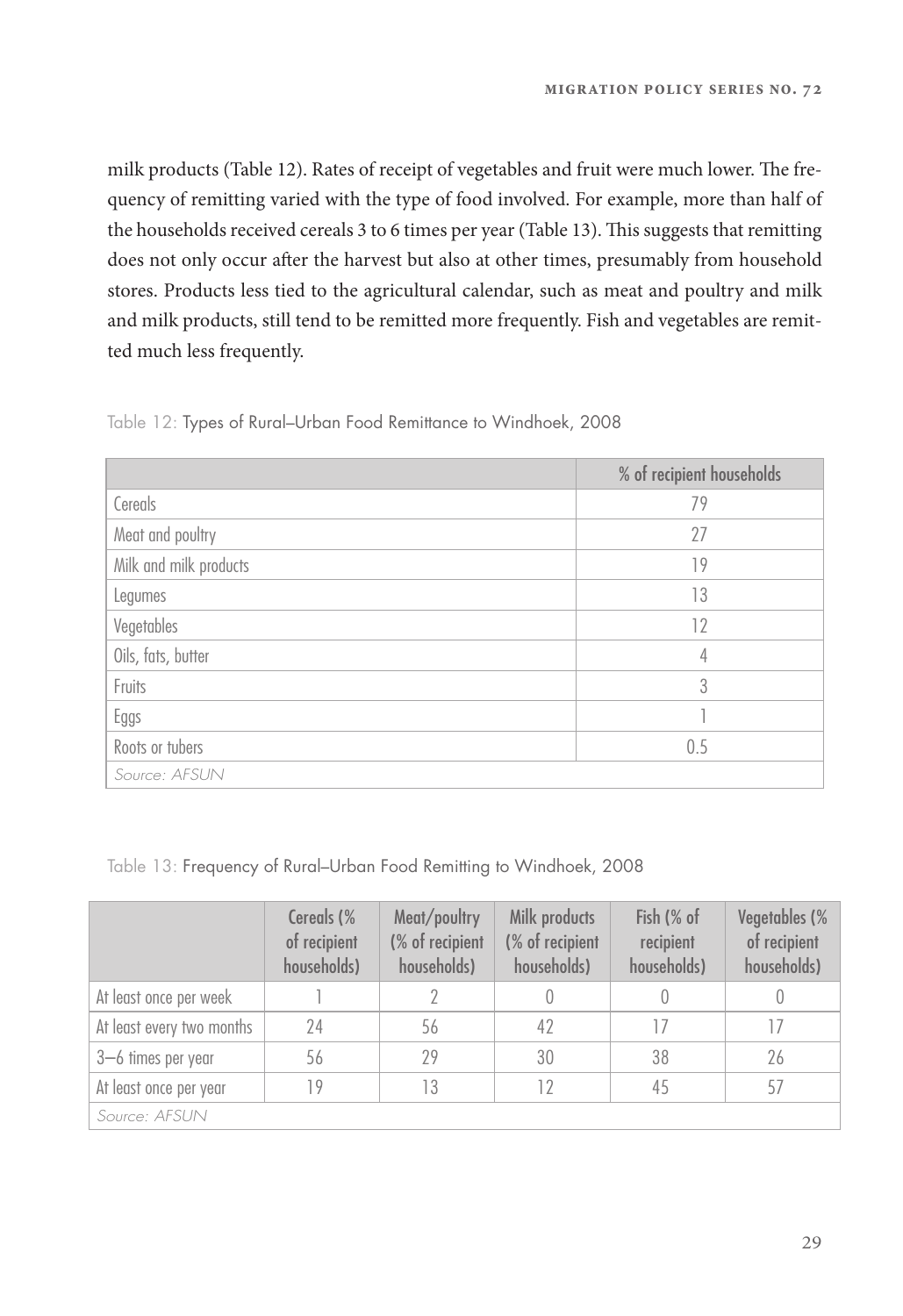Households receiving food remittances from the rural areas emphasize that they are important for household survival. In the AFSUN survey, only a tiny minority (2.8%) indicated that the food received was unimportant to the household (Figure 6). The rest reported varying degrees of significance, with as many as 52% saying they were very important and 15% that they were critical to household survival. Interestingly, of the 11 Southern African cities surveyed by AFSUN, poor Windhoek residents spent the lowest proportion of their income on food. Indeed, in Windhoek's informal settlements, it appears, paradoxically, that in proportional terms "the poorer you are the less you actually spend on food."<sup>73</sup> This seems to confirm the self-assessment of the importance of food remitting to urban food security.



Figure 6: Self-Assessment of Importance of Food Remittances in Windhoek

Some broader hypotheses about rural-urban food remitting for testing in other contexts are suggested by the work on Windhoek. The first concerns the relationship between urban income and poverty and food remittances. In general, there is a strong relationship between household income and food security status in Windhoek.<sup>74</sup> But is there also a relationship between income and food remittances? A cross-tabulation of the amount of millet received by household income found that the poorest households received the great-

Source: AFSUN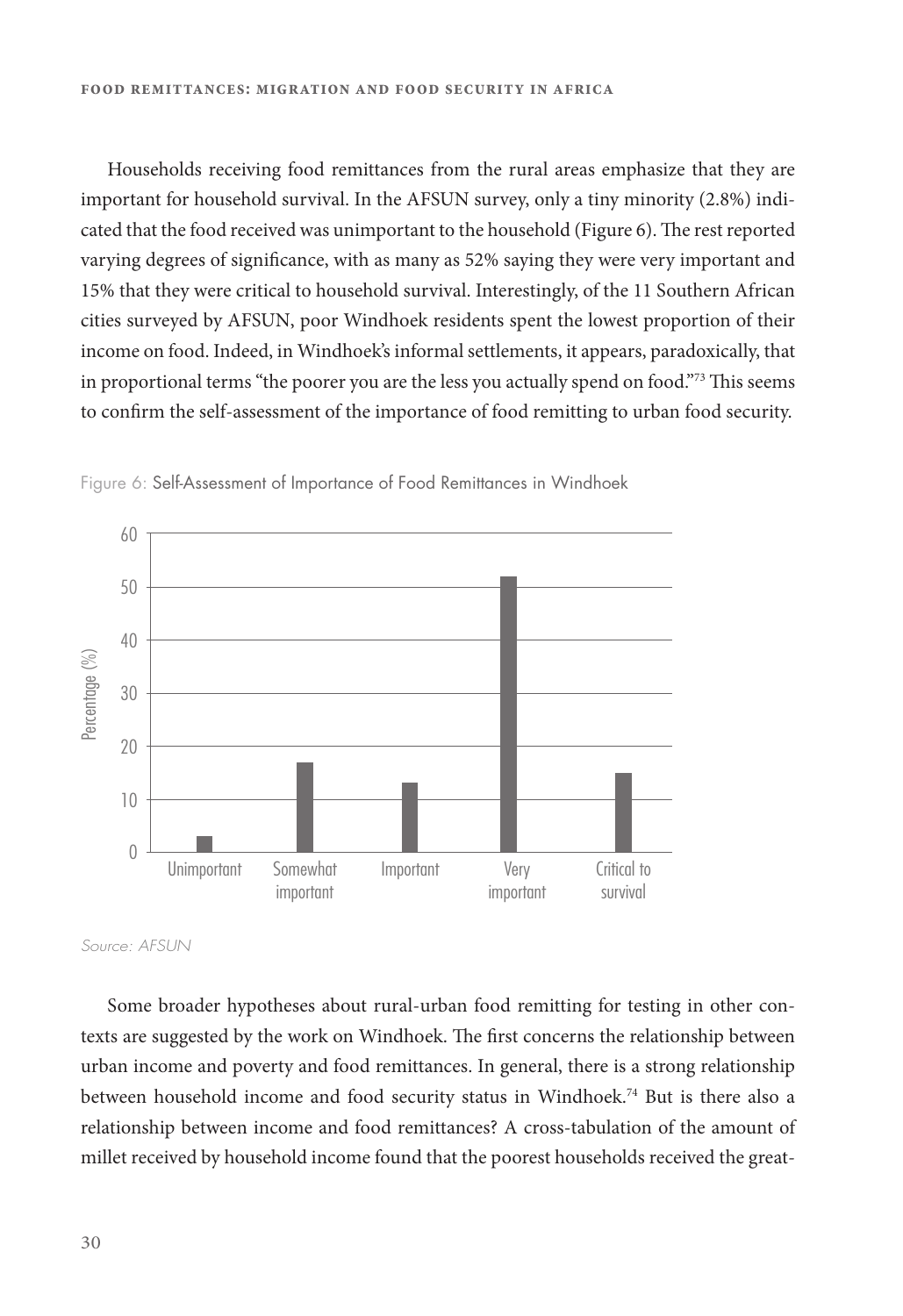est average amounts of millet.<sup>75</sup> At the same time, the relationship was relatively weak since households receiving millet were spread across income categories, prompting the overall conclusion that in poor areas of the city high income levels do not translate into lower transfers of food, at least among poorer households.<sup>76</sup> In the AFSUN survey, there was a slight decline in the importance of food remitting with increased income. For example, 35% of households receiving food remittances from rural relatives were in the lowest income tercile, 33% were in the middle tercile and 31% were in the upper tercile. A complete assessment of the frequency of food remitting across all income groups would require a city-wide survey, rather than one that focused on poor neighbourhoods only.

The second hypothesis is that food remittances improve food security and that we should therefore expect higher rates of remittance receipt among less food insecure households. But the 2008 AFSUN regional data set found that food transfers were particularly important for food-insecure households and that this relationship was statistically significant.77 In total, only 16% of recipient households were food secure compared with 84% who were food insecure. Overall, the AFSUN data set showed that "the migration status of a household is not statistically correlated with an improvement in food security status."78 Cross-tabulating household food security (as measured by the HFIAS) with food remittances in Windhoek gave exactly the same results as for the 11 city data set as a whole: 16% of recipient households were food secure and 84% were food insecure. This suggests that food remittances probably do make households less food insecure but that they are a response to acute insecurity and insufficient in quantity and regularity to guarantee a household's overall food security.

Third, is food remitting tied to the strength of the links that urban households maintain with rural areas? Over the generational long term, as the South African case makes clear, permanent urbanization and the loosening of rural linkages is likely to lead to the decline and eventual demise of food remitting. At the other end of the spectrum, as in Namibia, linkages remain very strong, not only in terms of material transfers but also through personal visits and interactions. Over 80% of households send someone to visit their relatives in the rural areas at least once a year, and many even more frequently. Reasons include special family events and also to participate in farming-related activities. There has been an argument that the length of time spent in Windhoek has no impact on the strength of ties to the rural areas.<sup>79</sup> This contrasts with the more personal but cynical view of one migrant that "in today's life you cannot rely on your own family elsewhere to support you because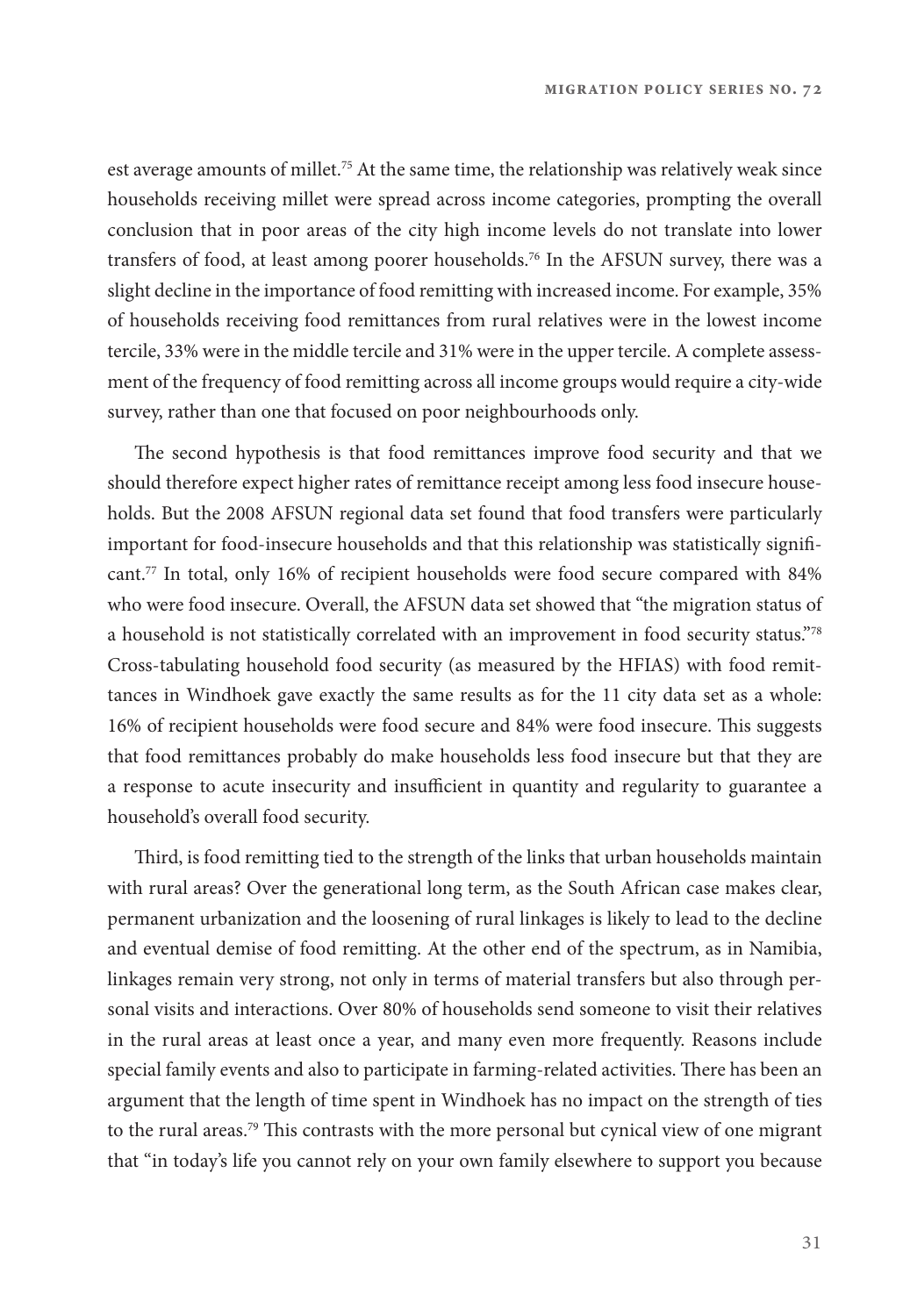when you are working you are regarded as family but when you are not working then you are on your own."80 To test this hypothesis more rigorously it would be necessary to collect data on a range of linkage types and then to correlate these with the frequency of food remittance receipts.

Fourth, there is considerable inter-household variation in levels of food security within the same geographical area of the city (Table 14). For example, food security levels are significantly higher in formal versus informal areas of Windhoek.<sup>81</sup> Within the informal areas, there are also significant variations by household type. The most food secure households are nuclear and male-centred (both male-headed). Both tend to be more food secure than extended family households, but the most food insecure are clearly female-headed households. More research is needed on how the characteristics of the household, such as size, location and demography, impact on food remitting from the countryside, and these characteristics need to be related to a similar range of characteristics of the rural household.

|                          | Formal<br>areas | <b>Informal</b><br><i>settlements</i> | Types of household in informal settlements |                                |                              |                        |
|--------------------------|-----------------|---------------------------------------|--------------------------------------------|--------------------------------|------------------------------|------------------------|
|                          |                 |                                       | Female-<br>centred<br>households           | Male-<br>centred<br>households | <b>Nuclear</b><br>households | Extended<br>households |
| Food secure              | 29              | 8                                     | 4                                          | 10                             | 9                            | 8                      |
| Mildly food insecure     |                 | 4                                     | 3                                          | 3                              | 9                            | 2                      |
| Moderately food insecure | 14              | 13                                    | 7                                          | 15                             | 12                           | 18                     |
| Severely food insecure   | 50              | 76                                    | 85                                         | 72                             | 71                           | 71                     |
| Source: AFSUN            |                 |                                       |                                            |                                |                              |                        |

Table 14: Levels of Food Insecurity, Windhoek

Fifth, there is the issue of gender, food insecurity and food remittances and the particular vulnerability to poverty and food insecurity of female-centred households. In-depth interviews with female heads of household in Windhoek found a consistent pattern of exclusion, labour market discrimination and economic hardship among female-centred migrant households in the poorer areas of the city: "female-centred households are far more vulnerable than nuclear, male and extended households. Gender discrimination in the labour market means female heads of households are forced to adopt other livelihood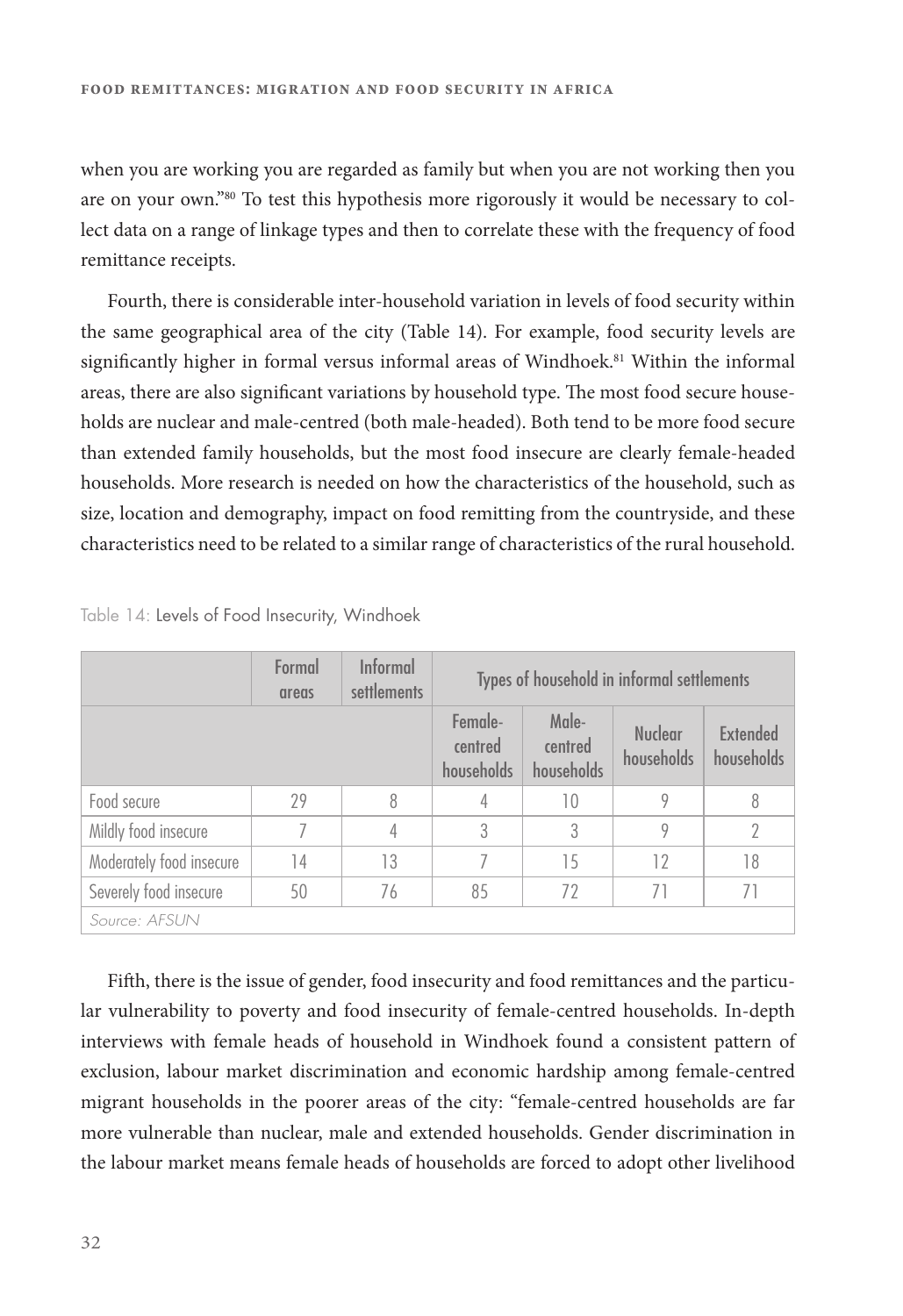strategies including informal selling of food as well as beer brewing, wood selling and sex work."82 Extremely high levels of food insecurity translate into great anxiety and uncertainty about household food supply: asked how often over the previous month they had worried about whether the household would have enough food, 56% of female household heads said they were often or sometimes worried. Most households had adjusted their food intake in some way: 62% had sometimes or often eaten smaller meals because of a lack of resources; 55% had cut the number of meals due to a lack of food; 55% had sometimes or often had no food in the house; 47% had gone to sleep hungry due to lack of food; and 45% had gone a whole day and night without eating. But the proportion of households receiving food remittances was not significantly higher for female-centred households.<sup>83</sup> Another study in the rural north found no evidence of gender discrimination in the amounts of food remitted to Windhoek.84

Finally, do reciprocal remitting patterns change over time and, if so, why? At the household level, for example, is the volume and value of food and cash remitting dependent on the life cycle of the multi-spatial household? Does remitting tend to decline with length of urban residence? Do cash remittances increase and food remittances decrease if the urban household can secure a regular income through stable employment? At the regional level, are there longer-term trends in rural agriculture that are affecting rural production and therefore the amounts of food available to remit? And, if agriculture is in decline as it is in many other rural areas in Southern Africa, is this because of social, economic or environmental factors? Certainly, there was an apparent decline in food remittances between 2000 and 2008 (from 58% to 44% of recipient households). The reasons for this are not clear, though some migrants suggested that their links with the rural areas remain strong, but "out-migration and environmental changes (are) making rural agriculture less productive and causing a decline in the flow of food to Windhoek."85

# **CONCLUSIONS**

The research literature and policy discussions on the impact of migrant remittances  $-$  at global, regional and national scales – focus almost exclusively on cash remitting. Connections between remittances and food tend to be confined to discussions of the impact of cash remittances on rural agricultural production and the widespread use of cash remittances by recipients to purchase food. The remitting of goods, and especially foodstuffs, across inter-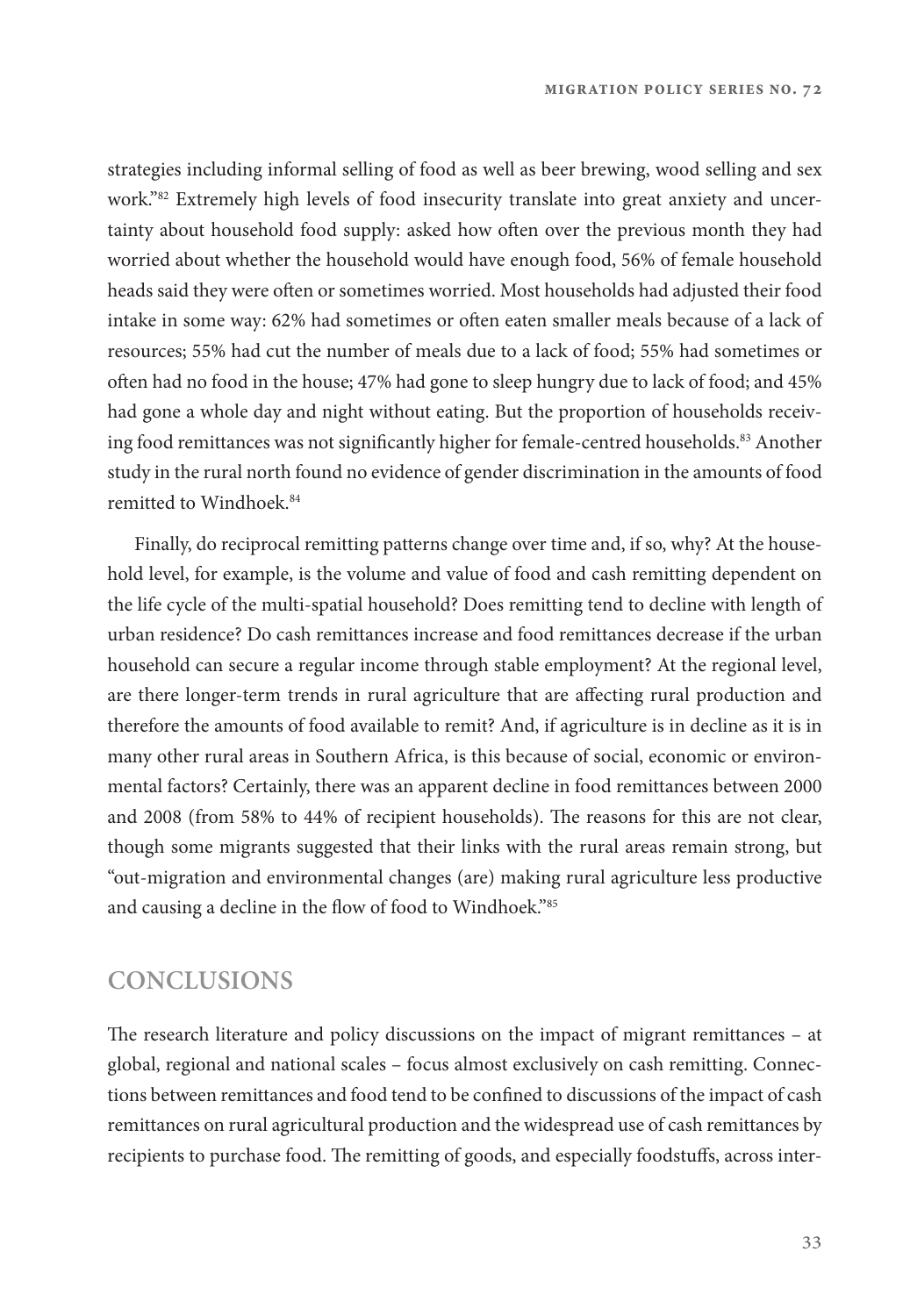national boundaries and within countries has received little attention primarily, it seems, because these flows occur outside market channels. The result is that there is not much solid information on the volume, value and impacts of food remitting. This report reviews the available evidence for Africa, but it is clear that food remitting is a major research gap that demands much greater attention and a systematic, comparative programme of primary research.

The growing literature on urban-rural linkages has highlighted the complexity and dynamism of these connections in the context of rapid urbanization and greatly increased rural-urban migration in Africa. However, informal food remittances as a form of linkage have been neglected in favour of discussions on formal, market-based interactions and other types of flows. But the urban-rural linkages literature has important implications for understanding the practice of food remitting. First, linkages tend to be bidirectional in nature. Cash remittances tend to be unidirectional (from urban to rural), but food remittances are often bidirectional, with fresh produce flowing one way and processed foods the other. Alternatively, there is an element of reciprocity, with cash remittances flowing one way and food remittances the other. Second, the literature suggests that the urban-rural binary is arbitrary, outdated and unhelpful. Certainly it is hard to avoid these terms in describing remittances but it must be within the context of "a complex web of relations and connections incorporating rural and urban dimensions and all that is in between."86 Food remitting cannot be treated in isolation from this complex web. Third, at the household level, the notion of the stretched or multi-nodal household is an extremely useful starting point for examining the drivers and impacts of food remitting at both urban and rural ends of the spectrum.

Several key findings emerge from the existing research literature on food remitting. First, there is considerable spatial variability in the volumes, frequency and types of foodstuffs that flow to the towns and cities for reasons that are not yet clear, given that many towns and cities have equally poor and food insecure populations. For example, it is clear why rural-urban food remitting is unimportant in South Africa where nearly 70% of the population is urbanized and the rural smallholder population is extremely impoverished. But why would there be such a large difference between Windhoek and Maputo, for example, when both have strong connections to the countryside? Second, the evidence suggests that rural-urban food flows tend to focus more on poor urban neighbourhoods and households than middle- and upper-income areas and are important to bolstering their food security.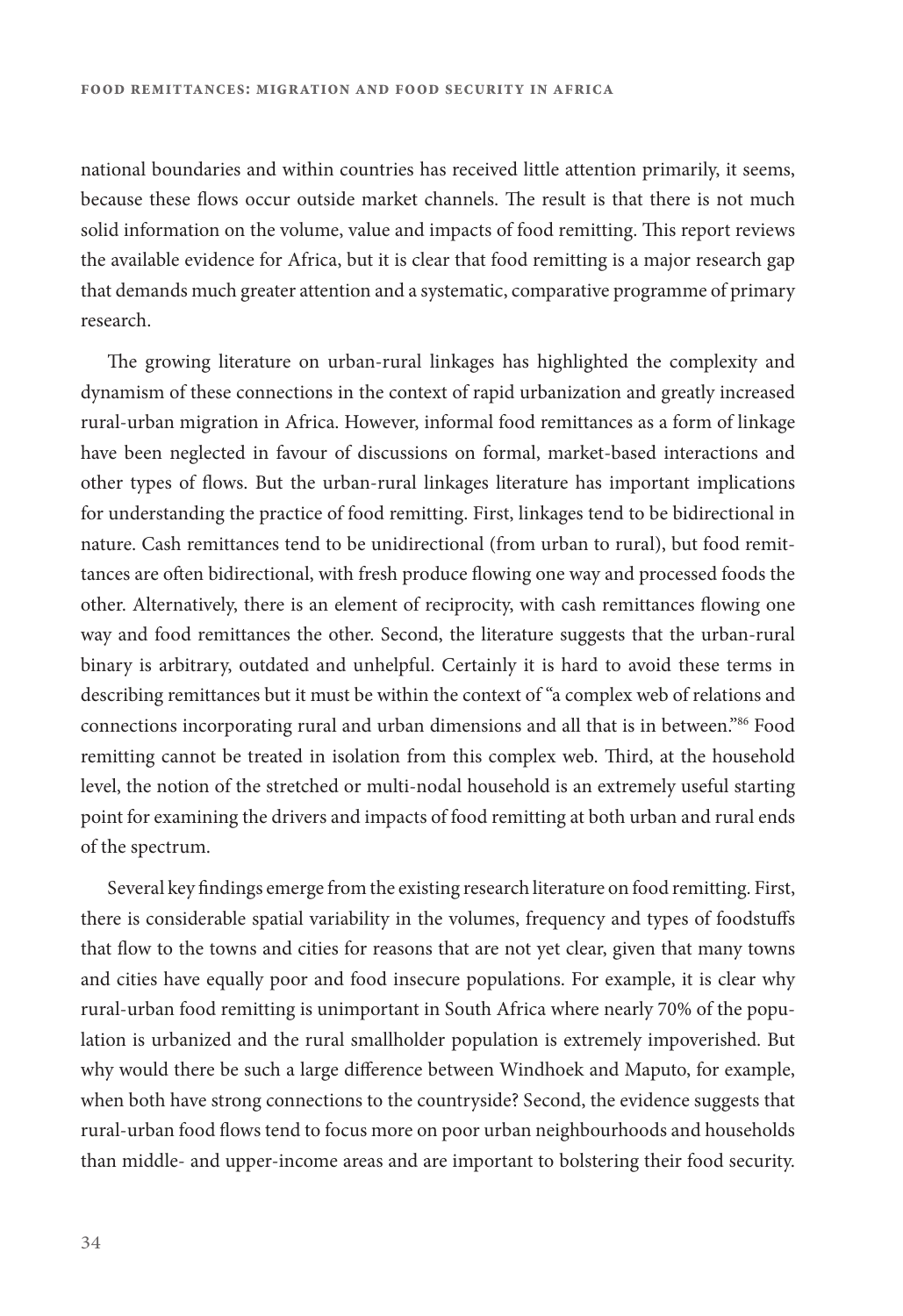On the other hand, there is some evidence that better-off rural households remit more than their less well-off counterparts. There have been no large-scale systematic studies that look simultaneously at the rural and the urban nodes of a household and chart the actual food pathways between them. Most of the existing research has been conducted either in the cities or in the countryside, not both. Third, we know a reasonable amount about the importance of food remitting to urban food security but little about what it means for rural food security in terms both of food sent and received. Finally, while it is important to focus on the rural-urban dimensions of food remitting, we should not ignore the fact that there are other significant dimensions of food remitting that are relatively unexplored, including rural-rural and urban-urban remitting.

The two case studies presented in this report are designed to highlight different facets of food remitting with potentially broader applicability. The first case study, of Harare in Zimbabwe, looks at food remittances under conditions of extreme economic and political duress. Zimbabwe's economic meltdown after 2000 is probably unprecedented but many African countries are no strangers to economic crisis, civil strife and, in some cases, state failure. The significance of food remitting to the urban poor in a state in crisis is amply demonstrated by the Harare case. In addition, the case study allows an assessment of the impact on food remitting with macro-economic and political stability. Clearly, without significant improvement in employment levels, incomes and the cost of food, the amelioration of a crisis, in itself, will have only a marginal impact on the significance of food remitting. The Windhoek case study provides an important example of cash remittances for food remittances reciprocity. At the same time, it raises a set of hypotheses about food remittances that need further elaboration and testing. These include the relationship between urban poverty and the level of food remitting; whether food remittances substantially reduce levels of urban food insecurity; if the volume and frequency of food remitting is related to the strength of the other links that urban residents maintain with the rural end; the reasons for inter-household variation in levels of food security and food receipts within the same geographical area of the city; the apparent greater vulnerability of female-centred households despite the lack of evidence for gender discrimination in food remitting; and whether reciprocal remitting patterns change over time with increased migration and urbanization.

The massive global attention paid to cash remittances over the past decade has provided an extremely solid evidence base for policymaking and advocacy at the international, regional and national level. Policy prescriptions for maximizing the flow and impacts of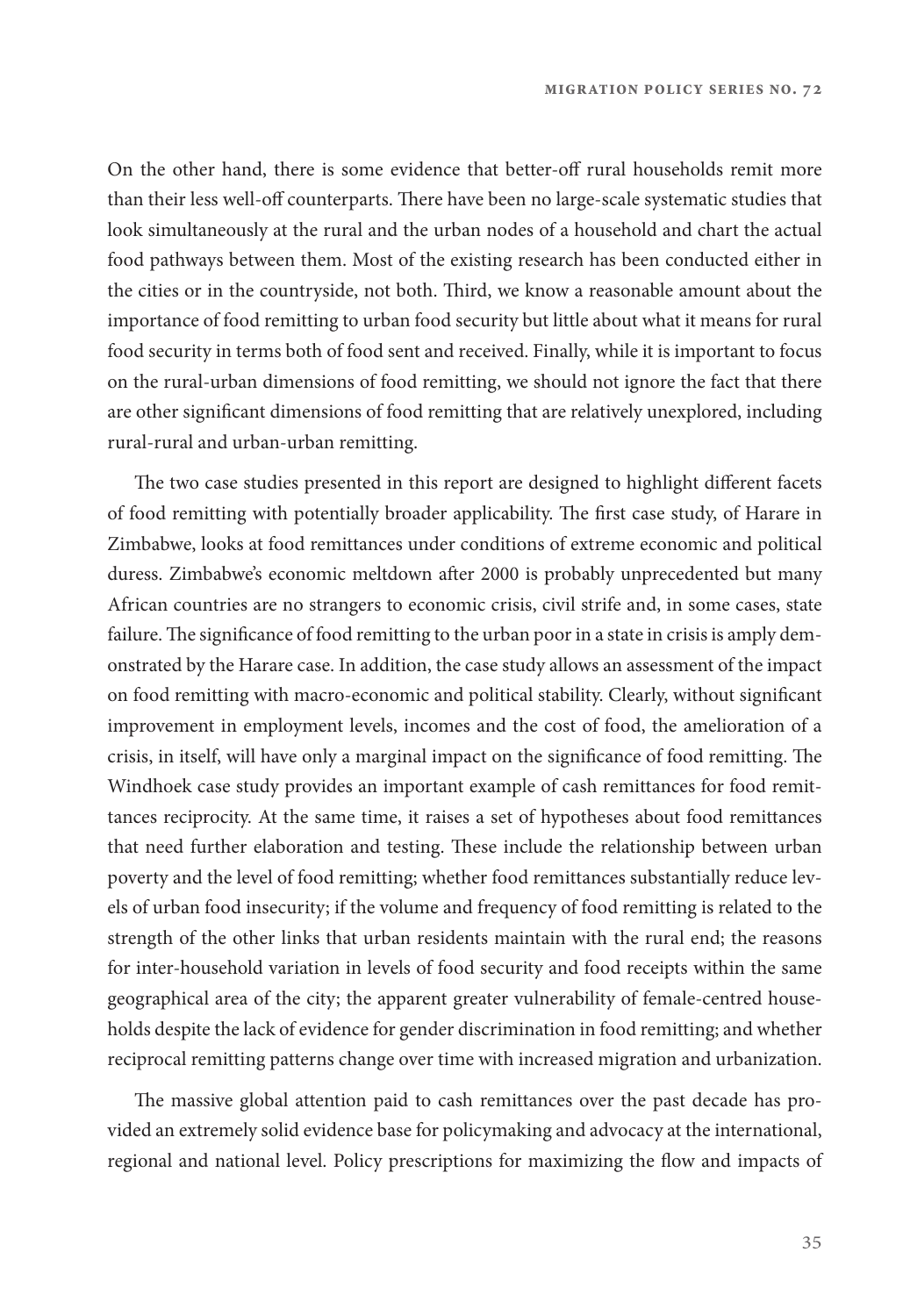cash remittances on development are now legion and part of a growing policy consensus that remittances can be mainstreamed into development planning and the practices of the private sector, for the benefit of both senders and recipients, whether individuals, communities or whole countries. No equivalent knowledge base or policy dialogue exists with regard to food remittances. Much additional research on this important, yet muchneglected, aspect of urban-rural linkage and informal cross-order transaction is therefore urgently required. By drawing attention to the importance of food remittances for urban and rural food security and identifying the current knowledge gaps, this report creates a platform for the design of a new research agenda.

#### **ENDNOTES**

- 1 World Bank, "Migration and Remittances."
- 2 McKay and Deshingkar, "Internal Remittances and Poverty."
- 3 Adams, "Evaluating the Economic Impact of International Remittances"; Adams and Page, "Do International Migration and Remittances Reduce Poverty."
- 4 Adams, "Evaluating the Economic Impact of International Remittances"; Adams and Cuecuecha, "Impact of Remittances on Investment and Poverty"; Combes and Ebeke, "Remittances and Household Consumption Instability"; Fajnzylber and Humberto Lopez, Remittances and Development; Kapur, "Remittances: The New Development Mantra?"; Orozco and Ellis, "Impact of Remittances in Developing Countries"; Ratha et al, Leveraging Migration for Africa; Singh et al, "Determinants and Macroeconomic Impact of Remittances."
- 5 Abdih et al, "Remittances and Institutions"; Ahmed, "Remittances Deteriorate Governance"; Azam and Gubert, "Migrants' Remittances and the Household"; Rao and Hassan, "Panel Data Analysis of the Growth Effects of Remittances"; Rao and Hassan, "Direct and Indirect Growth Effects of Remittances."
- 6 Clemens et al, "Migration and Development Research."
- 7 Crush, "Linking Migration, Development and Urban Food Security."
- 8 Lacroix, "Migration, Rural Development, Poverty and Food Security"; Mendola, "Rural Out-Migration and Economic Development"; Zezza, "Assessing the Impact of Migration."
- 9 Karamba et al, "Migration and Food Consumption Patterns"; Lacroix, "Migration, Rural Development, Poverty and Food Security"; Nguyen and Winters, "Impact of Migration on Food Consumption Patterns."
- 10 Abadi et al, "Impact of Remittances on Household Food Security"; Crush and Pendleton, "Remitting for Survival"; Generoso, "How Do Rainfall Variability, Food Security and Remittances Interact"; Olowa et al, "Effects of Remittances on Poverty"; Regmi et al, "Impact of Remittance on Food Security"; Rosser, "Children's Consumption of Migration."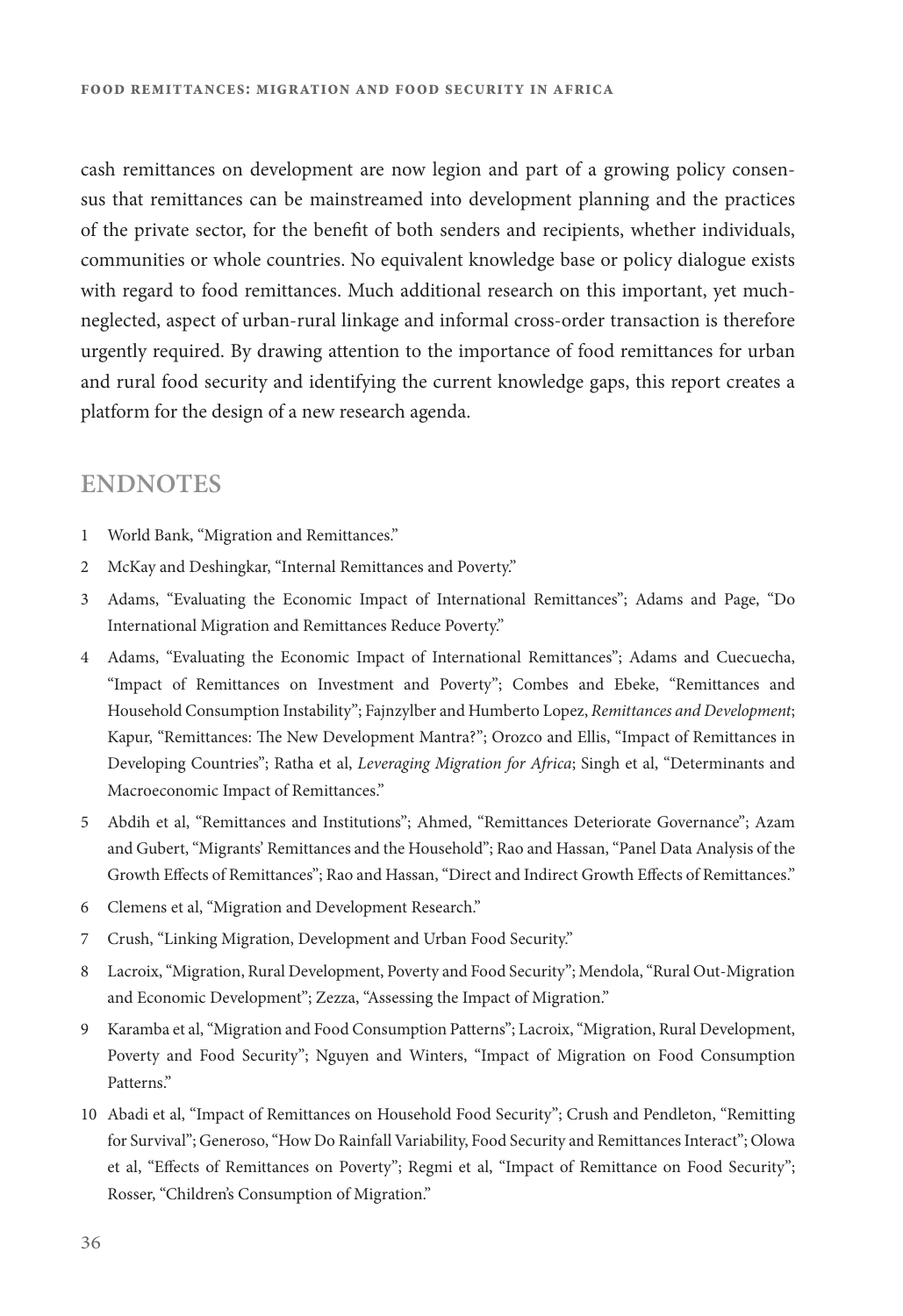- 11 Babatunde and Qaim, "Impact of Off-Farm Income on Food Security"; Owusu et al, "Non-Farm Work and Food Security."
- 12 Karamba et al, "Migration and Food Consumption Patterns."
- 13 Adams, "Evaluating the Economic Impact of International Remittances"; Yang, "Migrant Remittances."
- 14 Todoroki et al, The Canada-Caribbean Remittance Corridor.
- 15 Crawford, "Sending Love in a Barrel."
- 16 Simmons et al, "Remittance Sending Practices of Haitians and Jamaicans."
- 17 Andersson Djurfeldt, "Multi-Local Livelihoods and Food Security" p. 540.
- 18 Berdegué et al, "The Rural Transformation".
- 19 Tacoli and Vorley, "Reframing the Debate."
- 20 Tacoli, "Rural-Urban Interactions."
- 21 Bah et al, "Changing Rural–Urban Linkages"; Berdegué and Proctor, "Inclusive Rural-Urban Linkages"; de Brauw et al, "Role of Rural-Urban Migration in Structural Transformation"; Proctor, "Rural Economic Diversification"; Steinberg, "Rural-Urban Linkages"; Tacoli, Earthscan Reader in Rural-Urban Linkages; Tacoli, "Poverty, Inequality and the Underestimation of Rural-Urban Linkages."
- 22 Tacoli, "Poverty, Inequality and the Underestimation of Rural-Urban Linkages"; see also Lerner and Eakin, "Rethinking the Rural–Urban Interface."
- 23 Potts, Circular Migration.
- 24 Andersson Djurfeldt, "Multi-Local Livelihoods and Food Security"; Francis, Changing Livelihoods in Rural Africa.
- 25 Tacoli, "Rural-Urban Interactions."
- 26 Andersson Djurfeldt, "Multi-Local Livelihoods and Food Security" p. 529.
- 27 Anich et al, New Perspective on Human Mobility in the South; Ratha et al, Leveraging Migration for Africa.
- 28 World Bank, Migration and Remittances Factbook.
- 29 Pendleton et al, Migration, Remittances and Development.
- 30 Plaza et al, Migration and Remittances Household Surveys.
- 31 Afrika and Ajumbo, "Informal Cross Border Trade in Africa"; FEWSNET, "Informal Cross Border Food Trade"; Golub, "Informal Cross-Broder Trade and Smuggling"; Lesser and Moisé-Leeman, "Informal Cross-Border Trade"; Peberdy et al, Calibrating Informal Cross-Border Trade; Sarris and Morrison, Food Security in Africa.
- 32 Akinboade, "Women, Poverty and Informal Trade Issues"; Mutopo, "Women Trading in Food"; Njikam and Tchouassi, "Women in Informal Cross-Border Trade."
- 33 Pendleton et al, Migration, Remittances and Development.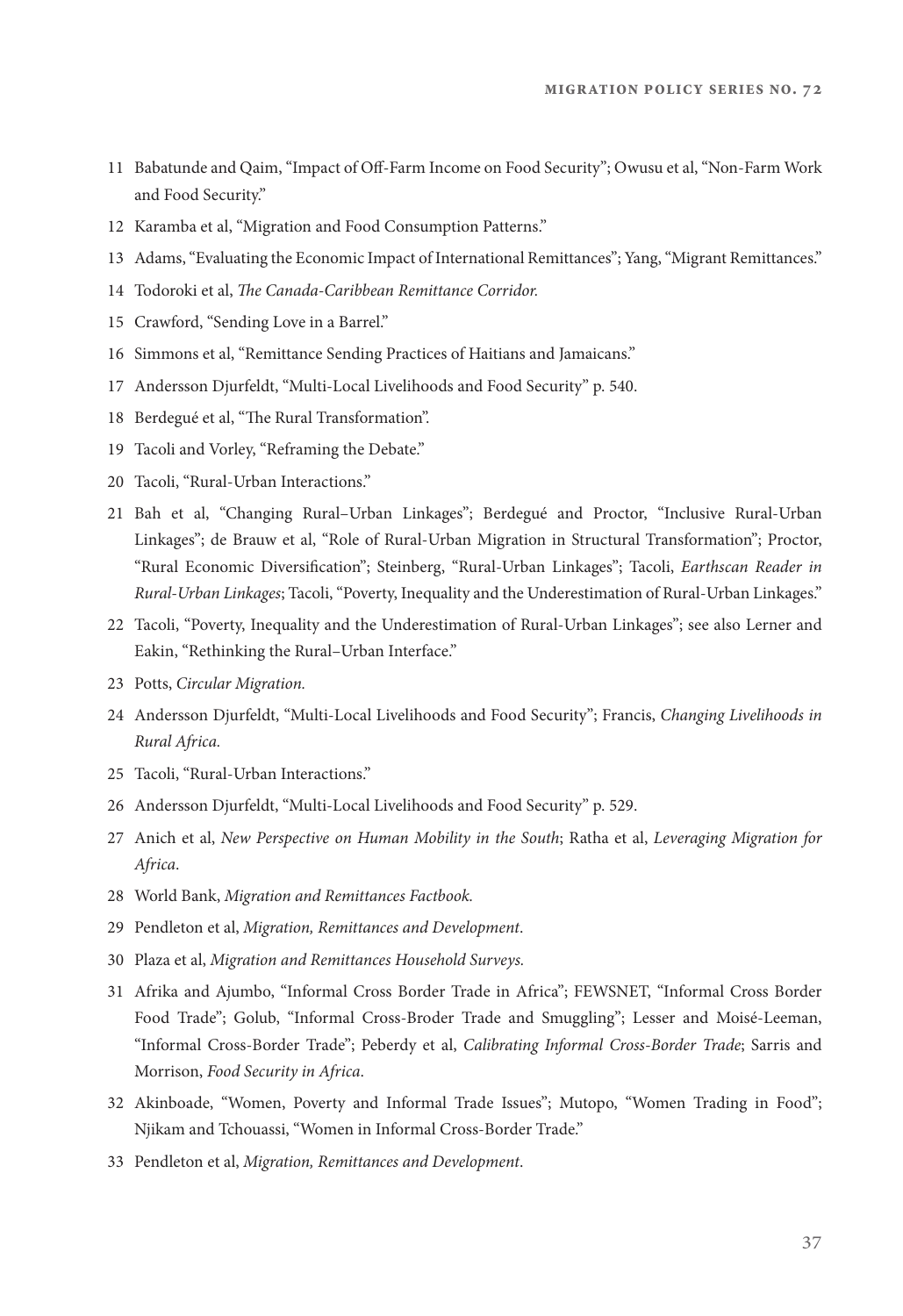- 34 Crush et al, Migration, Remittances and 'Development' in Lesotho; Leduka et al, State of Poverty and Food Insecurity in Maseru; Turner, "Promoting Food Security in Lesotho."
- 35 Frayne and Pendleton, "The Development Role of Remittances in the Urbanization Process in Southern Africa."
- 36 Vearey et al, "HIV, Migration and Urban Food Security."
- 37 Frayne, "Migration and Urban Survival Strategies" p. 489.
- 38 Owuor, "Rural Livelihood Sources for Urban Households"; Owuor, "Migrants, Urban Poverty and the Changing Nature of Urban-Rural Linkages."
- 39 Frayne et al, State of Urban Food Security in Southern Africa.
- 40 Frayne, "Pathways of Food."
- 41 Ibid.
- 42 Andersson Djurfeldt and Wambugu, "In-Kind Transfers of Maize"; Andersson Djurfeldt, "Multi-Local Livelihoods and Food Security"; Andersson Djurfeldt, "Urbanization and Linkages to Smallholder Farming"; Djurfeldt et al, African Smallholders.
- 43 Andersson Djurfeldt, "Multi-Local Livelihoods and Food Security" p. 535
- 44 Ibid., p. 536.
- 45 Andersson Djurfeldt, "Multi-Local Livelihoods and Food Security."
- 46 Andersson Djurfeldt and Wambugu, "In-Kind Transfers of Maize" pp. 457-8.
- 47 Andersson, "Maize Remittances."
- 48 Ibid., p. 19.
- 49 Kuuire et al, "'Abandoning' Farms in Search of Food."
- 50 Ibid.
- 51 Andersson, "Reinterpreting the Rural–Urban Connection"; Andersson Djurfeldt, "Virtuous and Vicious Cycles in Rural-Urban Linkages"; Potts "Urban Unemployment and Migrants in Africa"; Potts, Circular Migration; Potts, "Internal Migration in Zimbabwe"; Potts and Mutambirwa, "Rural Urban Linkages in Contemporary Harare."
- 52 Chan and Primorac, Zimbabwe in Crisis; Chiumbu and Musemwa, Crisis! What Crisis?; Derman and Kaarhuis, In the Shadow of a Conflict.
- 53 Chaumba, "Social Capital and Employment Outcomes"; Chikanda and Crush, Heading North; Crush and Tevera, Zimbabwe's Exodus; Forrest et al, "Middle-Class Diaspora"; McGregor and Primorac, Zimbabwe's New Diaspora; Pasura, African Transnational Diasporas.
- 54 Potts, "Urbanization and Migrancy in an Imploding Economy"; Potts, "Internal Migration in Zimbabwe."
- 55 Tawodzera, "Vulnerability and Resilience in Crisis"; Tawodzera, "Vulnerability in Crisis"; Tawodzera, "Urban Household Survival and Resilience"; Tawodzera, "Rural-Urban Transfers and Household Food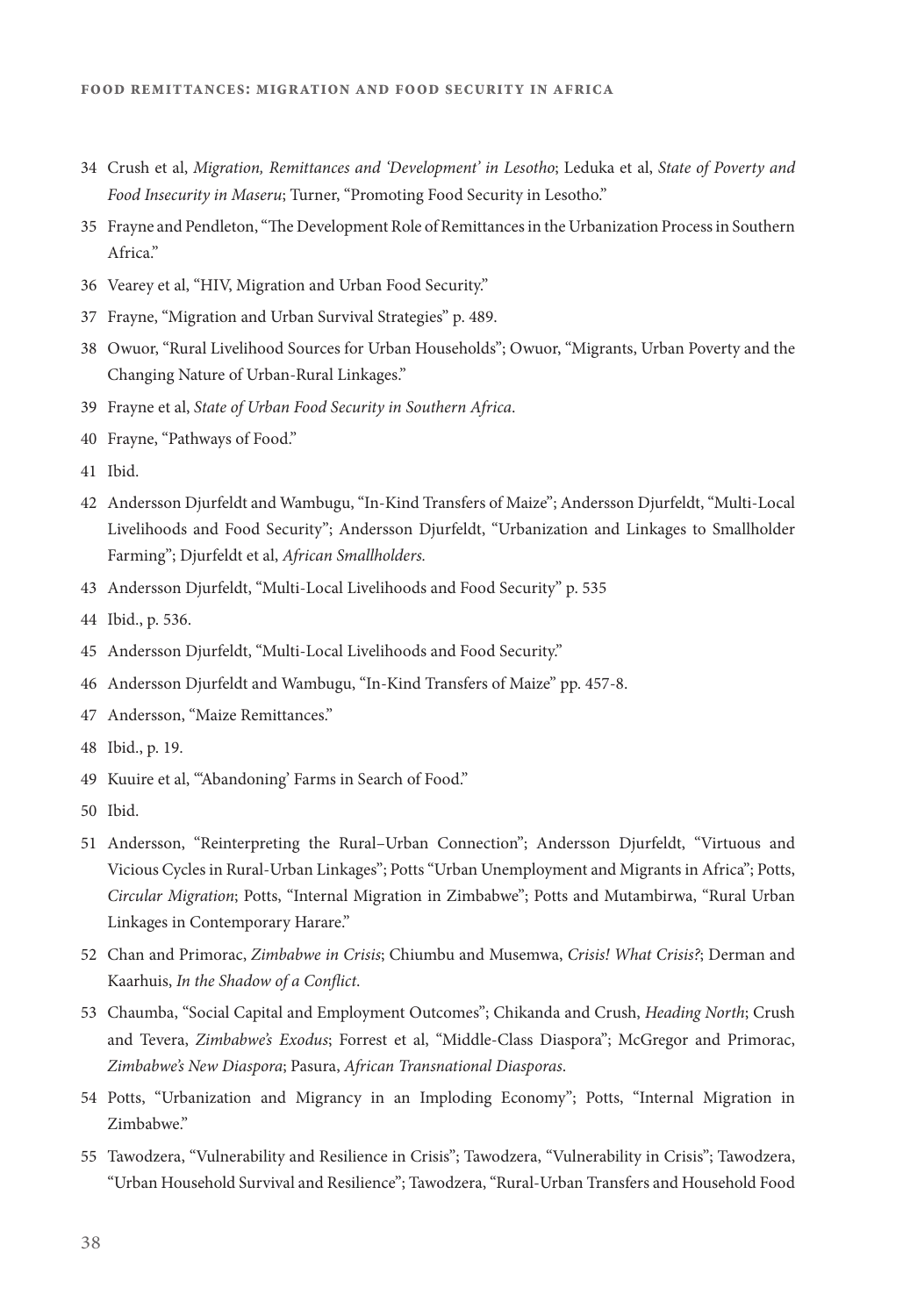Security"; Tawodzera, "Household Food Insecurity and Survival in Harare"; Tawodzera et al, State of Food Insecurity in Harare.

- 56 Tawodzera et al, State of Food Insecurity in Harare.
- 57 Tawodzera, "Vulnerability and Resilience in Crisis."
- 58 Tawodzera, "Rural-Urban Transfers and Household Food Security" p. 5.
- 59 Ibid., p. 6.
- 60 Tawodzera, "Vulnerability and Resilience in Crisis."
- 61 Tawodzera, "Rural-Urban Transfers and Household Food Security."
- 62 Ibid.
- 63 Newfarmer and Pierola, Trade in Zimbabwe.
- 64 Tawodzera et al, State of Food Insecurity in Harare.
- 65 Tawodzera, "Household Food Insecurity and Survival in Harare."
- 66 Frayne, "Survival of the Poorest: Food Security and Migration in Namibia."
- 67 Frayne, "Migration and Urban Survival Strategies in Windhoek."
- 68 Pendleton et al, "Migrant Windhoek."
- 69 Frayne, "Rural Productivity and Urban Survival"; Frayne, "Survival of the Poorest: Migration and Food Security in Namibia"; Frayne, "Migration and the Changing Social Economy of Windhoek."
- 70 Frayne, "Survival of the Poorest: Food Security and Migration in Namibia" p. 278.
- 71 Guettou and Djurfeldt, "Gender and Access to Food" p. 36.
- 72 Pendleton et al, "Migrant Windhoek."
- 73 Nickanor, "Food Deserts and Household Food Insecurity" pp. 108-9.
- 74 Frayne, "Pathways of Food" p. 306.
- 75 Frayne, "Migration and the Changing Social Economy of Windhoek."
- 76 Frayne, "Rural Productivity and Urban Survival" p. 66.
- 77 Frayne, "Pathways of Food" p. 300.
- 78 Ibid.
- 79 Pomuti and Tvedten, Namibia: Urbanization in the 1990s.
- 80 Nickanor, "Food Deserts and Household Food Insecurity" p. 173.
- 81 Nickanor, "Food Deserts and Household Food Insecurity."
- 82 Nickanor, "Food Deserts and Household Food Insecurity" p. 189.
- 83 Nickanor, "Food Deserts and Household Food Insecurity."
- 84 Guettou and Djurfeldt, "Gender and Access to Food" p. 45.
- 85 Nickanor, "Food Deserts and Household Food Insecurity" p. 169.
- 86 Tacoli, "Poverty, Inequality and Underestimation of Rural-Urban Linkages."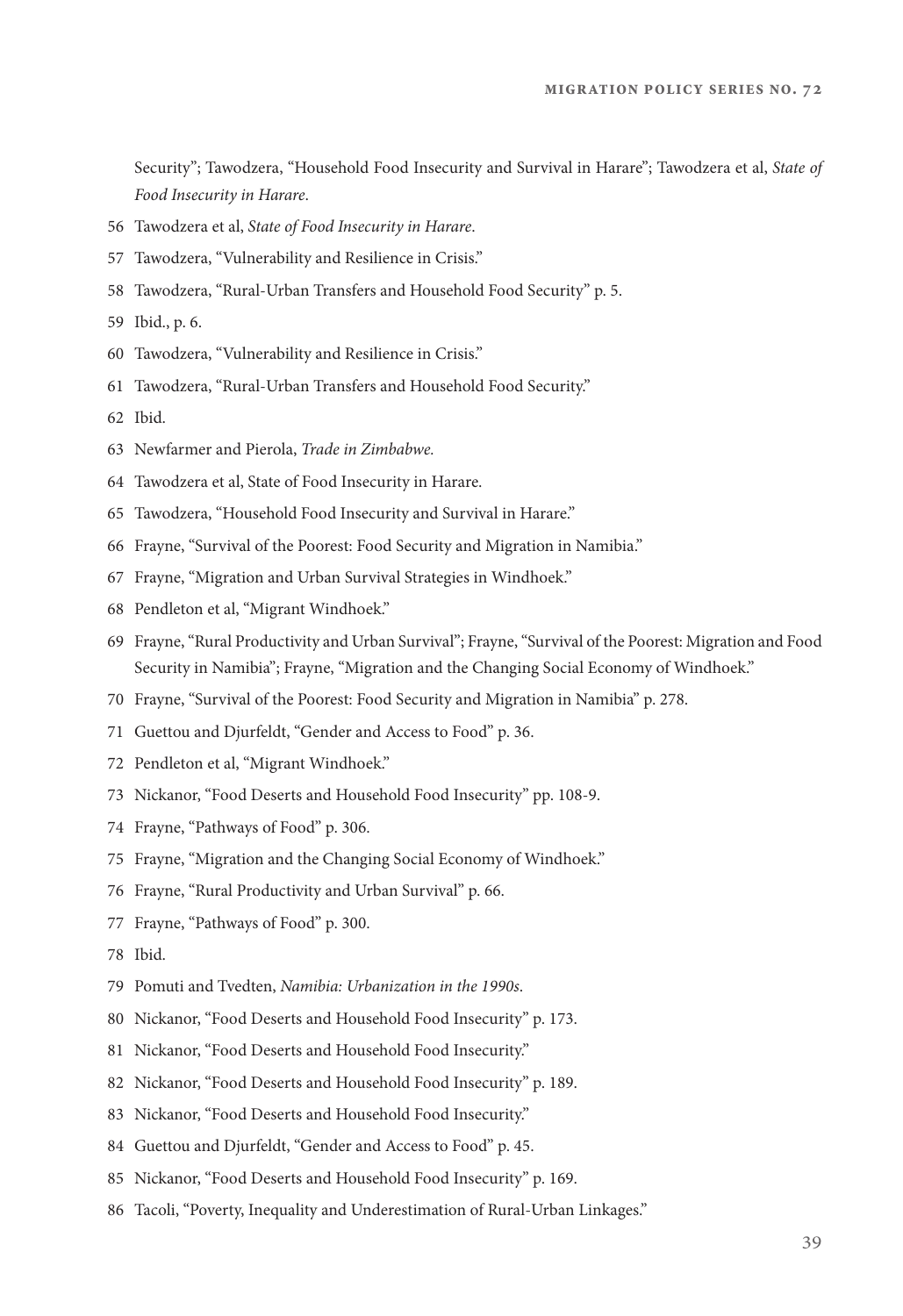# **REFERENCES**

- 1. Abadi, N., Techane, A., Tesfay, G., Maxwell, D. and Vaitla, B. (2013). "The Impact of Remittances on Household Food Security: A Micro Perspective from Tigray, Ethiopia" Department of Natural Resource Economics and Management, Mekelle University, Ethiopia.
- 2. Abdih, Y., Chami, R., Dagher, J. and Montiel, P. (2012). "Remittances and Institutions: Are Remittances a Curse?" World Development 40: 657-666.
- 3. Adams, R. (2011). "Evaluating the Economic Impact of International Remittances On Developing Countries Using Household Surveys: A Literature Review" Journal of Development Studies 47: 809-828.
- 4. Adams, R. and Cuecuecha, A. (2013). "The Impact of Remittances on Investment and Poverty in Ghana" World Development 50: 24-40.
- 5. Adams, R. and Page, J. (2005). "Do International Migration and Remittances Reduce Poverty in Developing Countries?" World Development 33: 1645-1669.
- 6. Afrika, J-G. and Ajumbo, G. (2012). "Informal Cross Border Trade in Africa: Implications and Policy Recommendations" Africa Economic Brief 3, African Development Bank.
- 7. Ahmed, F. (2013). "Remittances Deteriorate Governance" Review of Economics and Statistics 95: 1166-1182.
- 8. Akinboade, O. (2005). "A Review of Women, Poverty and Informal Trade Issues in East and Southern Africa" International Social Science Journal 57: 255-275.
- 9. Andersson, A. (2011). "Maize Remittances, Smallholder Livelihoods and Maize Consumption in Malawi" Journal of Modern African Studies 49: 1-25.
- 10. Andersson, J. (2001). " Reinterpreting the Rural–Urban Connection: Migration Practices and Socio-Cultural Dispositions of Buhera Workers in Harare" Africa 71: 82-112.
- 11. Andersson Djurfeldt, A. (2012). "Virtuous and Vicious Cycles in Rural-Urban Linkages: Cases from Zimbabwe" Africa Review 4: 136-156.
- 12. Andersson Djurfeldt, A. (2015a). "Multi-Local Livelihoods and Food Security in Rural Africa" Journal of International Development 27: 528-545.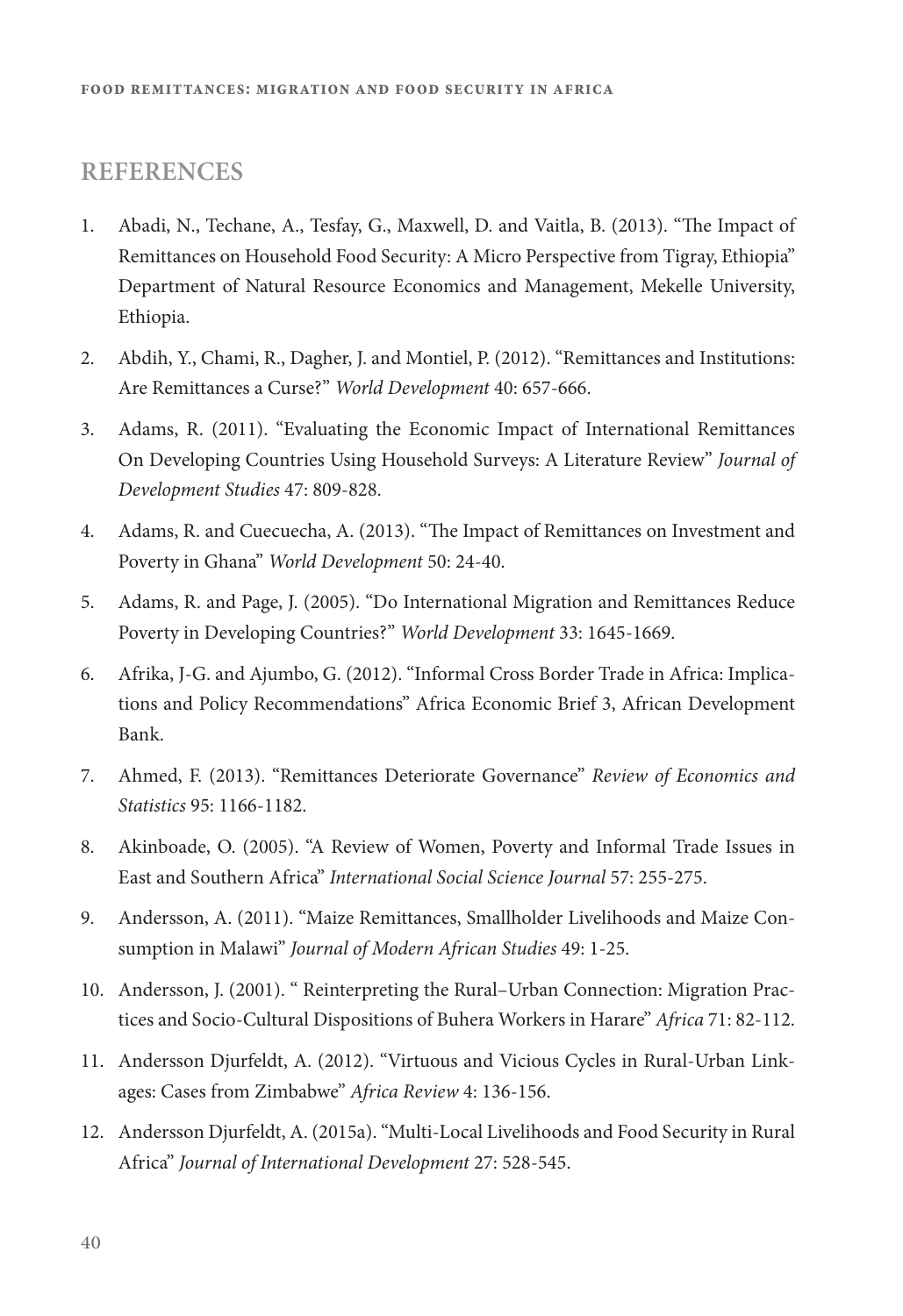- 13. Andersson Djurfeldt, A. (2015b). "Urbanization and Linkages to Smallholder Farming in Sub-Saharan Africa: Implications for Food Security" Global Food Security 4:1-7.
- 14. Andersson Djurfeldt, A. and Wambugu, S. (2011). "In-Kind Transfers of Maize, Commercialization and Household Consumption in Kenya" Journal of Eastern African Studies 5: 447-464.
- 15. Anich, R., Crush, J., Melde, S. and Oucho, J. (eds.) (2014). A New Perspective on Human Mobility in the South (London and Geneva: Springer and IOM).
- 16. Azam, J-P. and Gubert, F. (2006). "Migrants' Remittances and the Household in Africa: A Review of Evidence" Journal of African Economies 15: 426-462.
- 17. Babatunde, R. and Qaim, M. (2010). "Impact of Off-Farm Income on Food Security and Nutrition in Nigeria" Food Policy 35: 303-311.
- 18. Bah, M., Cissè, S., Divamett, B., Diallo, G., Lerise, F., Okali, D., Okpara, E., Olawoye, J. and Tacoli, C. (2003). "Changing Rural–Urban Linkages in Mali, Nigeria and Tanzania" Environment and Urbanization 15: 13-24.
- 19. Berdegué, J. and Proctor F. (2014). "Inclusive Rural-Urban Linkages" Working Paper No. 123, Territorial Cohesion for Development Program. Rimisp, Santiago, Chile.
- 20. Berdegué. J., Rosada, T. and Bebbington, A. (2014). "The Rural Transformation" In B. Currie-Adler, R. Kanbur, D. Malone and R. Medhora (eds.) International Development: Ideas, Experience, and Prospects (Oxford: Oxford University Press), pp. 463-78.
- 21. Chan, S., and Primorac, R. (2007). Zimbabwe in Crisis: The International Response and the Space of Silence. New York: Routledge.
- 22. Chaumba, J. 2015. "Social Capital and Employment Outcomes of Zimbabwean Immigrants in the United States" Journal of International Migration and Integration DOI:10.1007/s12134-015-0419-z.
- 23. Chikanda, A. and Crush, J. (2012). Heading North: The Zimbabwean Diaspora in Canada. SAMP Migration Policy Series No. 62, Cape Town.
- 24. Chikanda, A. and Crush, J. (2014). "Diasporas of the South" In R. Anich, J. Crush, S. Melde and J. Oucho (eds.), A New Perspective on Human Mobility in the South (London and Genva: Springer and IOM), pp. 65-88.
- 25. Chiumbu, S. and Musemwa, M. (eds.) (2012). Crisis! What Crisis? The Multiple Dimensions of the Zimbabwean Crisis. Cape Town: HSRC.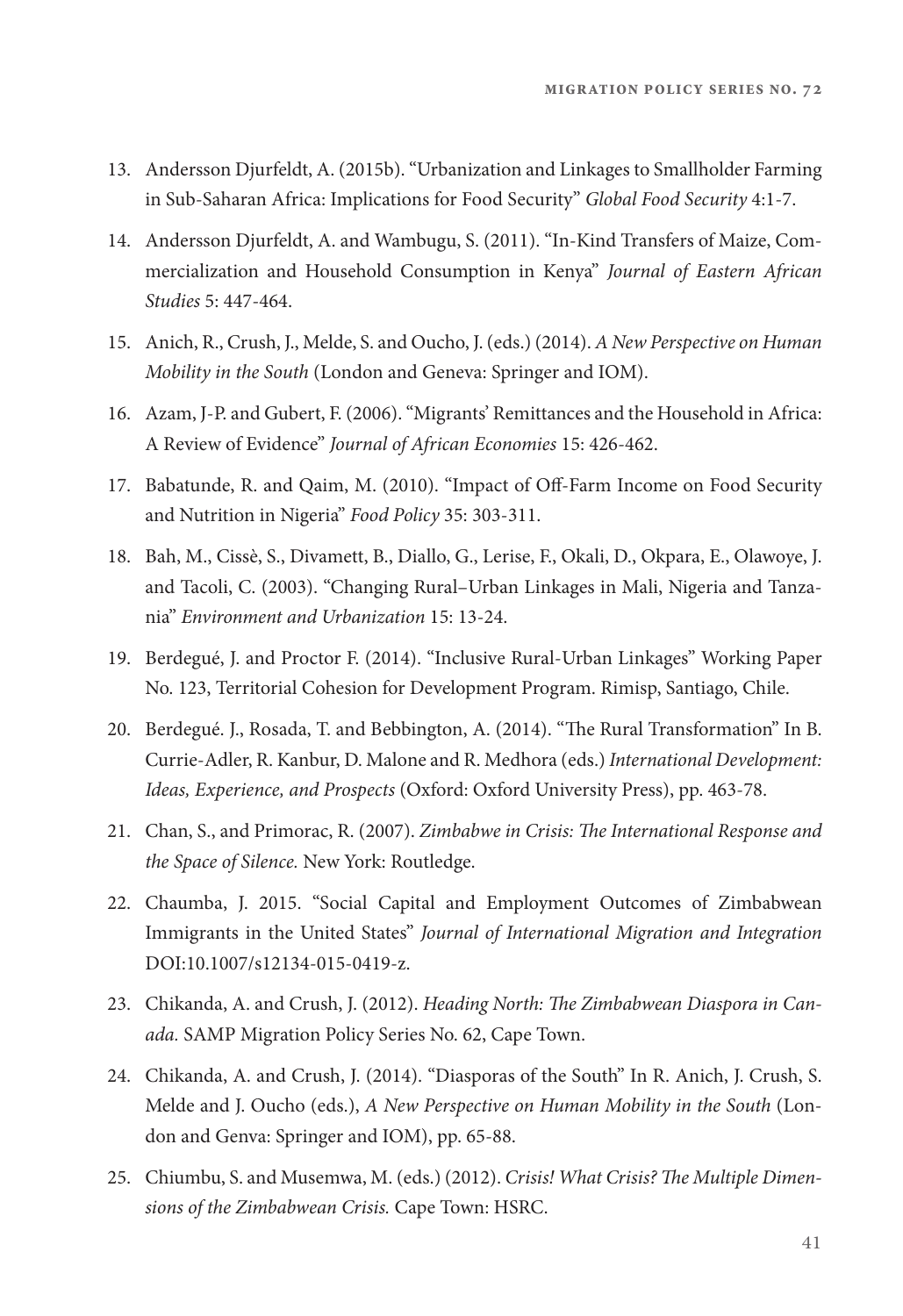- 26. Clemens, M., Özden, Ç. and Rapoport, H. (2014). "Migration and Development Research is Moving Far Beyond Remittances" World Development 64: 121-124.
- 27. Combes, J-L. and Ebeke, C. (2011). "Remittances and Household Consumption Instability in Developing Countries" World Development 39: 1076-1089.
- 28. Crawford, C. (2003) "Sending Love in a Barrel: The Making of Transnational Caribbean Families in Canada" Canadian Woman Studies 22: 104-109.
- 29. Crush, J. (2013). "Linking Migration, Development and Urban Food Security" International Migration 51: 61-75.
- 30. Crush, J. and Pendleton, W. (2009). "Remitting for Survival: Rethinking the Development Potential of Remittances" Global Development Studies 5(3-4): 1-28.
- 31. Crush, J. and Tevera, D. (eds.) (2010). Zimbabwe's Exodus: Crisis, Migration, Survival. Cape Town and Ottawa: SAMP and IDRC.
- 32. Crush, J., Dodson, B., Gay, J., Green, T. and Leduka, C. (2010). Migration, Remittances and 'Development' in Lesotho. SAMP Migration Policy Series No. 52, Cape Town.
- 33. de Brauw, A., Mueller, V. and Lee, H. (2014). "The Role of Rural-Urban Migration in the Structural Transformation of Sub-Saharan Africa" World Development 63: 33-42.
- 34. Derman, B., and Kaarhuis, R. (eds.) (2013). In the Shadow of a Conflict: Crisis in Zimbabwe and Its Effects in Mozambique, South Africa and Zambia. Harare: Weaver.
- 35. Dodson, B., Chiweza, A. and Riley, L. (2012). Gender and Food Insecurity in Southern African Cities. AFSUN Urban Food Security Series No. 10, Cape Town.
- 36. Djurfeldt, G., Aryeetey, E. and Isinika, A. (eds.) (2011). African Smallholders: Food Crops, Markets and Policy. Cambridge, MA: CAB International.
- 37. Fajnzylber, P. and Humberto Lopez, J. (eds.) (2008). Remittances and Development: Lessons from Latin America (Washington DC: World Bank).
- 38. FEWSNET (2012). "Informal Cross Border Food Trade in Southern Africa" Pretoria, South Africa.
- 39. Forrest, J., Johnston, R. and Poulsen, M. (2013). "Middle-Class Diaspora: Recent Immigration to Australia from South Africa and Zimbabwe" South African Geographical Journal 95: 50-69.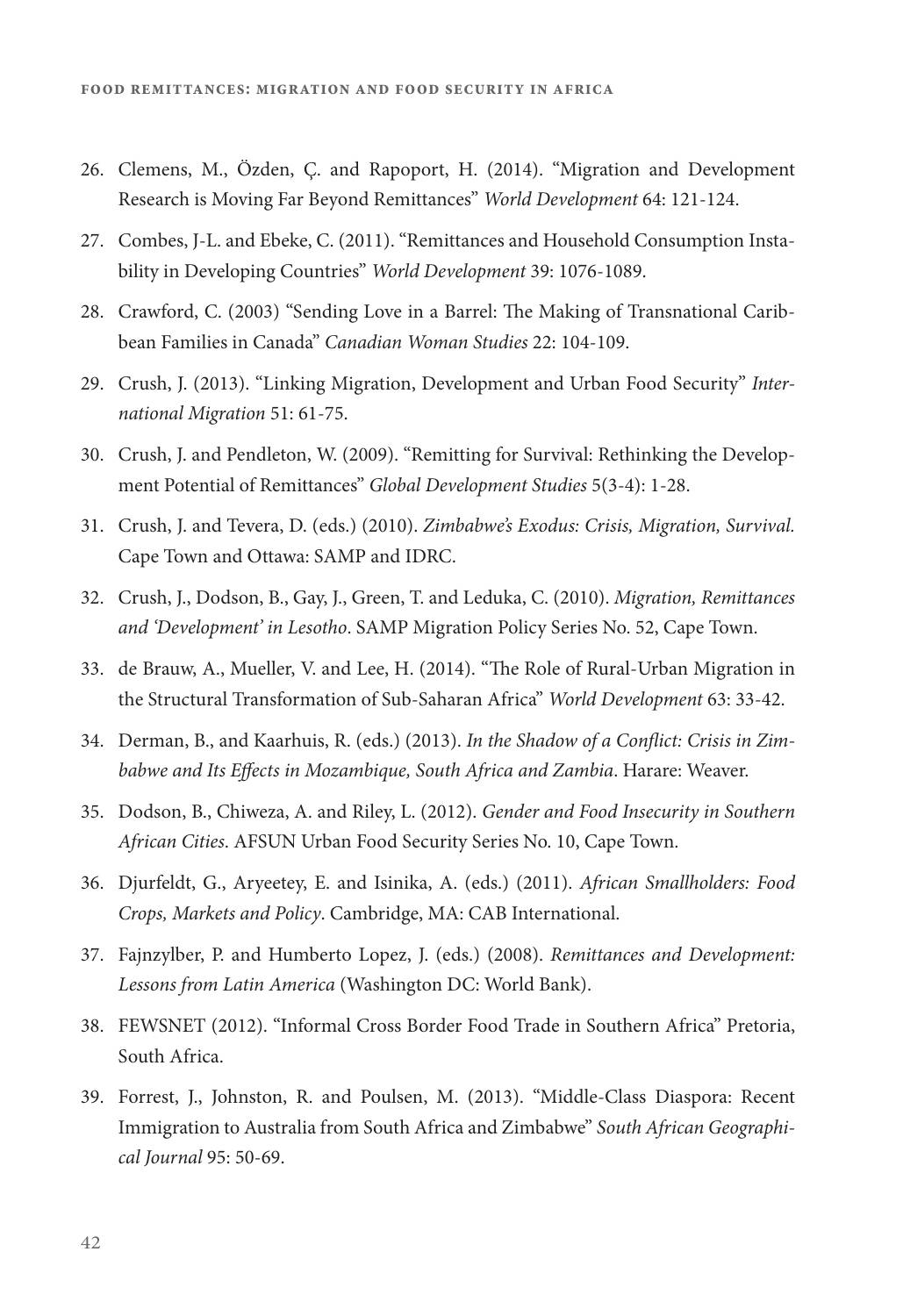- 40. Francis, E. (2000). Making a Living: Changing Livelihoods in Rural Africa (London: Routledge).
- 41. Frayne, B. (2001). "Survival of the Poorest: Food Security and Migration in Namibia" PhD Thesis, Queen's University, Kingston.
- 42. Frayne, B. (2004). "Migration and Urban Survival Strategies in Windhoek, Namibia" Geoforum 35: 489-505.
- 43. Frayne, B. (2005a). "Rural Productivity and Urban Survival in Namibia: Eating Away from Home" Journal of Contemporary African Studies 23: 51-76.
- 44. Frayne, B. (2005b). "Survival of the Poorest: Migration and Food Security in Namibia" In L. Mougeot (ed.), Agropolis: The Social, Political and Environmental Dimensions of Urban Agriculture (Ottawa: IDRC), pp. 32-50.
- 45. Frayne, B. (2007). "Migration and the Changing Social Economy of Windhoek, Namibia" Development Southern Africa 26: 91-108.
- 46. Frayne, B. (2010). "Pathways of Food: Mobility and Food Transfers in Southern African Cities" International Development Planning Review 32: 291-310.
- 47. Frayne, B. and Pendleton, W. (2009). "The Development Role of Remittances in the Urbanization Process in Southern Africa" Global Development Studies 5: 85-132.
- 48. Frayne, B., Pendleton, W., Crush, J. et al (2010). The State of Urban Food Security in Southern Africa. AFSUN Urban Food Security Series No. 2, Cape Town.
- 49. Generoso, R. (2015). "How Do Rainfall Variability, Food Security and Remittances Interact? The Case of Rural Mali" Ecological Economics 114: 188-198.
- 50. Golub, S. (2015). "Informal Cross-Broder Trade and Smuggling in Africa" In O. Morrissey, R. López and K. Sharma (eds.), Handbook on Trade and Development (Cheltenham: Edward Elgar), pp. 179-209.
- 51. Guettou, N. and Djurfeldt, A. (2014). "Gender and Access to Food: A Case Study on Gender Differences in Access to Food through Rural to Urban Food Transfers, and Its Impact on Food Security in Moses //Garoëb, Windhoek, Namibia" MSc Thesis, Lund University, Sweden.
- 52. Kapur, D. (2004). "Remittances: The New Development Mantra?" G-24 Discussion Paper Series No. 29, UNCTAD, New York.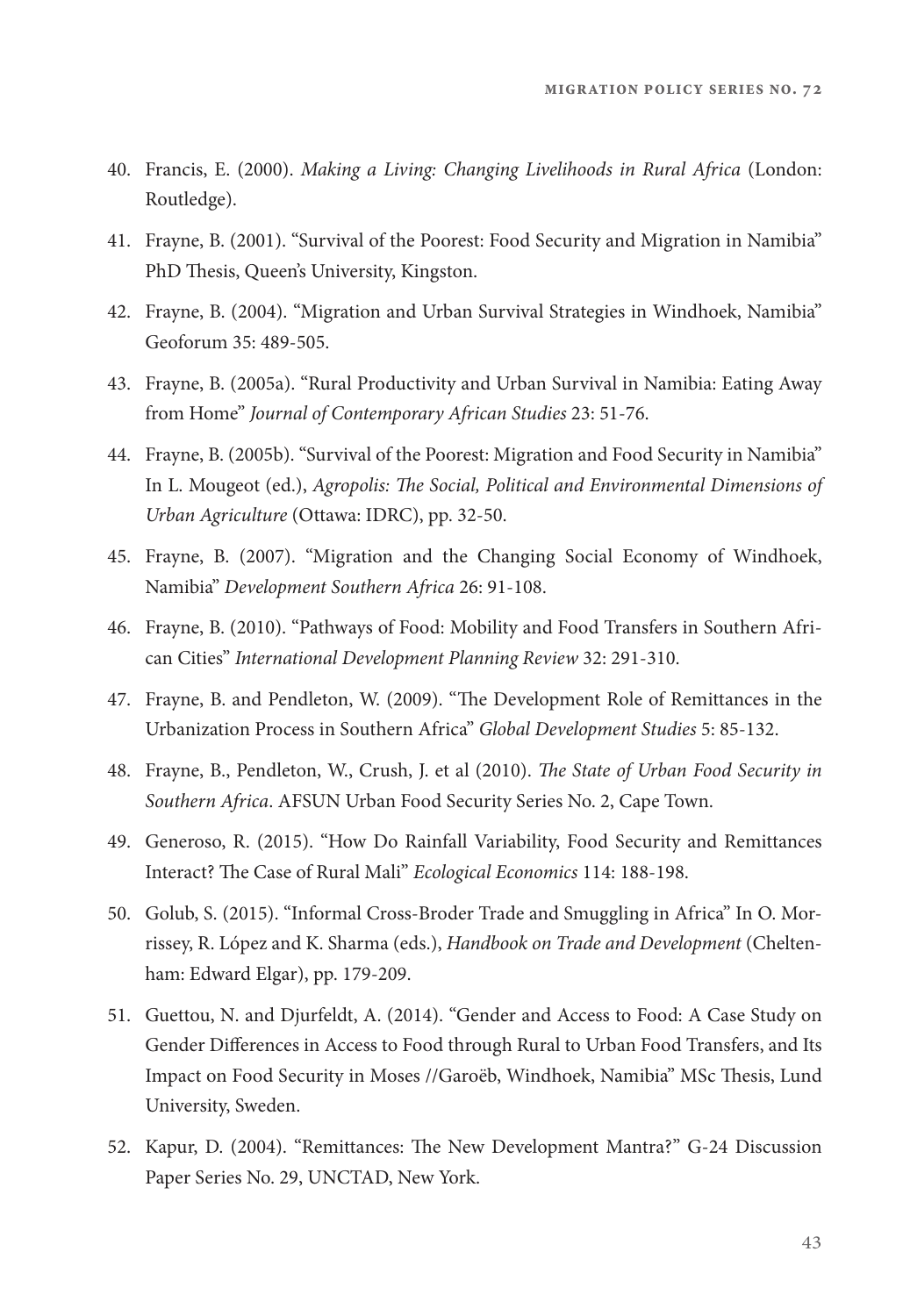- 53. Karamba, W., Quiñones, E. and Winters, P. (2011). "Migration and Food Consumption Patterns in Ghana" Food Policy 36: 41-53.
- 54. Kuuire, V., Mkandawire, P., Arku, G. and Luginaah, I. (2013). "'Abandoning' Farms in Search of Food: Food Remittance and Household Food Security in Ghana" African Geographical Review 32: 125-139.
- 55. Lacroix, T. (2011). "Migration, Rural Development, Poverty and Food Security: A Comparative Perspective" International Migration Institute, Oxford University, Oxford.
- 56. Leduka, R., Crush, J., Frayne, B., McCordic, C., Matobo, T., Makoa, T., Mphale, M., Phaila, M. and Letsie, M. (2015). The State of Poverty and Food Insecurity in Maseru, Lesotho. AFSUN Urban Food Security Series No. 21, Cape Town.
- 57. Lerner, A. and Eakin, H. (2010) "An Obsolete Dichotomy? Rethinking the Rural– Urban Interface in Terms of Food security and Production in the Global South" Geographical Journal 177: 311-320.
- 58. Lesser, C. and Moisé-Leeman, E. (2009). "Informal Cross-Border Trade and Trade Facilitation Reform in Sub-Saharan Africa" OECD Trade Policy Papers No. 86, OECD Publishing, Paris.
- 59. McGregor, J. and Primorac, R. (eds.) (2010). Zimbabwe's New Diaspora: Displacement and the Cultural Politics of Survival. New York and Oxford: Berghahn Books.
- 60. McKay, A. and Deshingkar, P. (2014) "Internal Remittances and Poverty: Further Evidence from Africa and Asia" Migrating Out of Poverty Working Paper No. 12, Sussex University, Brighton.
- 61. Mendola, M. (2012). "Rural Out-Migration and Economic Development at Origin: A Review of the Evidence" Journal of International Development 24: 102-122.
- 62. Mutopo, P. (2010). "Women Trading in Food Across the Zimbabwe-South Africa Border: Experiences and Strategies" Gender and Development 18: 465-477.
- 63. Newfarmer, R. and Pierola, M. (2015). Trade in Zimbabwe: Changing Incentives to Enhance Competitiveness. Washington DC: World Bank.
- 64. Nickanor, N. (2013). "Food Deserts and Household Food Insecurity in the Informal Settlements of Windhoek, Namibia" PhD Thesis, University of Cape Town, South Africa.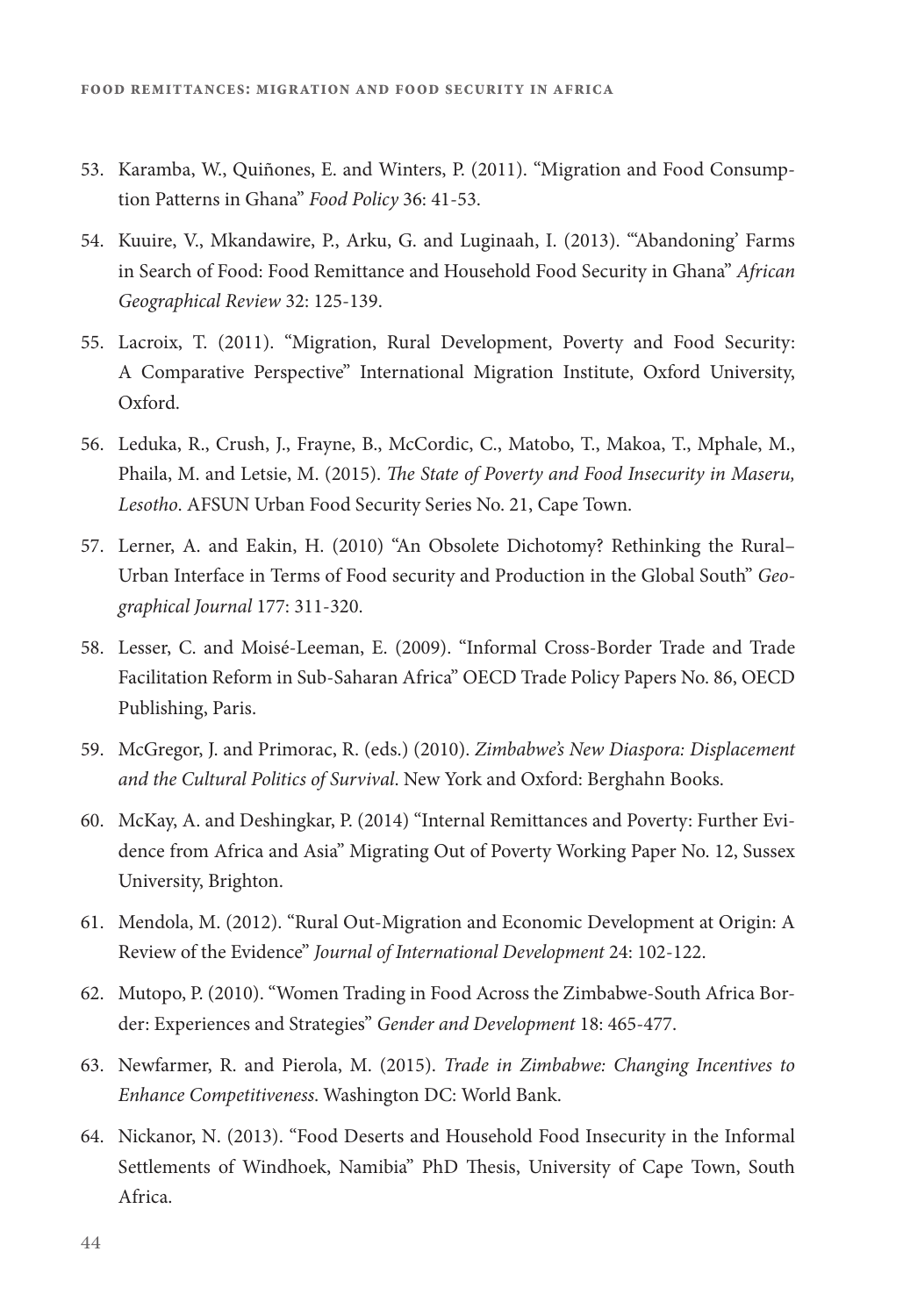- 65. Nguyen, M. and Winters, P. (2011). "The Impact of Migration on Food Consumption Patterns: The Case of Vietnam" Food Policy 36: 71-87.
- 66. Njikam, O. and Tchouassi, G. (2011). "Women in Informal Cross-Border Trade: Empirical Evidence from Cameroon" International Journal of Economics and Finance 3: 202-213.
- 67. Olowa, W., Awoyemi, T., Shittu, A. and Olowa, A. (2013). "Effects of Remittances on Poverty among Rural Households in Nigeria" African Journal of Agricultural Research 8: 872-883.
- 68. Orozco, M. and Ellis, C., (2014). "Impact of Remittances in Developing Countries" In R. Anich, J. Crush, S. Melde and J. Oucho (eds.) A New Perspective on Human Mobility in the South (New York: Springer and Geneva: IOM), pp. 89-118.
- 69. Owuor, S. (2003). "Rural Livelihood Sources for Urban Households: A Study of Nakuru Town" Working Paper No. 51, African Studies Centre, Leiden.
- 70. Owuor, S. (2010). "Migrants, Urban Poverty and the Changing Nature of Urban-Rural Linkages in Kenya" In J. Crush and B. Frayne (eds.), Surviving on the Move: Migration, Poverty and Development in Southern Africa (Midrand: DBSA), pp. 117-31.
- 71. Owusu, V., Abdulai, A. and Abdul-Rahman, S. (2011). "Non-Farm Work and Food Security Among Farm Households in Northern Ghana" Food Policy 3: 108-118.
- 72. Pasura, D. (2014). African Transnational Diasporas: Fractured Communities and Plural Identities of Zimbabweans in Britain. Basingstoke: Palgrave Macmillan.
- 73. Peberdy, S., Crush, J., Tevera, D., Campbell, E., Raimundo, I., Tsoka, M., Zindela, N., Tawodzera, G., Nickanor, N., Mulenga, C., Green, T., and Msibi, N. (2014). Calibrating Informal Cross-Border Trade in Southern Africa, SAMP Migration Policy Series No. 69, Cape Town.
- 74. Pendleton, W., Crush, J., Campbell, E., Green, T., Simelane, H., Tevera, D. and de Vletter, F. (2006). Migration, Remittances and Development in Southern Africa. SAMP Policy Series No, 44, Cape Town.
- 75. Pendleton, W., Crush, J. and Nickanor, N. (2014). "Migrant Windhoek: Rural–Urban Migration and Food Security in Namibia" Urban Forum 25: 191-205.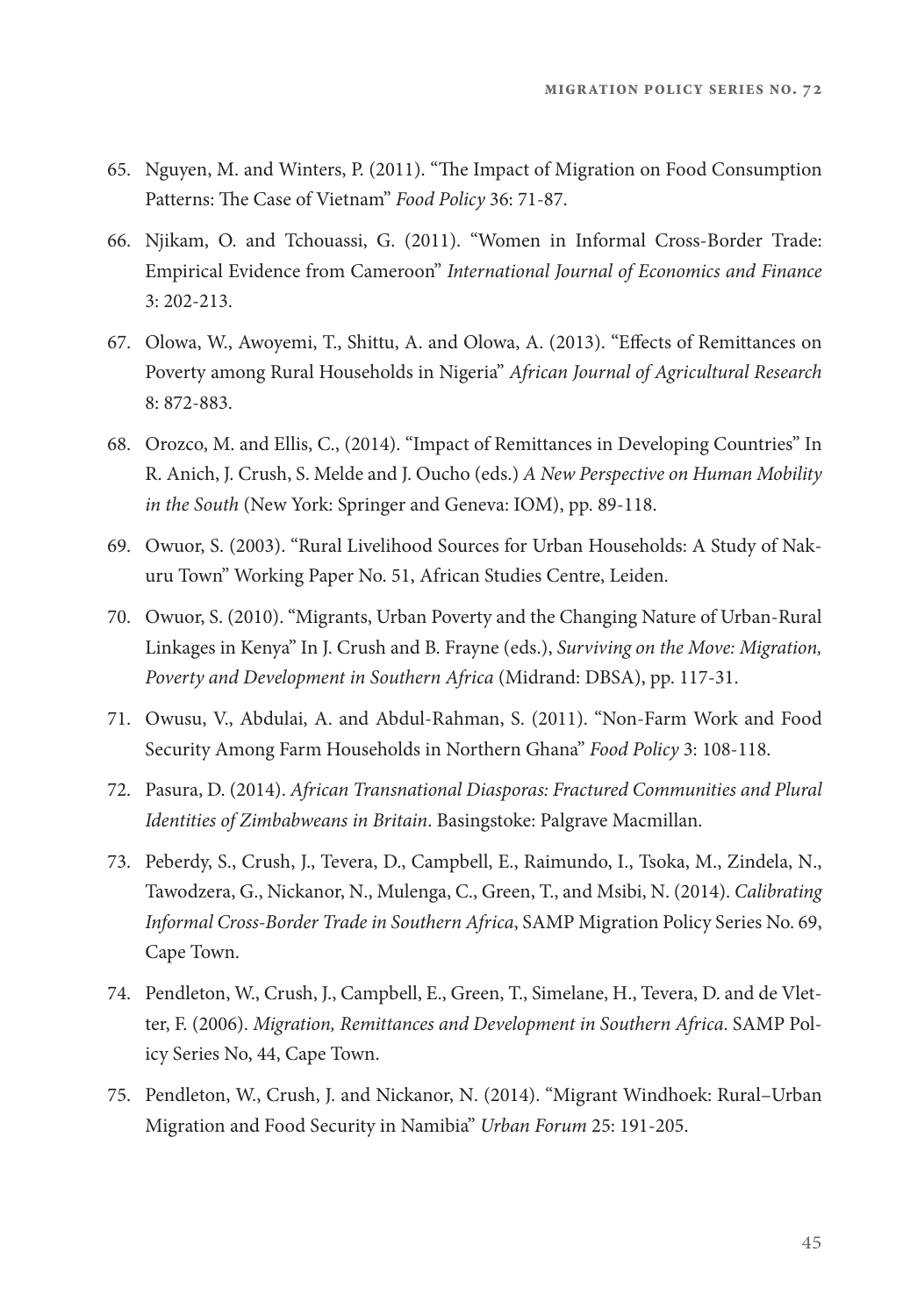- 76. Plaza, S., Navarrete M. and Ratha, D. (2011). Migration and Remittances Household Surveys: Methodological Issues and New Findings from Sub-Saharan Africa (Washington, DC: World Bank).
- 77. Pomuti, A. and Tvedten, I. (1998). Namibia: Urbanization in the 1990s (Windhoek: NEPRU).
- 78. Potts, D. (2000). "Urban Unemployment and Migrants in Africa: Evidence from Harare, 1985-1994" Development and Change 31: 879-910.
- 79. Potts, D. (2006). "'All My Hopes and Dreams are Shattered': Urbanization and Migrancy in an Imploding Economy: Zimbabwe in the 21st Century" Geoforum 37: 536-51.
- 80. Potts, D. (2010a). Circular Migration in Zimbabwe and Contemporary Sub-Saharan Africa (London: James Currey).
- 81. Potts, D. (2010b). "Internal Migration in Zimbabwe: The Impact of Livelihood Destruction in Rural and Urban Areas" In J. Crush and D. Tevera (eds.), Zimbabwe's Exodus: Crisis, Migration, Survival (Ottawa: ISRC), pp. 79-111.
- 82. Potts, D. and Mutambirwa, C. (1990). Rural Urban Linkages in Contemporary Harare: Why Migrants Need Their Land" Journal of Southern African Studies 16: 677-98.
- 83. Proctor, F. (2014) "Rural Economic Diversification in Sub-Saharan Africa" IIED Working Paper, London.
- 84. Rao, B. and Hassan, G. (2011). "A Panel Data Analysis of the Growth Effects of Remittances" Economic Modelling 28: 701-709.
- 85. Rao, B. and Hassan, G. (2012). "Are the Direct and Indirect Growth Effects of Remittances Significant?" The World Economy 35: 351-372.
- 86. Ratha, D., Mohapatra, S., Ozden, C., Plaza, S., Shaw, W. and Shimeles, W. (2011). Leveraging Migration for Africa: Remittances, Skills, and Investments (Washington DC: World Bank).
- 87. Regmi, M., Paudel, K. and Mishra, A. (2015). "Impact of Remittance on Food Security in Bangladesh" Department of Agricultural Economics and Agribusiness, Louisiana State University, Baton Rouge, LA.
- 88. Rosser, E. (2011). "Children's Consumption of Migration: Remittances and Food Security" Border-Lines 5.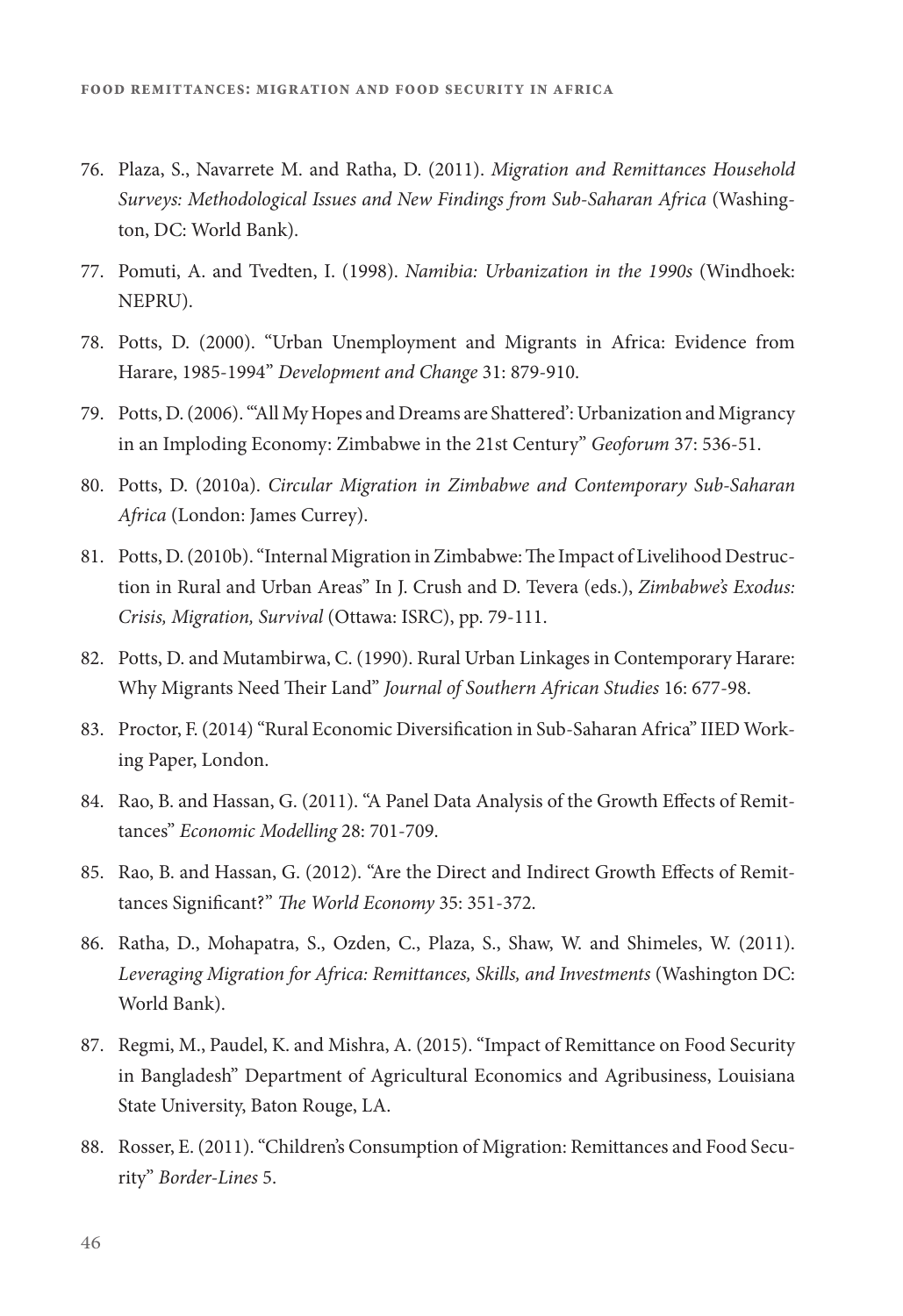- 89. Sarris, A. and Morrison, J. (2010). Food Security in Africa: Market and Trade Policy for Staple Foods in Eastern and Southern Africa. Rome and Cheltenham: FAO and Edward Elgar.
- 90. Simmons, A., Plaza, D. and Piché, V. (2005). "The Remittance Sending Practices of Haitians and Jamaicans in Canada" Centre for Research on Latin America and the Caribbean, York University, Toronto.
- 91. Singh, R., Haacker, M., Lee, K. and Le Goff, M. (2010). "Determinants and Macroeconomic Impact of Remittances in Sub-Saharan Africa" Journal of African Economies 20: 312-340.
- 92. Steinberg, F. (2011). "Rural-Urban Linkages: An Urban Perspective" Working Paper No. 128, Territorial Cohesion for Development Program, RIMISP, Santiago.
- 93. Tacoli, C. (1998). "Rural-Urban Interactions: A Guide to the Literature" Environment and Urbanization 10: 147-166.
- 94. Tacoli, C. (ed.) (2006). The Earthscan Reader in Rural-Urban Linkages (London: Earthscan).
- 95. Tacoli, C. (2007). "Poverty, Inequality and the Underestimation of Rural-Urban Linkages" Development 50: 90-95.
- 96. Tacoli, C. and Vorley, B. (2015). "Reframing the Debate on Urbanisation, Rural Transformation and Food Security" IIED Briefing, London.
- 97. Tawodzera, G. (2010). "Vulnerability and Resilience in Crisis: Urban Household Food Insecurity in Harare, Zimbabwe" PhD Thesis, University of Cape Town, South Africa.
- 98. Tawodzera, G. (2011). "Vulnerability in Crisis: Urban Household Food Insecurity in Epworth, Harare, Zimbabwe" Food Security 3: 503-520.
- 99. Tawodzera, G. (2012). "Urban Household Survival and Resilience to Food Insecurity in Crisis Conditions: The Case of Epworth in Harare, Zimbabwe" Journal of Hunger and Environmental Nutrition 7: 293-320.
- 100. Tawodzera, G. (2013). "Rural-Urban Transfers and Household Food Security in Harare's Crisis Context" Journal of Food & Nutritional Disorders 2: 1-10.
- 101. Tawodzera, G. (2014). "Household Food Insecurity and Survival in Harare: 2008 and Beyond" Urban Forum 25: 207-216.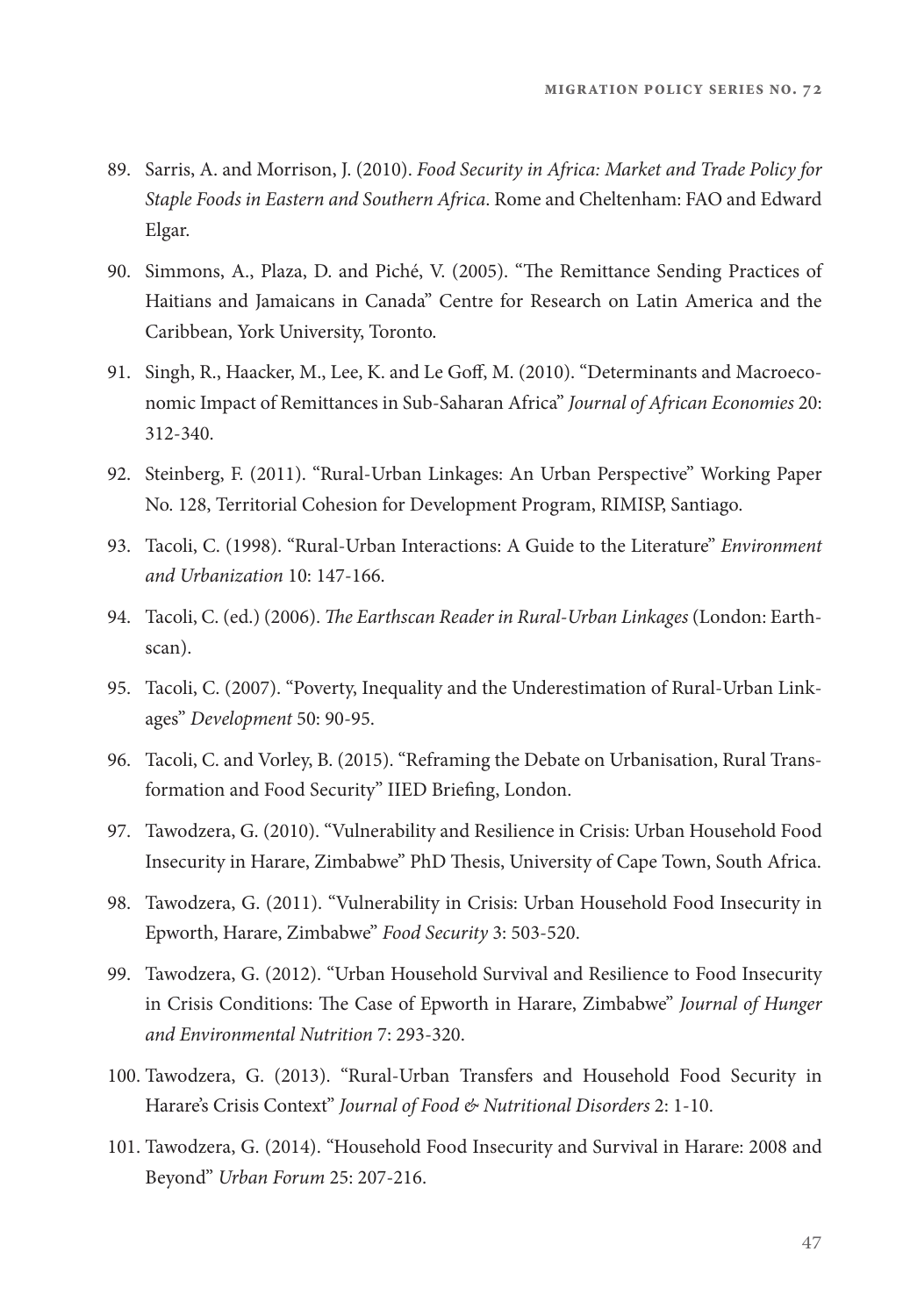- 102. Tawodzera, G., Zanamwe, L. and Crush, J. (2012). The State of Food Insecurity in Harare, Zimbabwe. AFSUN Urban Food Security Series No. 13, Cape Town.
- 103. Todoroki, E., Vaccai, M. and Noor, W. (2009). "The Canada-Caribbean Remittance Corridor" Working Paper No. 163, World Bank, Washington DC.
- 104. Turner, S. (2009). "Promoting Food Security in Lesotho: Issues and Options" Priority Support Programme, Maseru.
- 105. Vearey, J., Núñez, L. and Palmary, I. (2009). "HIV, Migration and Urban Food Security: Exploring the Linkages" Forced Migration Studies Programme, Wits University, Johannesburg.
- 106. World Bank (2015). Migration and Remittances Factbook: 2016, World Bank, Washington DC.
- 107. Yang, D. (2011). "Migrant Remittances" Journal of Economic Perspectives 25: 129–152.
- 108. Zezza, A., Carletto, C., Davis, B. and Winters, P. (2011). "Assessing the Impact of Migration on Food and Nutrition Security" Food Policy 36: 1-6.

#### **MIGRATION POLICY SERIES**

- 1 Covert Operations: Clandestine Migration, Temporary Work and Immigration Policy in South Africa (1997) ISBN 1-874864-51-9
- 2 Riding the Tiger: Lesotho Miners and Permanent Residence in South Africa (1997) ISBN 1-874864-52-7
- 3 International Migration, Immigrant Entrepreneurs and South Africa's Small Enterprise Economy (1997) ISBN 1-874864-62-4
- 4 Silenced by Nation Building: African Immigrants and Language Policy in the New South Africa (1998) ISBN 1-874864-64-0
- 5 Left Out in the Cold? Housing and Immigration in the New South Africa (1998) ISBN 1-874864-68-3
- 6 Trading Places: Cross-Border Traders and the South African Informal Sector (1998) ISBN 1-874864-71-3
- 7 Challenging Xenophobia: Myth and Realities about Cross-Border Migration in Southern Africa (1998) ISBN 1-874864-70-5
- 8 Sons of Mozambique: Mozambican Miners and Post-Apartheid South Africa (1998) ISBN 1-874864-78-0
- 9 Women on the Move: Gender and Cross-Border Migration to South Africa (1998) ISBN 1-874864-82-9.
- 10 Namibians on South Africa: Attitudes Towards Cross-Border Migration and Immigration Policy (1998) ISBN 1-874864-84-5.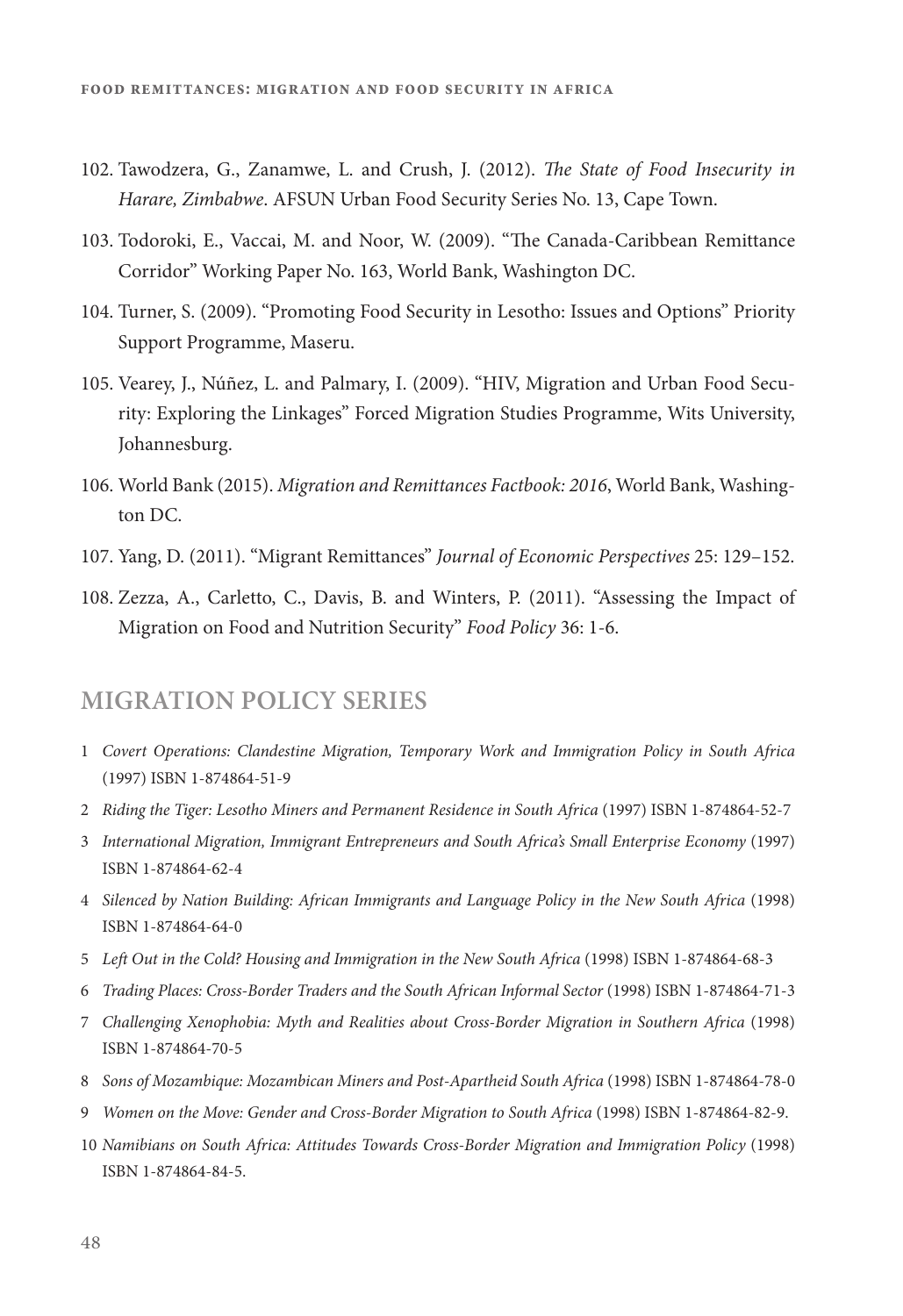- 11 Building Skills: Cross-Border Migrants and the South African Construction Industry (1999) ISBN 1-874864-84-5
- 12 Immigration & Education: International Students at South African Universities and Technikons (1999) ISBN 1-874864-89-6
- 13 The Lives and Times of African Immigrants in Post-Apartheid South Africa (1999) ISBN 1-874864-91-8
- 14 Still Waiting for the Barbarians: South African Attitudes to Immigrants and Immigration (1999) ISBN 1-874864-91-8
- 15 Undermining Labour: Migrancy and Sub-Contracting in the South African Gold Mining Industry (1999) ISBN 1-874864-91-8
- 16 Borderline Farming: Foreign Migrants in South African Commercial Agriculture (2000) ISBN 1-874864- 97-7
- 17 Writing Xenophobia: Immigration and the Press in Post-Apartheid South Africa (2000) ISBN 1-919798- 01-3
- 18 Losing Our Minds: Skills Migration and the South African Brain Drain (2000) ISBN 1-919798-03-x
- 19 Botswana: Migration Perspectives and Prospects (2000) ISBN 1-919798-04-8
- 20 The Brain Gain: Skilled Migrants and Immigration Policy in Post-Apartheid South Africa (2000) ISBN 1-919798-14-5
- 21 Cross-Border Raiding and Community Conflict in the Lesotho-South African Border Zone (2001) ISBN 1-919798-16-1
- 22 Immigration, Xenophobia and Human Rights in South Africa (2001) ISBN 1-919798-30-7
- 23 Gender and the Brain Drain from South Africa (2001) ISBN 1-919798-35-8
- 24 Spaces of Vulnerability: Migration and HIV/AIDS in South Africa (2002) ISBN 1-919798-38-2
- 25 Zimbabweans Who Move: Perspectives on International Migration in Zimbabwe (2002) ISBN 1-919798- 40-4
- 26 The Border Within: The Future of the Lesotho-South African International Boundary (2002) ISBN 1-919798-41-2
- 27 Mobile Namibia: Migration Trends and Attitudes (2002) ISBN 1-919798-44-7
- 28 Changing Attitudes to Immigration and Refugee Policy in Botswana (2003) ISBN 1-919798-47-1
- 29 The New Brain Drain from Zimbabwe (2003) ISBN 1-919798-48-X
- 30 Regionalizing Xenophobia? Citizen Attitudes to Immigration and Refugee Policy in Southern Africa (2004) ISBN 1-919798-53-6
- 31 Migration, Sexuality and HIV/AIDS in Rural South Africa (2004) ISBN 1-919798-63-3
- 32 Swaziland Moves: Perceptions and Patterns of Modern Migration (2004) ISBN 1-919798-67-6
- 33 HIV/AIDS and Children's Migration in Southern Africa (2004) ISBN 1-919798-70-6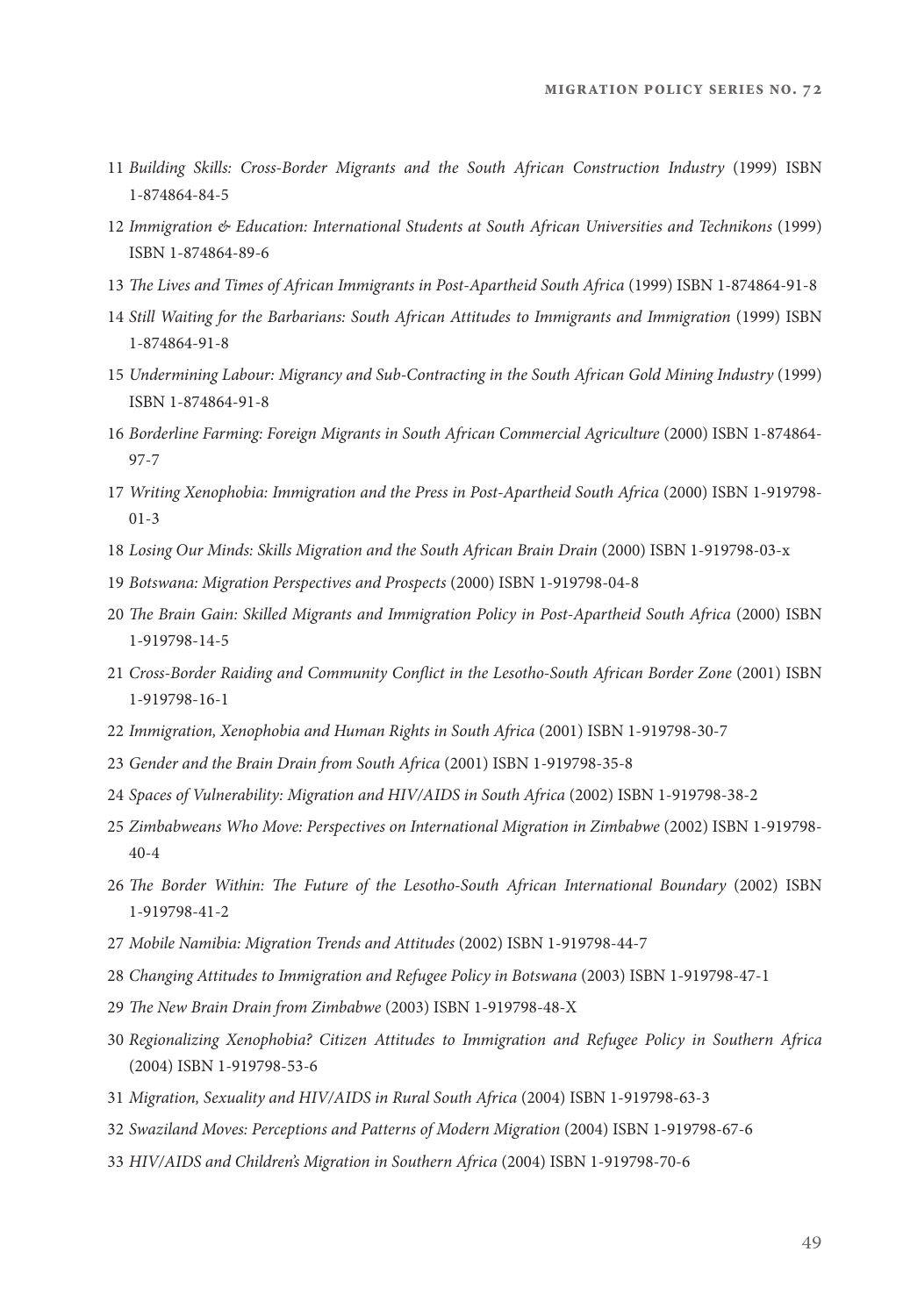- 34 Medical Leave: The Exodus of Health Professionals from Zimbabwe (2005) ISBN 1-919798-74-9
- 35 Degrees of Uncertainty: Students and the Brain Drain in Southern Africa (2005) ISBN 1-919798-84-6
- 36 Restless Minds: South African Students and the Brain Drain (2005) ISBN 1-919798-82-X
- 37 Understanding Press Coverage of Cross-Border Migration in Southern Africa since 2000 (2005) ISBN 1-919798-91-9
- 38 Northern Gateway: Cross-Border Migration Between Namibia and Angola (2005) ISBN 1-919798-92-7
- 39 Early Departures: The Emigration Potential of Zimbabwean Students (2005) ISBN 1-919798-99-4
- 40 Migration and Domestic Workers: Worlds of Work, Health and Mobility in Johannesburg (2005) ISBN 1-920118-02-0
- 41 The Quality of Migration Services Delivery in South Africa (2005) ISBN 1-920118-03-9
- 42 States of Vulnerability: The Future Brain Drain of Talent to South Africa (2006) ISBN 1-920118-07-1
- 43 Migration and Development in Mozambique: Poverty, Inequality and Survival (2006) ISBN 1-920118- 10-1
- 44 Migration, Remittances and Development in Southern Africa (2006) ISBN 1-920118-15-2
- 45 Medical Recruiting: The Case of South African Health Care Professionals (2007) ISBN 1-920118-47-0
- 46 Voices From the Margins: Migrant Women's Experiences in Southern Africa (2007) ISBN 1-920118-50-0
- 47 The Haemorrhage of Health Professionals From South Africa: Medical Opinions (2007) ISBN 978-1-920118-63-1
- 48 The Quality of Immigration and Citizenship Services in Namibia (2008) ISBN 978-1-920118-67-9
- 49 Gender, Migration and Remittances in Southern Africa (2008) ISBN 978-1-920118-70-9
- 50 The Perfect Storm: The Realities of Xenophobia in Contemporary South Africa (2008) ISBN 978-1-920118-71-6
- 51 Migrant Remittances and Household Survival in Zimbabwe (2009) ISBN 978-1-920118-92-1
- 52 Migration, Remittances and 'Development' in Lesotho (2010) ISBN 978-1-920409-26-5
- 53 Migration-Induced HIV and AIDS in Rural Mozambique and Swaziland (2011) ISBN 978-1-920409-49- 4
- 54 Medical Xenophobia: Zimbabwean Access to Health Services in South Africa (2011) ISBN 978-1-920409- 63-0
- 55 The Engagement of the Zimbabwean Medical Diaspora (2011) ISBN 978-1-920409-64-7
- 56 Right to the Classroom: Educational Barriers for Zimbabweans in South Africa (2011) ISBN 978-1- 920409-68-5
- 57 Patients Without Borders: Medical Tourism and Medical Migration in Southern Africa (2012) ISBN 978- 1-920409-74-6
- 58 The Disengagement of the South African Medical Diaspora (2012) ISBN 978-1-920596-00-2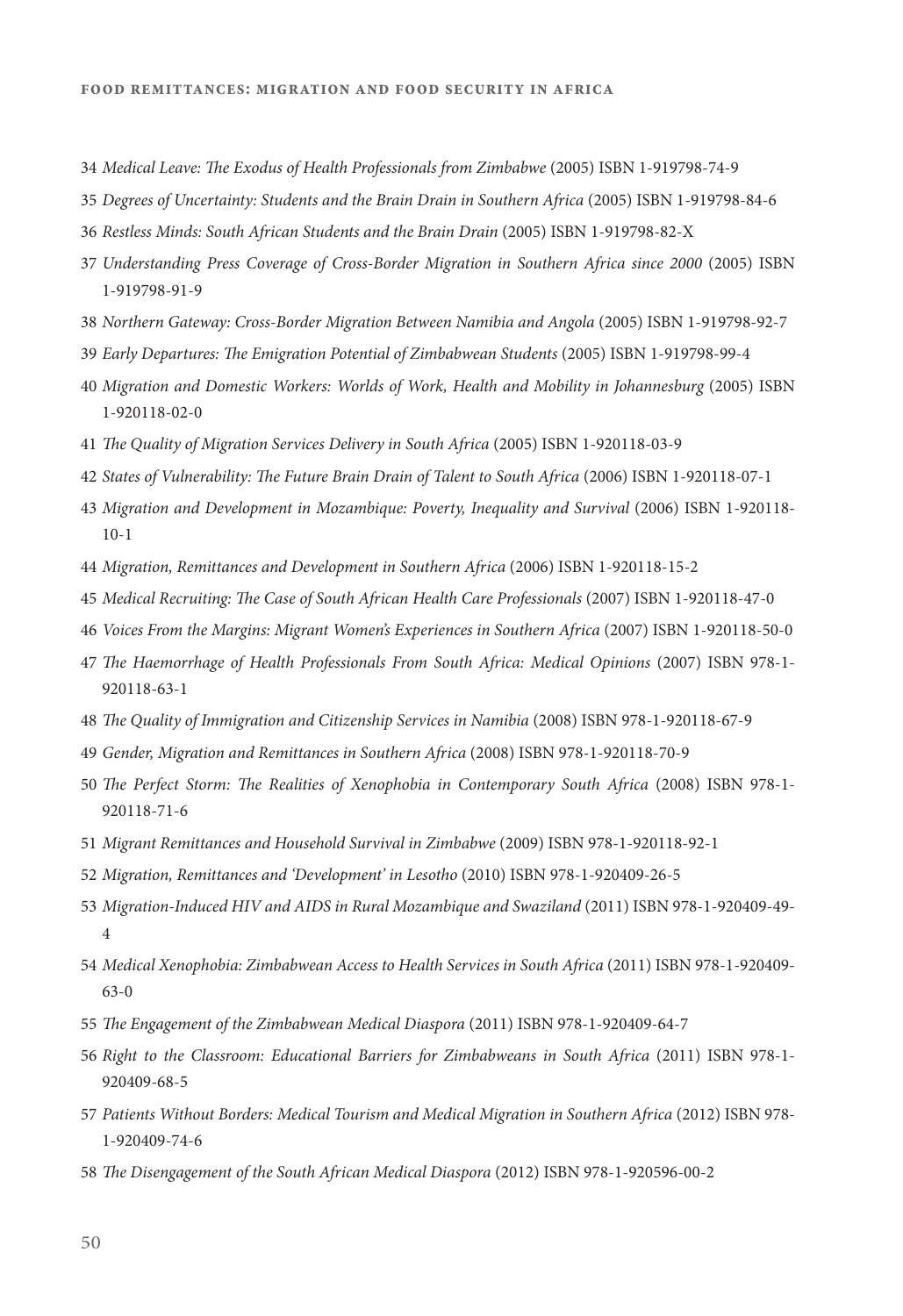- 59 The Third Wave: Mixed Migration from Zimbabwe to South Africa (2012) ISBN 978-1-920596-01-9
- 60 Linking Migration, Food Security and Development (2012) ISBN 978-1-920596-02-6
- 61 Unfriendly Neighbours: Contemporary Migration from Zimbabwe to Botswana (2012) ISBN 978-1- 920596-16-3
- 62 Heading North: The Zimbabwean Diaspora in Canada (2012) ISBN 978-1-920596-03-3
- 63 Dystopia and Disengagement: Diaspora Attitudes Towards South Africa (2012) ISBN 978-1-920596-04-0
- 64 Soft Targets: Xenophobia, Public Violence and Changing Attitudes to Migrants in South Africa after May 2008 (2013) ISBN 978-1-920596-05-7
- 65 Brain Drain and Regain: Migration Behaviour of South African Medical Professionals (2014) ISBN 978- 1-920596-07-1
- 66 Xenophobic Violence in South Africa: Denialism, Minimalism, Realism (2014) ISBN 978-1-920596-08-8
- 67 Migrant Entrepreneurship Collective Violence and Xenophobia in South Africa (2014) ISBN 978-1- 920596-09-5
- 68 Informal Migrant Entrepreneurship and Inclusive Growth in South Africa, Zimbabwe and Mozambique (2015) ISBN 978-1-920596-10-1
- 69 Calibrating Informal Cross-Border Trade in Southern Africa (2015) ISBN 978-1-920596-13-2
- 70 International Migrants and Refugees in Cape Town's Informal Economy (2016) ISBN 978-1-920596-15-6
- 71 International Migrants in Johannesburg's Informal Economy (2016) ISBN 978-1-920596-18-7